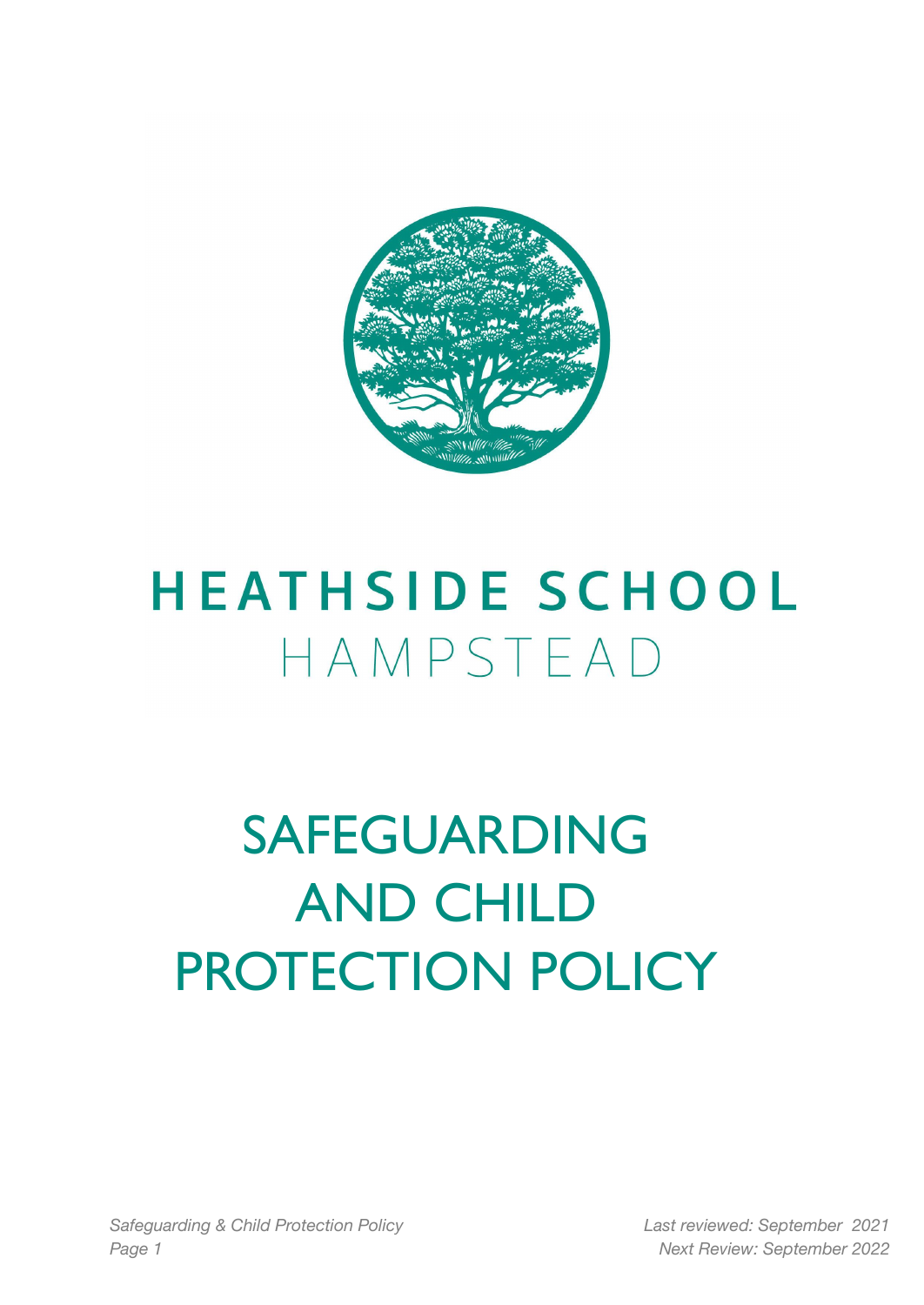| Heathside School Safeguarding Team |                      |
|------------------------------------|----------------------|
| Designated Safeguarding Lead       | Nicholas Shaw        |
| 16 New End Deputy DSL              | <b>Katy Deacon</b>   |
| <b>OWB Deputy DSL</b>              | Louise Shotton       |
| <b>Lower School Deputy DSLs</b>    | Jonathan Breaden     |
| <b>Head Teacher</b>                | <b>Kate Vintiner</b> |
| <b>Safeguarding Governor</b>       | Libby Nicholas       |

| Introduction                                                                                   | 6                    |
|------------------------------------------------------------------------------------------------|----------------------|
| The Designated Safeguarding Lead:<br>Other Staff Trained To The Advance Level Include:         | 10<br>10             |
| <b>Further Policies And Procedures</b>                                                         | 11                   |
| Legal Framework                                                                                | 12                   |
| Key Contacts:                                                                                  | 13                   |
| Procedures<br>Steps To Take If Child Abuse Is Suspected<br><b>What Happens Next?</b>           | 15<br>15<br>15       |
| Information Sharing And Confidentiality                                                        | 16                   |
| <b>Staff Training</b><br><b>Induction Training</b><br><b>Additional Courses</b><br><b>Dsls</b> | 16<br>16<br>17<br>17 |
| Working In Partnership With Parents<br>Records                                                 | 17<br>17             |
| <b>Information From Someone Else</b>                                                           | 18                   |
| <b>Mental Health And Safeguarding</b>                                                          | 18                   |
| <b>Contextual Safeguarding</b>                                                                 | 18                   |
| Online Learning And E-safety                                                                   | 18                   |
| <b>Vulnerable Children</b><br><b>Children With Social Workers</b><br>Send                      | 19<br>19<br>19       |
| Safety In The School                                                                           | 19                   |
| Opportunities To Teach Safeguarding                                                            | 20                   |
| Allegations Made Against Staff Or Volunteers                                                   | 20                   |
| Temporary Or Supply Staff                                                                      | 20                   |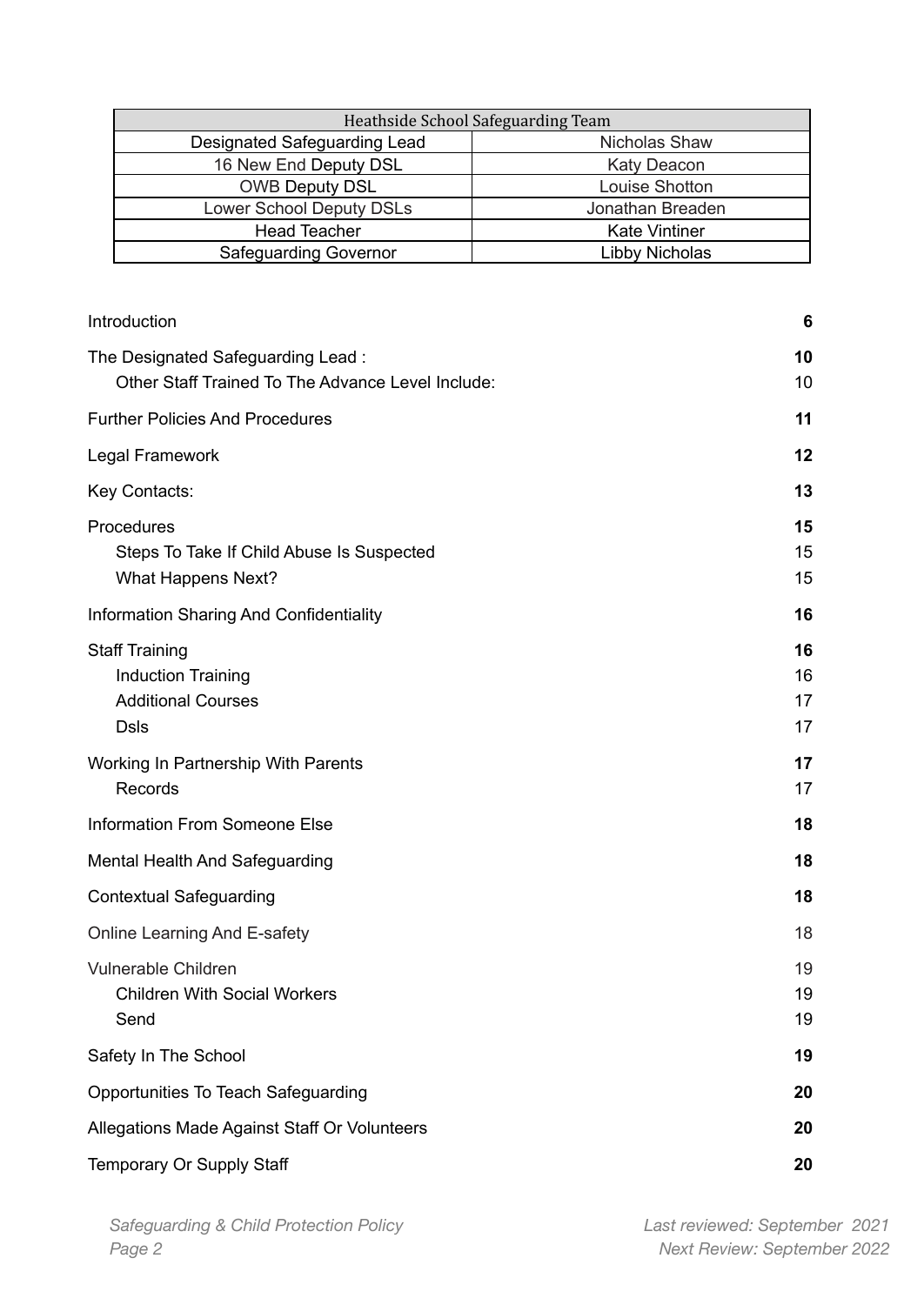| Abuse Of Trust                                                                                                                                                                                       | 21                                     |
|------------------------------------------------------------------------------------------------------------------------------------------------------------------------------------------------------|----------------------------------------|
| Unsubstantiated And False Allegations                                                                                                                                                                | 23                                     |
| Whistleblowing                                                                                                                                                                                       | 23                                     |
| Appendix A - Indicators Of Abuse                                                                                                                                                                     | 25                                     |
| The Following Are Often Regarded As Indicators Of Concern:<br>Physical Indicators Include:<br><b>Recognising Neglect</b>                                                                             | 25<br>27<br>27                         |
| Other Potential Safeguarding Issues.                                                                                                                                                                 | 27                                     |
| Children Who Go Missing During The School Day                                                                                                                                                        | 28                                     |
| <b>Children Missing From Education</b><br><b>Duties Of Parents</b><br><b>The Schools Duties</b>                                                                                                      | 29<br>29<br>29                         |
| <b>Private Fostering</b><br>The Duty To Refer To The Local Authority                                                                                                                                 | 30<br>30                               |
| Children With Family Members In Prison                                                                                                                                                               | 30                                     |
| Child Sexual Exploitation (Cse) And Serious Violence                                                                                                                                                 | 31                                     |
| <b>Child Criminal Exploitation: County Lines</b><br><b>County Lines</b>                                                                                                                              | 32<br>32                               |
| Domestic Abuse                                                                                                                                                                                       | 33                                     |
| Homelessness                                                                                                                                                                                         | 33                                     |
| 'honour-based' Abuse Including Female Genital Mutilation And Forced Marriage<br>Actions<br>Female Genital Mutilation (Fgm)<br>Fgm Mandatory Reporting Duty For Teachers                              | 35<br>35<br>35<br>35                   |
| <b>Forced Marriage</b>                                                                                                                                                                               | 36                                     |
| Radicalisation And The Prevent Duty                                                                                                                                                                  | 36                                     |
| Peer On Peer Abuse                                                                                                                                                                                   | 39                                     |
| Sexting<br>Incidents Covered By The Guidance:<br>Incidents Not Covered By The Guidance:<br>Upskirting<br>Response To Incidents Of Youth Produced Sexual Imagery<br>The Law<br><b>Crime Recording</b> | 39<br>39<br>39<br>39<br>40<br>40<br>40 |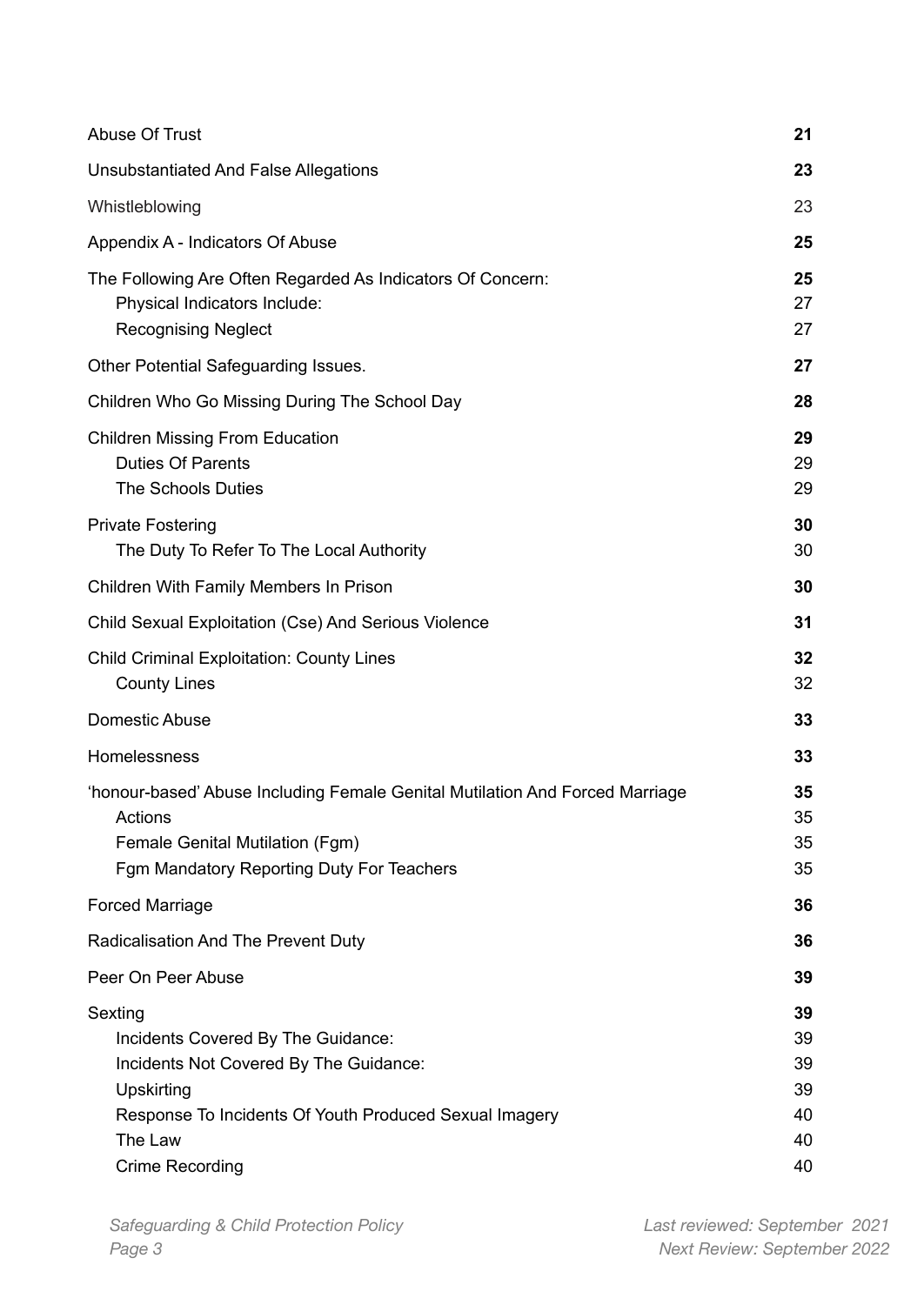<span id="page-3-0"></span>

| Handling Incidents:                                               | 40 |
|-------------------------------------------------------------------|----|
| Always Refer To The Police Or Social Care If Incident Involves:   | 41 |
| Assessing Risks Once The Images Have Been Shared:                 | 41 |
| Viewing Images:                                                   | 41 |
| Deleting Images (From Devices And Social Media)                   | 41 |
| Summary:                                                          | 41 |
| Sexual Violence And Sexual Harassment Between Children In Schools | 42 |
| Context                                                           | 42 |
| <b>What Is Consent?</b>                                           | 42 |
| <b>Sexual Harassment</b>                                          | 43 |
| The Response To A Report Of Sexual Violence Or Sexual Harassment  | 43 |
| Prevention                                                        | 43 |
| Responding To Reports Of Sexual Violence Or Sexual Harassment     | 44 |
| <b>After A Disclosure</b>                                         | 44 |
| <b>Procedure For Staff:</b>                                       | 45 |
| On-going Response:                                                | 45 |
| <b>Working With Parents &amp; Carers:</b>                         | 46 |
| Allegations Against Other Pupils Which Are Safeguarding Issues    | 47 |
| <b>Physical Abuse</b>                                             | 47 |
| <b>Emotional Abuse</b>                                            | 47 |
| <b>Sexual Abuse</b>                                               | 47 |
| <b>Sexual Exploitation</b>                                        | 47 |
| Job Description For The Designated Safeguarding Lead              | 49 |
| <b>Managing Referrals</b>                                         | 49 |
| Training                                                          | 49 |
| <b>Raising Awareness</b>                                          | 50 |
| Safeguarding And Child Protection Annual Checklist For Staff      | 52 |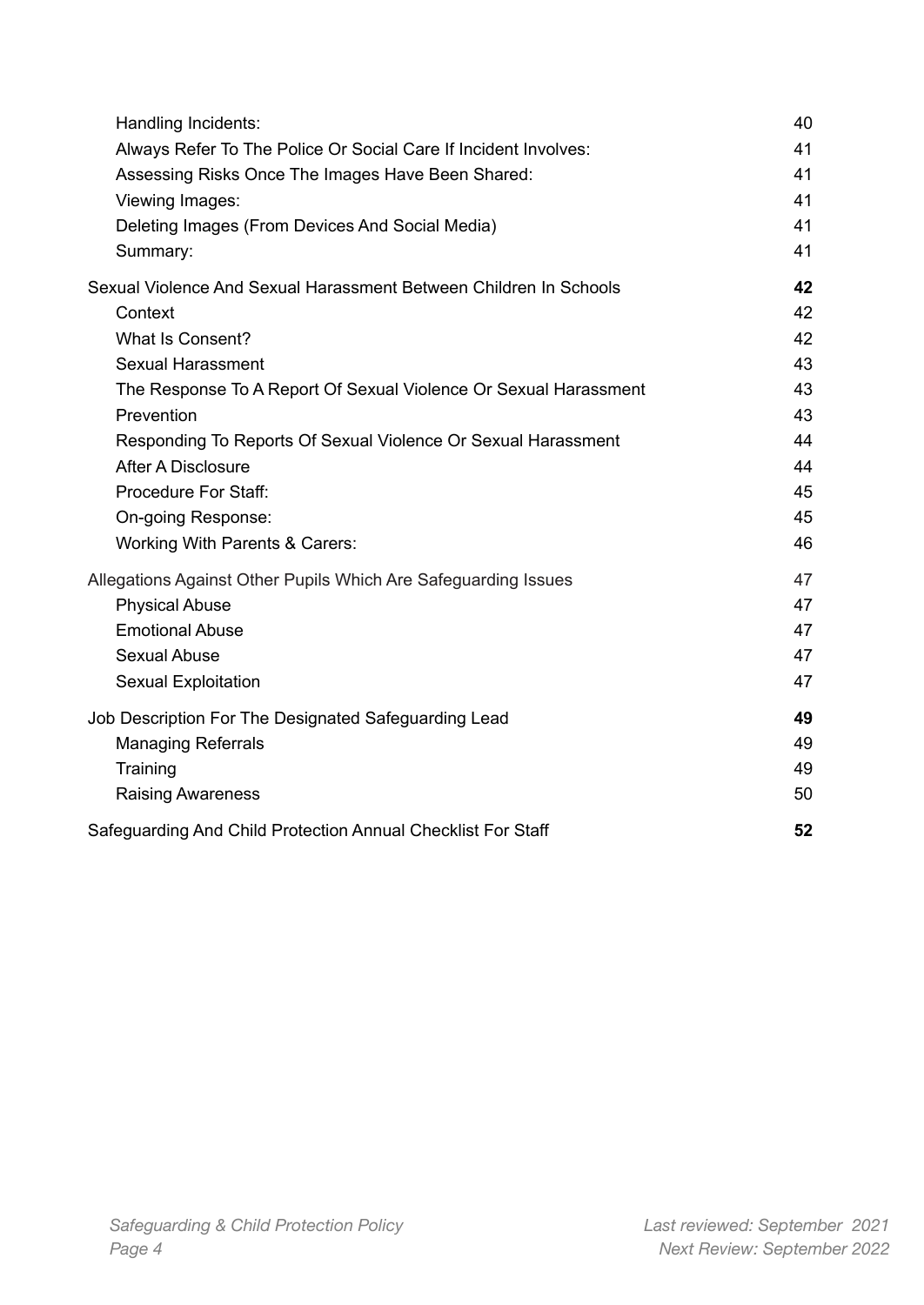# Introduction

Heathside School is committed to providing a safe and secure environment for children, staff and visitors and promoting a climate where children and adults will feel confident about sharing any concerns that they may have about their own safety or the well-being of others. All adults in our school take all welfare concerns seriously and encourage children and young people to talk to us about anything that worries them. We will always act in the best interest of the child.

The school is physically located on three separate sites which fall in the Borough of Camden.

This policy is for the whole school including the EYFS and aims to cover the procedures, and lists the contacts for the Borough, and applies wherever staff and volunteers are working with pupils even if this is away from the School, for example during an educational visit.

This policy has been re-written in response to the KCSIE, which came into operation on 1st September 2021. This years update has included substantial change throughout, however the main elements of this are; Firstly, additional legislation reflecting the need for robust tackling of sexual Harrassment and Sexual Violence between children in schools. Secondly, additional information has been added to support schools and colleges in handling Concerns regarding staff which do not meet threshold. Finally, important clarifications which will help the sector better understand and/or follow the guidance including clarification of Safer recruitment guidance.

Heathside School ensures that the parents of children attending our school have access to our Safeguarding and Child Protection Policies and Procedures via our secure website and from our office in hardcopy, on request. It can be made available in large print or other accessible format if required.

Our priority at Heathside School is to understand that **Safeguarding is everyone's responsibility** and always put our children's safety and well-being first. All our staff are committed to providing a secure environment for our children to thrive, both socially and academically. For the purposes of this policy, Heathside School defines safeguarding and protecting the welfare of children as:

- Protecting children from maltreatment.
- Preventing the impairment of children's mental and physical health or development.
- Ensuring that children grow up in circumstances consistent with the provision of safe and effective care.
- We want our children, staff, parents and visitors to feel confident about sharing any concerns that they may have about their own safety or the wellbeing of others.
- Undertaking our role so as to enable children to have optimum life chances and to enter adulthood successfully. We take action to enable all children to have the best outcomes.

We understand that the social and emotional well-being of each of our children underpins their educational development and contributes to the nurturing, happy learning environment that is so evident at Heathside.

There are three main elements to our Safeguarding and Child Protection Policy;

- Prevention through the creation of a positive school atmosphere and the teaching and pastoral support offered to pupils.
- Protection by following agreed procedures, ensuring staff are trained and supported to respond appropriately and sensitively to child protection concerns.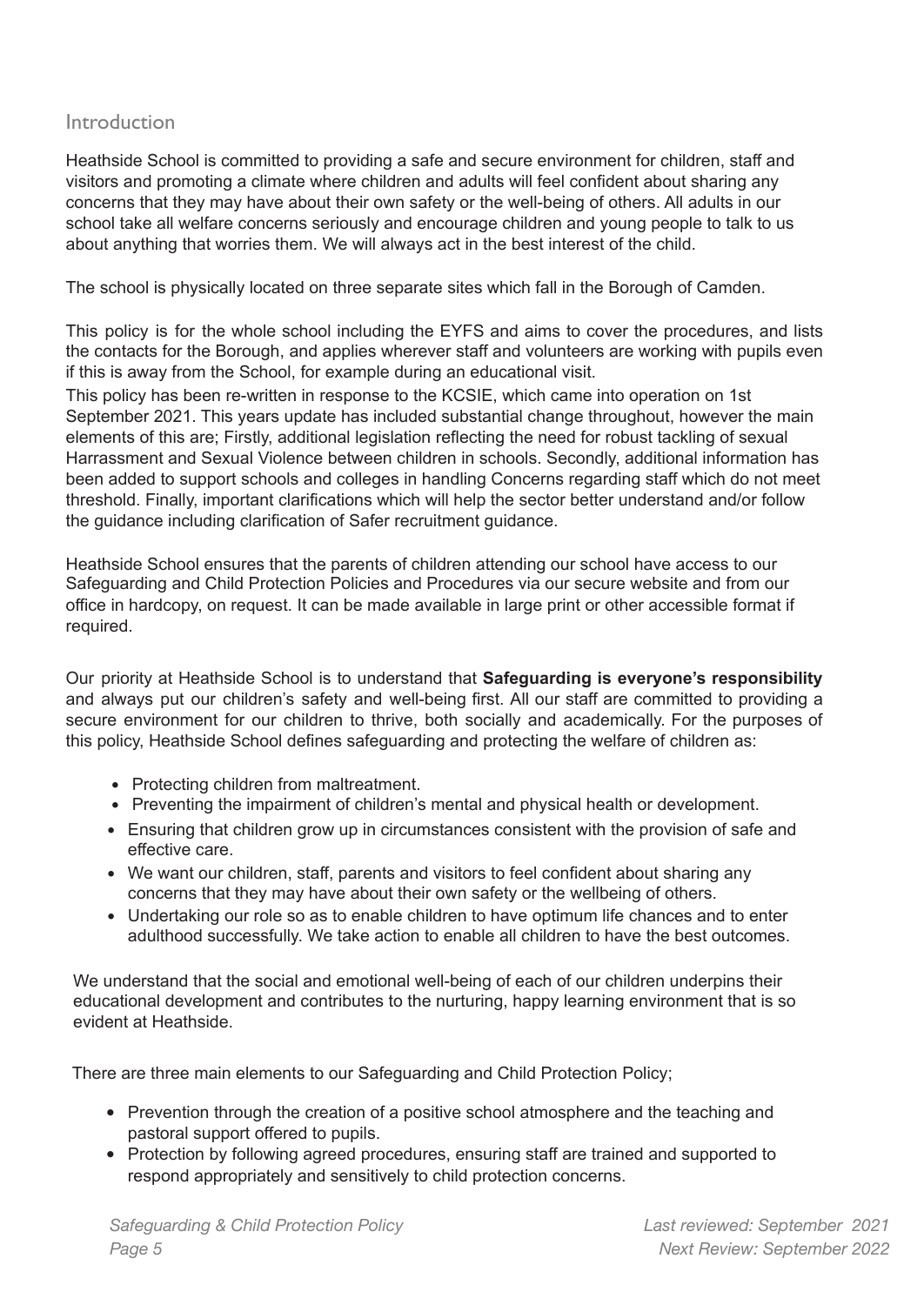• Support to pupils who may have been abused.

Our school and staff therefore aim to:

- Establish and maintain an environment where pupils feel safe and secure and are encouraged to talk and be heard.
- Ensure that pupils know that there are adults within the school and boarding houses they can approach if they are worried or are in difficulty. We have procedures to support the mental, emotional and social needs of our children, using our specialist staff and outside relevant parties when required.
- Ensure pupils receive the right help at the right time to address risks and prevent issues escalating by ensuring staff are aware of indicators of abuse through the 'Safeguarding and Child Protection Awareness' training they receive annually and know how to refer any suspected abuse or neglect.
- Include in the curriculum activities and opportunities which equip pupils with the skills they need to stay safe from abuse and to develop healthy and safe relationships, e.g. computing lessons on E-safety, PSHE lessons. i.e. they are taught about safeguarding at an age appropriate level.
- Include in the curriculum material which will help pupils develop realistic attitudes to the responsibilities of adult life.
- Protect children from harm and to ensure that they are taught in a way that is consistent with the law and our values and to promote respect for all others.
- Facilitate understanding of wider issues within the context to learning about the values on which our society is founded and our system of democratic government.
- Provide a curriculum which actively promotes the fundamental British values of democracy, the rule of law, individual liberty and mutual respect and tolerance of those with different faiths and beliefs.
- Promote tolerance of and respect for people of all faiths (or those of no faith), races, genders, ages, disability and sexual orientations.
- Ensure any new staff undergo the above training on induction and all staff receive updated training when due, which is recorded and monitored by the school.
- Make parents/carers aware of the school policies and practices for safeguarding and ensure that, wherever possible, every effort will be made to establish open and honest effective working relationships with parents and colleagues from partner agencies

In order to meet these aims, all teaching and non-teaching staff are responsible for:

- Safeguarding children's wellbeing and maintaining their vigilance as part of their professional duties.
- Providing a safe environment in which Heathside children can learn and feel secure
- Identifying children who may be in need of extra help or who are suffering, or likely to suffer, significant harm.
- Taking appropriate action, working with other services as required and knowing they must report suspected abuse or neglect or other welfare matters to their Designated Safeguarding Lead.
- Supporting social workers to make decisions about individual children, in collaboration with the designated safeguarding lead.

*Safeguarding & Child Protection Policy Last reviewed: September 2021 Page 6 Next Review: September 2022*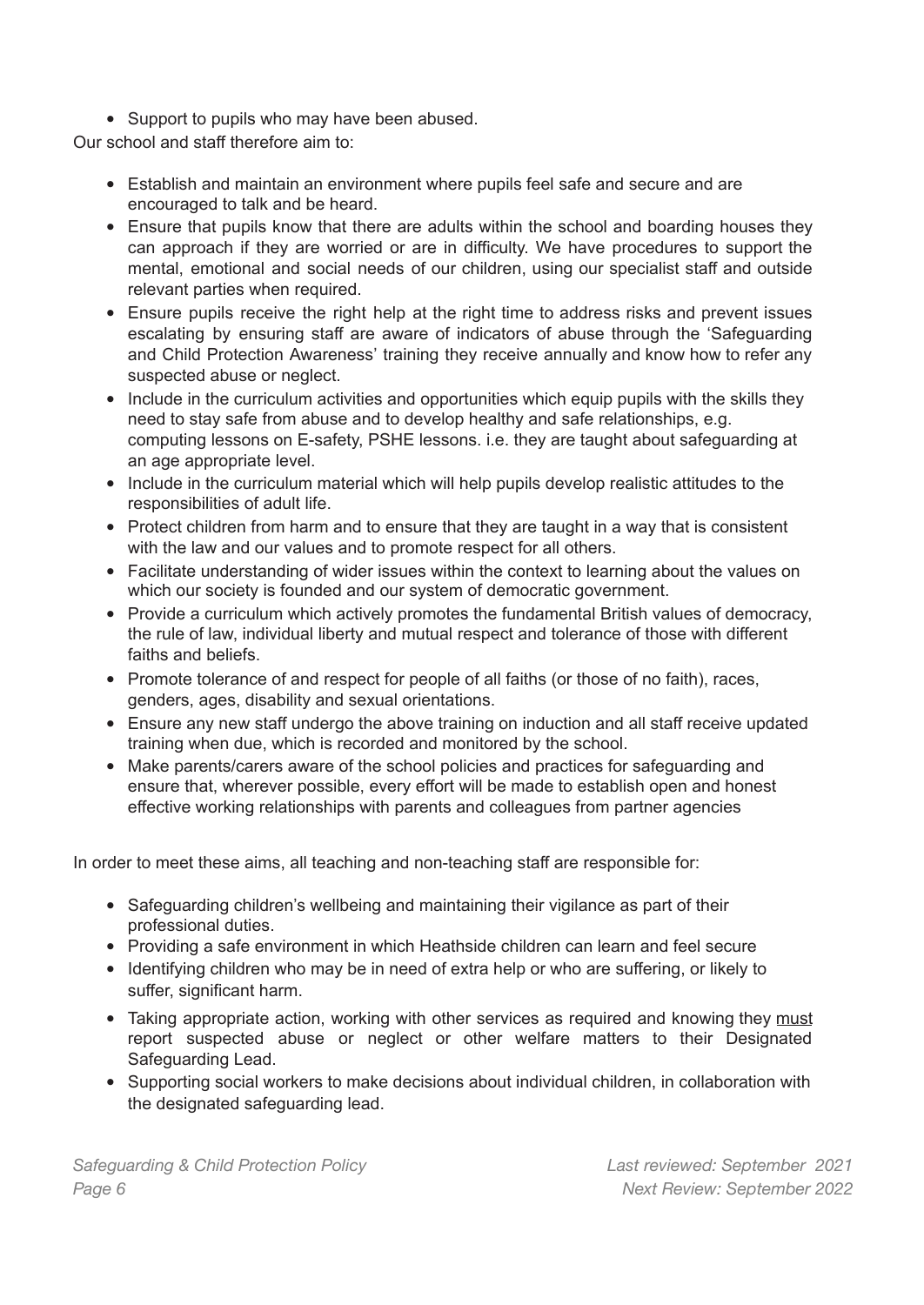- If at any point there is a risk of immediate serious harm to any child, making a referral to children's social care immediately.
- Heathside School works in partnership with the LA's Channel Panel to assess the extent to which individual pupils are at risk of being drawn into terrorism.
- Ensure that their class electronic register is taken by 9.15am and passed to the Administrator. If for some reason the electronic register is not working, they must take a manual registration and deliver it to Administration. The Administrator will contact any parent/carer as necessary at 9.30am regarding an absent pupil.

All our staff are regularly trained in safeguarding and are responsible for:

- Educating pupils on how to keep safe and to recognise behaviour that is unacceptable.
- Identifying and making provision for any child that has been subject to abuse.
- Ensuring that members of the Heathside School Board of Governors, the Head teacher and staff members understand their responsibility, under safeguarding legislation and statutory guidance, and to be alert to the signs of child abuse and to refer concerns to the designated safeguarding lead.
- All adults working in and visiting this School (including visiting staff, volunteers and students on placement) are required to report instances of actual or suspected child abuse or neglect to the Designated Safeguarding Lead
- Being vigilant that any new staff members and volunteers are only allowed into school when all the appropriate checks have been satisfactorily completed.
- Being vigilant with visitors to our school, ensuring they have been signed in, and are wearing a Safeguarding Visitor badge. They must always be accompanied by a staff member whilst on Heathside premises. We have the right to challenge and refuse entry if we suspect their legitimacy. We also have the right to check their DBS record before approving entry.
- Being vigilant with any carers, friends, and relatives with whom we are unfamiliar with in drop-off and pick-up times. We have a responsibility to contact the main parent/s or carer/s of a child as detailed in our Admissions Register, to confirm that the person collecting their child has that parent's/carer's permission.
- All staff are aware that year on year 'Safeguarding' encompasses more complex considerations of safeguarding concerns and that in addition to fully understanding the four main areas of child abuse (physical, emotional, sexual abuse and neglect) that we also need to fully consider the possible impact of the following issues on the well-being of students attending our school;

# **All types of abuse/safeguarding issues are detailed further in Appendix A – all staff must be conversant with the content of this Appendix.**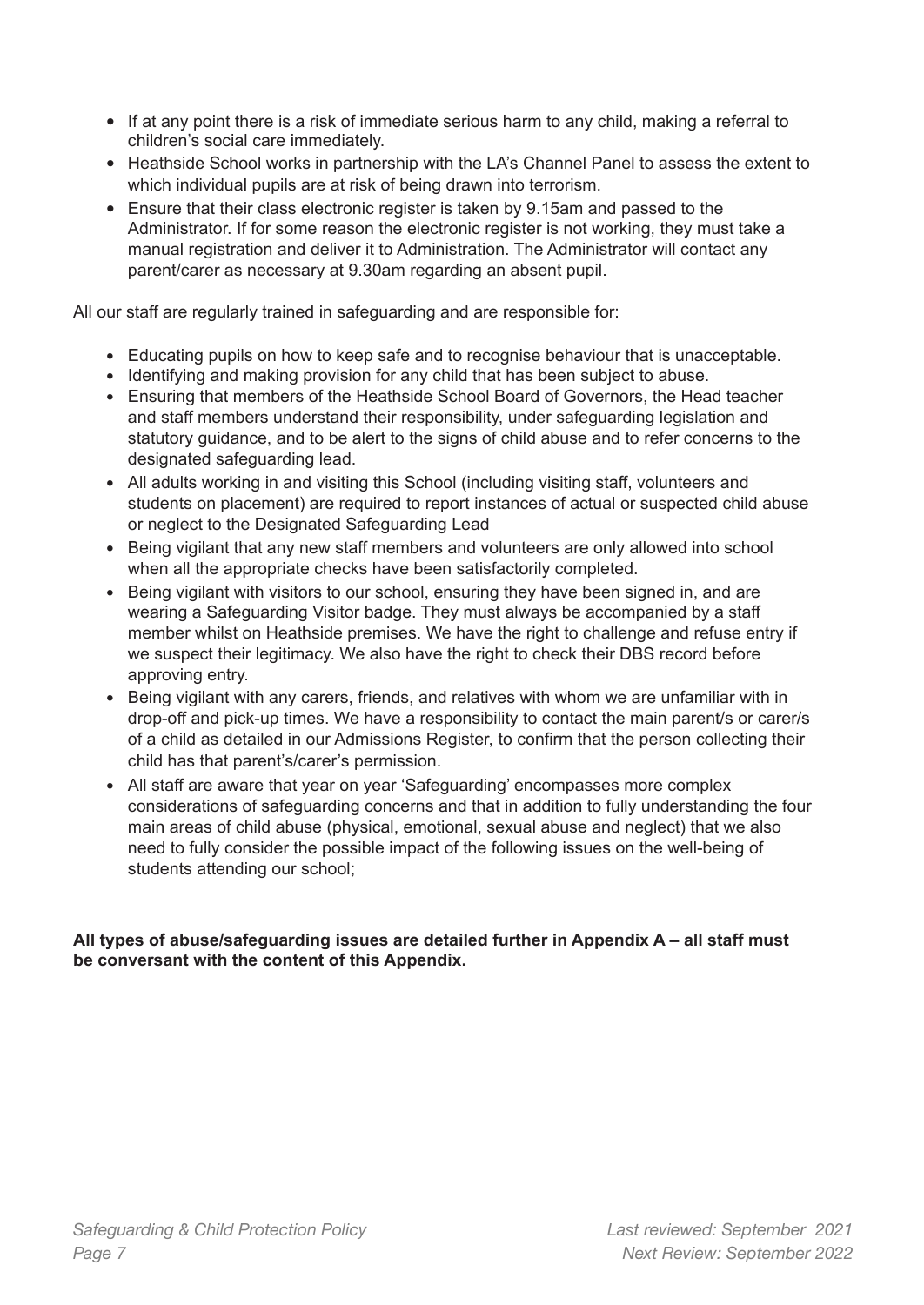The enhanced role of the designated safeguarding lead and deputies means that the DSL and deputies are most likely to have the most complete safeguarding picture and be the most appropriate person to advise on responses to safeguarding concerns. The DSL and deputies will take a holistic view of safeguarding concerns in their wider context, and incidents will not be considered in isolation. Family, friends and the home environment and surrounding community will be taken into account when looking at the context of an issue. Safeguarding incidents and behaviours can be associated with factors outside the school and can occur between children outside of the school. All staff, but especially the DSL or deputies will consider the context within which such incidents and behaviours occur. This contextual safeguarding considers whether wider environmental factors are present in a child's life that are a threat to their safety and welfare. When making a referral it is important to include as much contextual information about a child as possible. This allows any assessment to consider all the available evidence and the full context of any abuse.

# **The designated safeguarding lead** has a duty to:

- Refer all cases of suspected abuse to children's social care, the LA designated officer (LADO) for child protection concerns, the DBS, and the police in cases where a crime has been committed.
- Liaise with the Governing Board and Deputy Safeguarding Leads to inform them of safeguarding issues, especially on-going enquiries under section 47 of the Children's Act 1989 and police investigations.
- Act as a source of support, advice and expertise to staff members on matters of safeguarding by liaising with relevant agencies.
- Understand the assessment process for providing early help and intervention.
- Have a working knowledge of how LAs conduct a child protection case conference and a child protection review conference and be able to attend and contribute to these effectively when required to do so.
- Ensure each member of Heathside staff has access to and understands the school's Safeguarding and Child Protection Policy and procedures, especially new and part-time staff members.
- Be alert to the specific needs of children in need, including those with special educational needs and/or disabilities and young carers.
- Be able to keep detailed, accurate and secure records of concerns and referrals.
- Obtain access to resources and attend any relevant training courses.
- Encourage a culture of listening to children and taking account of their wishes and feelings.
- Ensure the school's Safeguarding and Child Protection Policy is reviewed annually and the procedures are updated and reviewed regularly, and work with the schools Governing body regarding this duty.
- Ensure the school's Safeguarding and Child Protection Policy is available publically and parents are aware of the fact that referrals regarding suspected abuse or neglect may be made and the role of the school in this.
- Ensure that the pupil's child protection file is copied when transferring to a new school.
- The Dukes Education Group and school leadership team are responsible for ensuring that the school follows recruitment procedures that help to deter, reject or identify people who might abuse children (see Safer Recruitment Policy for further information)
- The Designated Safeguarding Lead and Deputy Designated Safeguarding Lead will undertake an annual Safeguarding Audit in line with their responsibilities under S.157 of the Education Act 2002.
- The Designated Safeguarding Lead will be appraised in their DSL role by the Governing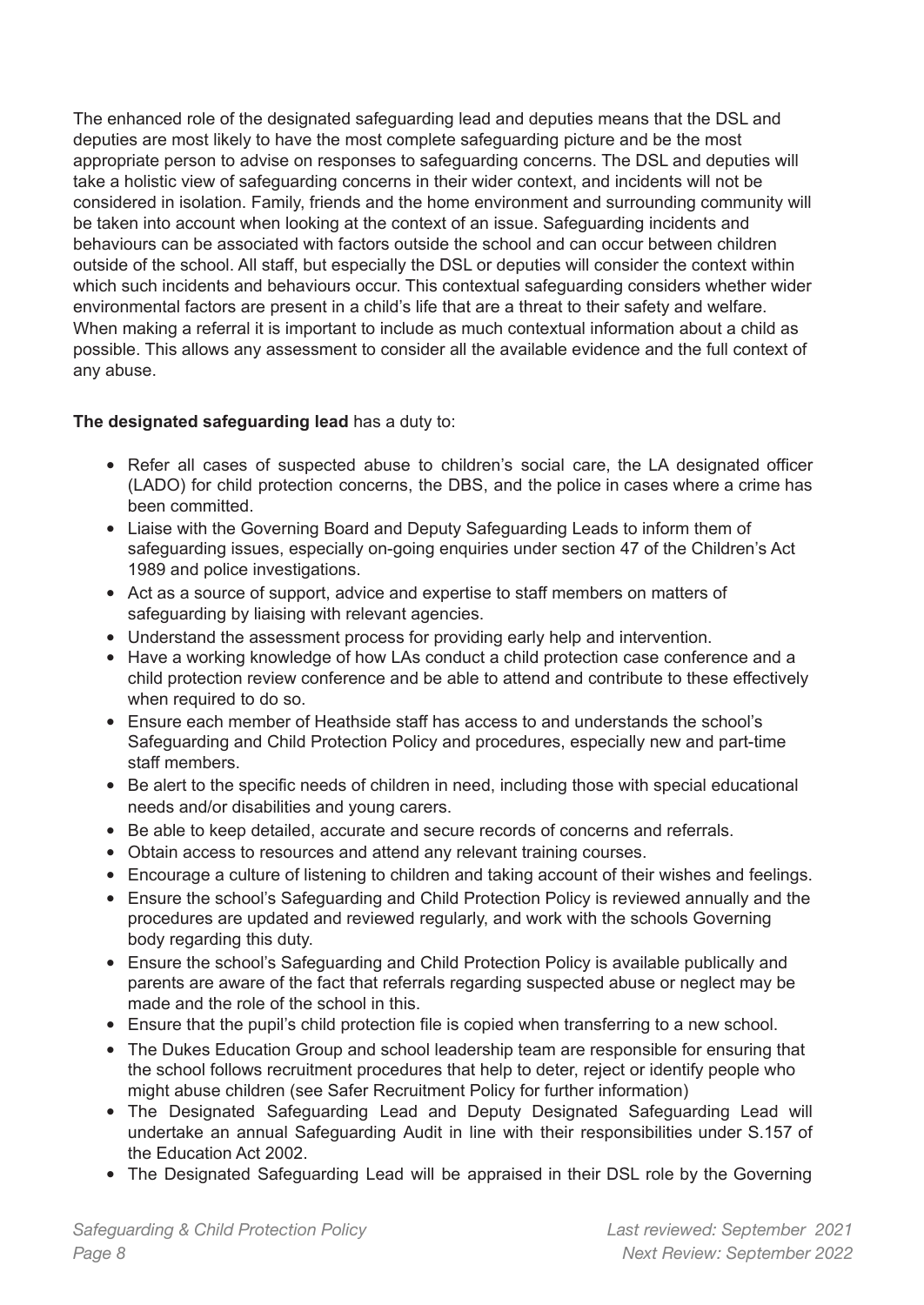body safeguarding advisor.

- The Designated Safeguarding Leads will cooperate with any requests from any relevant authority including the completion of forms in compliance with section 11 of the Children Act 2004.
- The Designated Safeguarding Leads will ensure that the Safeguarding and Child Protection Policy is reviewed at least annually.

If anyone has ANY CONCERNS at all regarding the safety of any child or adult, please immediately contact one or more of the following Designated Safeguarding Leads, these staff members are also the 'Prevent – Single Points of Contact' (SPOC): Please also see page 35 for a flow chart setting out the process for staff when they have concerns about a child.

<span id="page-8-0"></span>The Designated Safeguarding Lead :

# • **Nicholas Shaw – Tel No: 07944 028130**

<span id="page-8-1"></span>Other Staff trained to the Advance Level include:

- Katy Deacon (New End) 07944027159 (landline: 020 7794 5857)
- Louise Shotton (New End + OWB) 07944 028 882 (landline: 020 7794 5857)
- Jonathan Breaden, (Heath Street) -07944 029418 (landline: 0203 058 4011)

**If staff have safeguarding concerns, or an allegation is made about another member of staff (including volunteers) posing a risk of harm to children AND if staff members have concerns about any of the Heathside Safeguarding Team, their first contact is to the Headteacher:**

• Kate Vintiner – 0203 058 4011 – also trained to the advanced level.

The school's procedures for managing allegations made against staff or volunteers are detailed from page 12 onwards.

#### **If staff members have concerns about the Head teacher then they should contact the Safeguarding Governor, Libby Nicholas by email: Libby.Nicholas@dukeseducation.com**

OR contact the **CAMDEN LADO Sophie Kershaw/John Lawrence-Jones** directly, on **020 7974 4556**

<span id="page-8-2"></span>OTHER REFERRAL DETAILS TO OUTSIDE AGENCIES SUCH AS THE POLICE and MASH are to be found on page 8.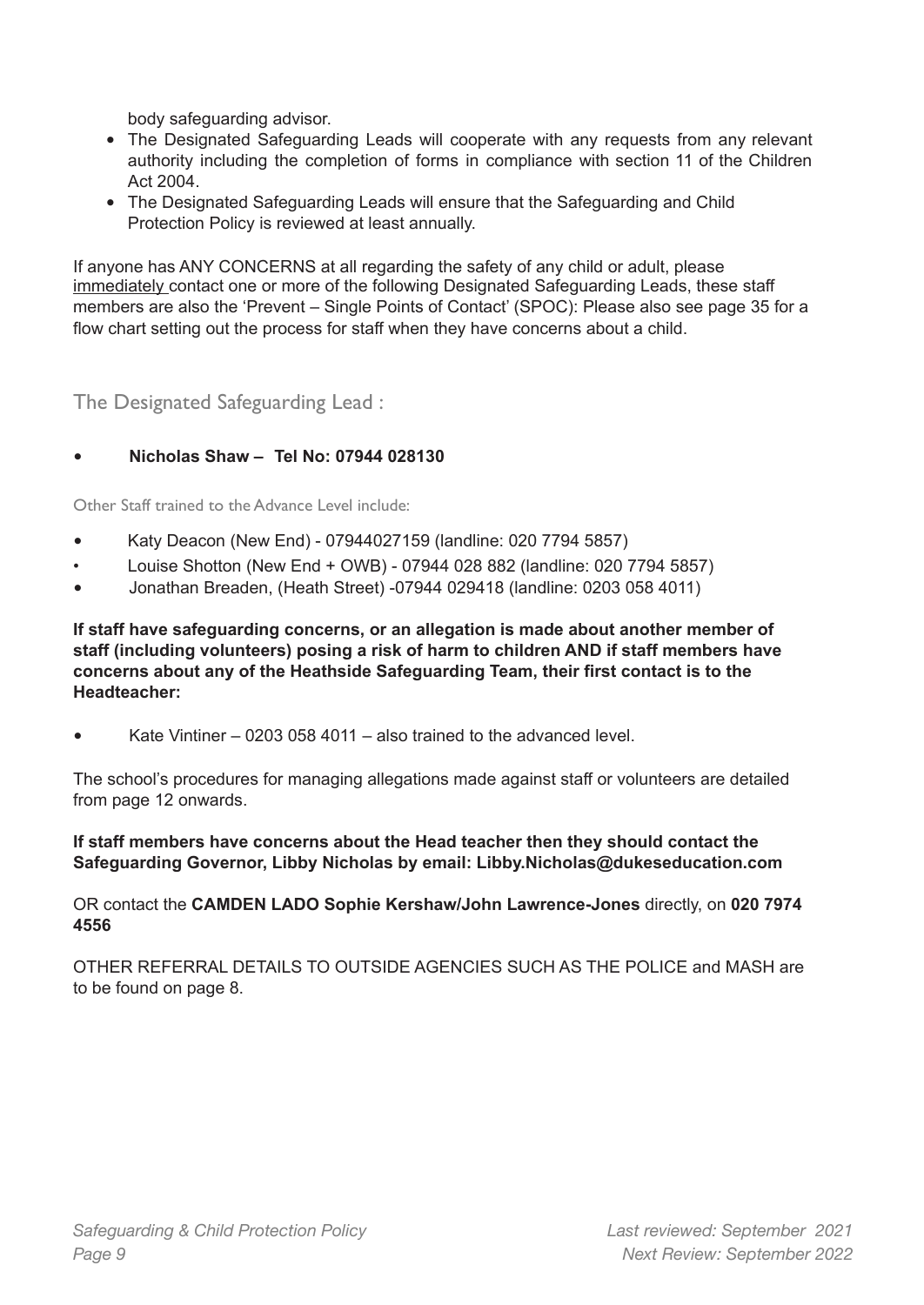# FURTHER POLICIES AND PROCEDURES

The following policies and procedures set out our practice in relation to safeguarding and are available for viewing from the school office, upon request. Those with asterisks (\*) are viewable by the public on our website – [www.heathside](http://www.heathside.net/)schoolhampstead.com

- Accessibility Plan\*
- Administration of Medicine and Advice for Illness<sup>\*</sup>
- Admissions Policy \*
- Anti-Discrimination and Equality Policy\*
- Anti-Bullying Policy\*
- Behaviour Management Policy \*
- Safeguarding and Child Protection Policy (which includes our Safeguarding response to children missing education) \*
- Complaints Procedure \*
- Curriculum Policy \*
- Data Protection Policy \*
- E-Safety (and Acceptable Use) Policy \*
- Fire Policy and Plan \*
- First Aid Policy \*
- Health & Safety Policy \*
- Heath Toilet Procedures
- Intimate Care
- Mobile Phones Policy
- Pastoral Policy
- Photography Policy\*
- Risk Assessment Policy \*
- Relationships and Sex Education Policy\*
- SEN Policy \*
- Safer Recruitment Policy\*
- School Outings
- School Security
- Searching, Screening and Confiscation 2018
- SMSC Policy
- Staff Behaviour Policy
- Substance Misuse Policy
- Sun Policy
- Teacher Appraisal
- Whistleblowing Procedure\*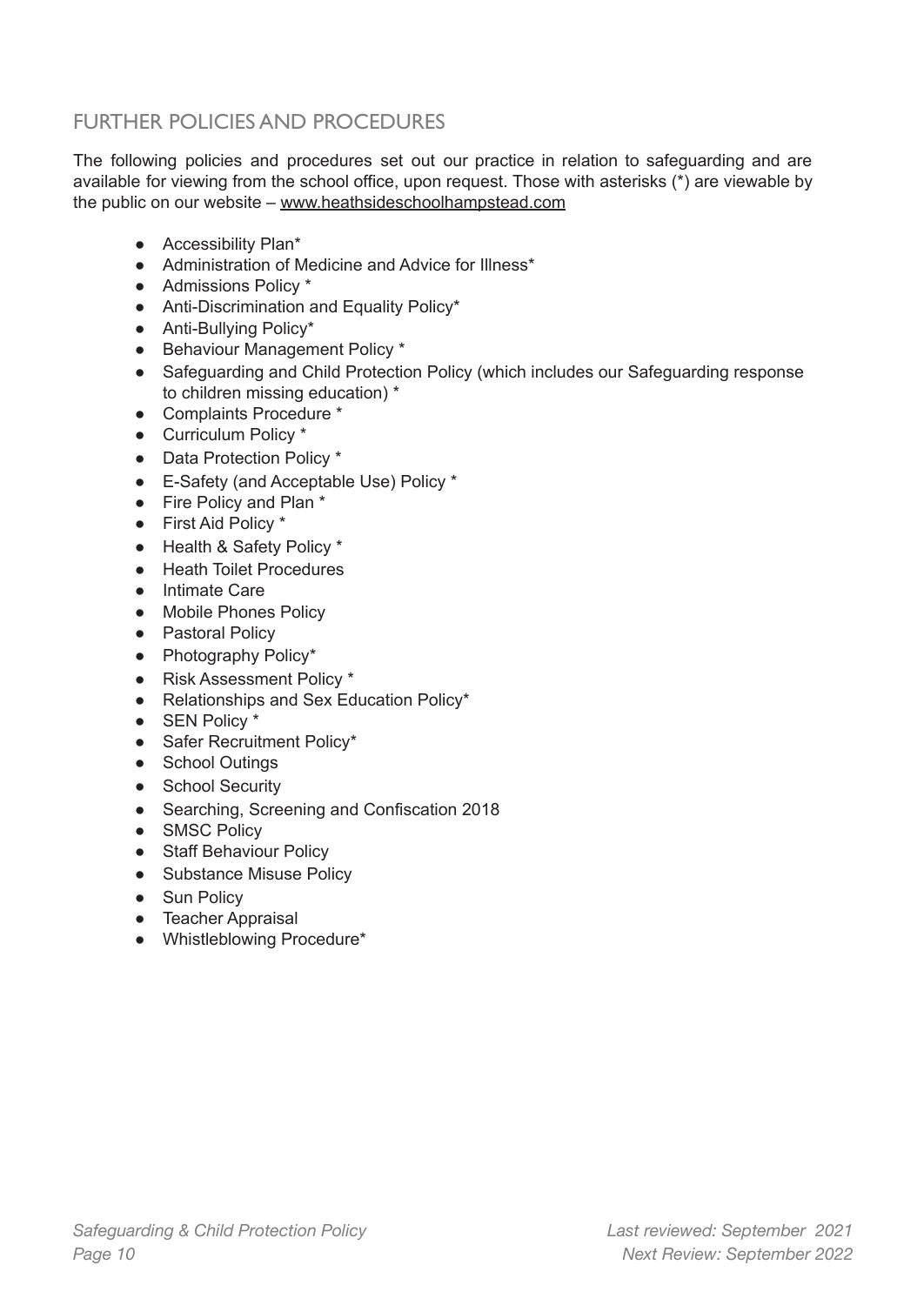# <span id="page-10-0"></span>Legal framework

This policy will have consideration for, and be in compliance with, the following legislation and statutory quidance:

- Children Act 1989
- Children Act 2004
- The Children's and Families Act 2014
- S157 Education Act 2002
- Education (Health Standards) (England) Regulations 2003
- Safeguarding Vulnerable Groups Act 2006
- Education (Pupil Referral Units) (Application of Enactments) (England)(Amendment) Regulations 2012
- School Staffing (England) Regulations 2009, as amended
- Sexual violence and sexual harassment between children in schools and colleges 2021
- Education (Independent School Standards) (England) Regulations 2014
- Equality Act 2010
- Education (Non-Maintained Special Schools) (England) Regulations 2011, as amended
- Local Interagency Procedures for Camden
- Protection of Freedoms Act 2012
- DfE (2018) 'Working Together to Safeguard Children 2018'
- DfE (2020) 'Keeping Children Safe in Education 2021'
- DfE (2015) 'What to do if you're worried a child is being abused'
- DfE (2018) 'Information sharing'
- DfE (2015) 'Disqualification under the Childcare Act 1006
- DfE (2015) 'The Prevent duty'
- Ofsted Inspecting Safeguarding in the Early Years August 2016
- The Education (School Teachers' Appraisal) (England) Regulations 2012
- The Sexual Offences Act (2003)
- The Prevent Duty Updated July 2015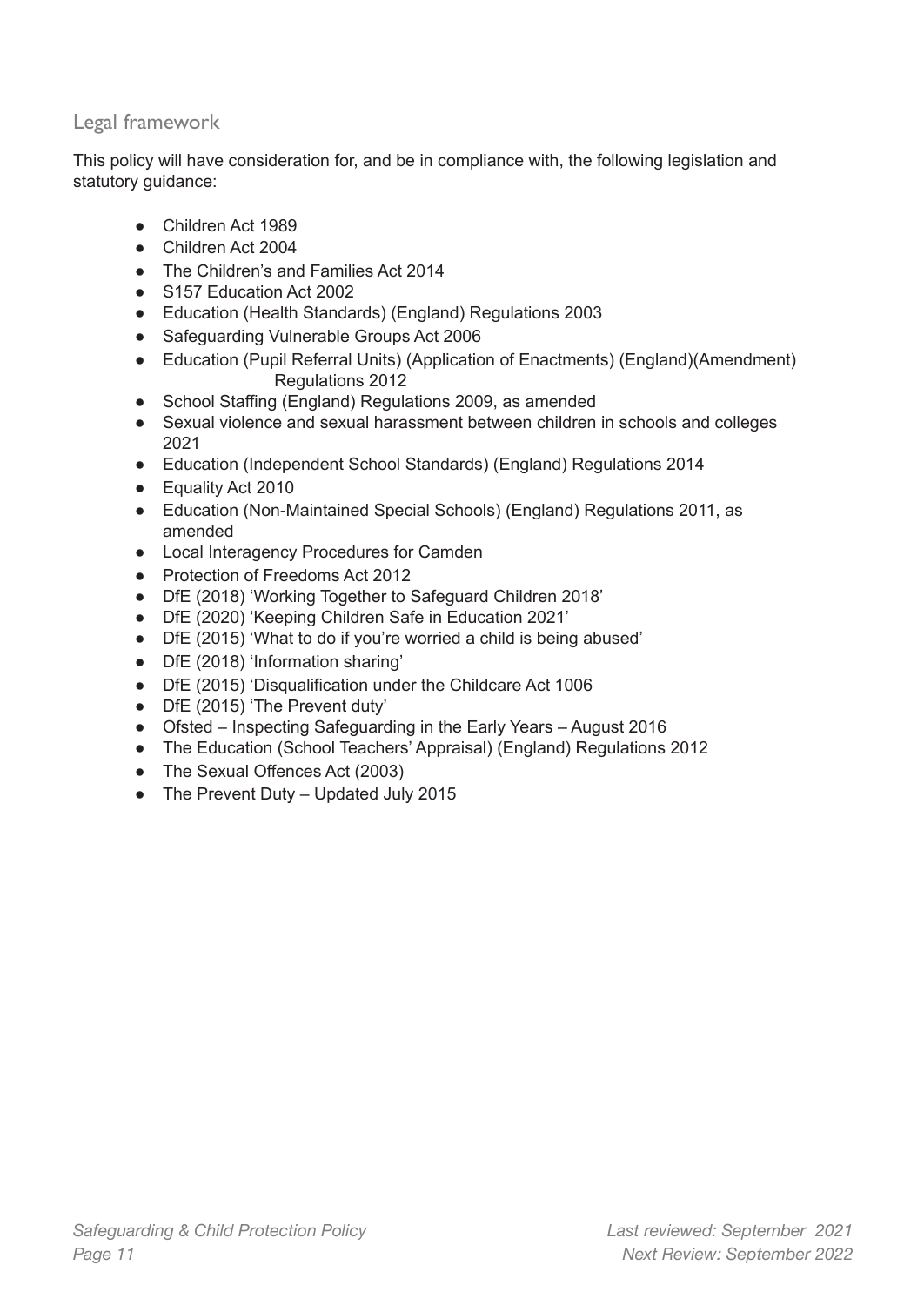# <span id="page-11-0"></span>KEY CONTACTS:

## **CAMDEN SAFEGUARDING CHILDREN PARTNERSHIP**

**Child protection lead officer and Local Authority Designated Officer (LADO): Name: Sophie Kershaw Deputy LADO: John Lawrence-Jones Contact details: 020 7974 4556**

**Safeguarding lead officers:**

**Name: Michelle O'Regan (Head of Service – Children in Need) Tel: 020 7974 1905**

**Name: Tracey Murphy (Service manager) Tel: 020 7974 4103**

**Name: Patricia Williams (Service manager) Tel: 020 7974 1558**

**Children's Contact Service/MASH team: Manager: Jade Green Tel: 020 7974 1553/3317 Fax: 020 7974 3310**

**Online safety contact officer: Name: Jenni Spencer Tel: 020 7974 2866**

**Prevent Education Officer Name: Jane Murphy Tel: 020 7974 1008**

| General                                                                 |  |
|-------------------------------------------------------------------------|--|
| Local Police non-emergency contact number for FGM Reporting:            |  |
| 101                                                                     |  |
| <b>Police Emergency number (including high risk Prevent enquiries):</b> |  |
| 999                                                                     |  |
| OFSTED Safeguarding Children (Monday to Friday from 8am to 6 pm)        |  |
| 08456 404 046                                                           |  |
| whistleblowing@ofsted.gov.uk                                            |  |
| The Disclosure and Barring Service PO Box 181,                          |  |
| Darlington,                                                             |  |
| DL19FA                                                                  |  |
| 01325 953 795                                                           |  |
| Non-emergency DfE advice:                                               |  |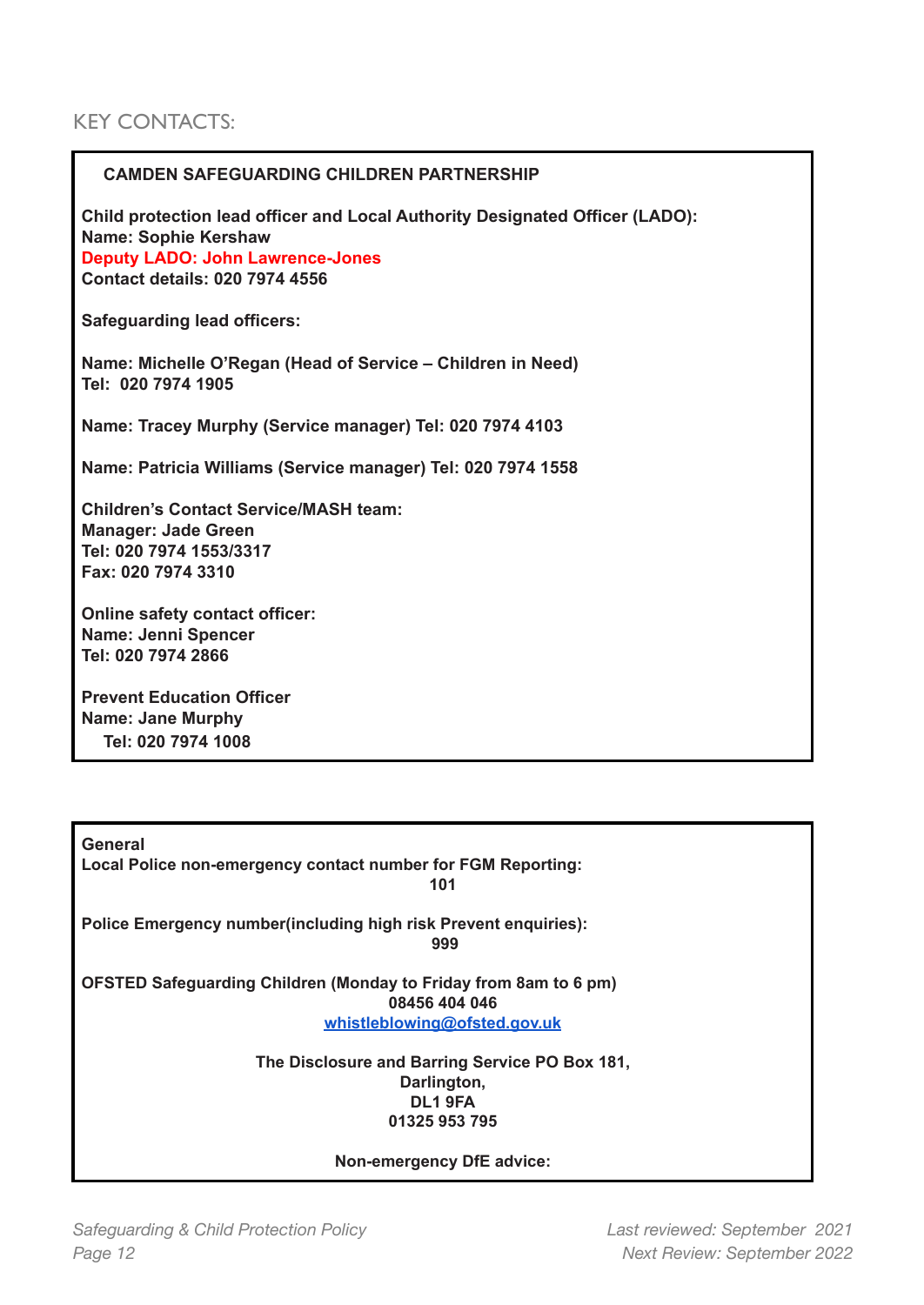# **020 7340 7264 or [counter-extremism@education.gsi.gov.uk](mailto:counter-extremism@education.gsi.gov.uk) Anti-Terrorist Hotline 0800 789 321 NSPCC Helpline can be contacted on: National Society for the Prevention of Cruelty to Children (NSPCC) Tel: 0800 028 0285 Email: [help@nspcc.org.uk](mailto:help@nspcc.org.uk) Childline can be contacted on: Tel: 0800 1111**

# **Heathside School recognises its role is of referral and not of investigation.**

**Heathside is not an investigating agency** – any probing may interfere with further investigations and make the child or young person repeat painful information; therefore, our role is to record any evidence revealed or observed and then to seek the advice of the appropriate agencies listed at the end of this policy.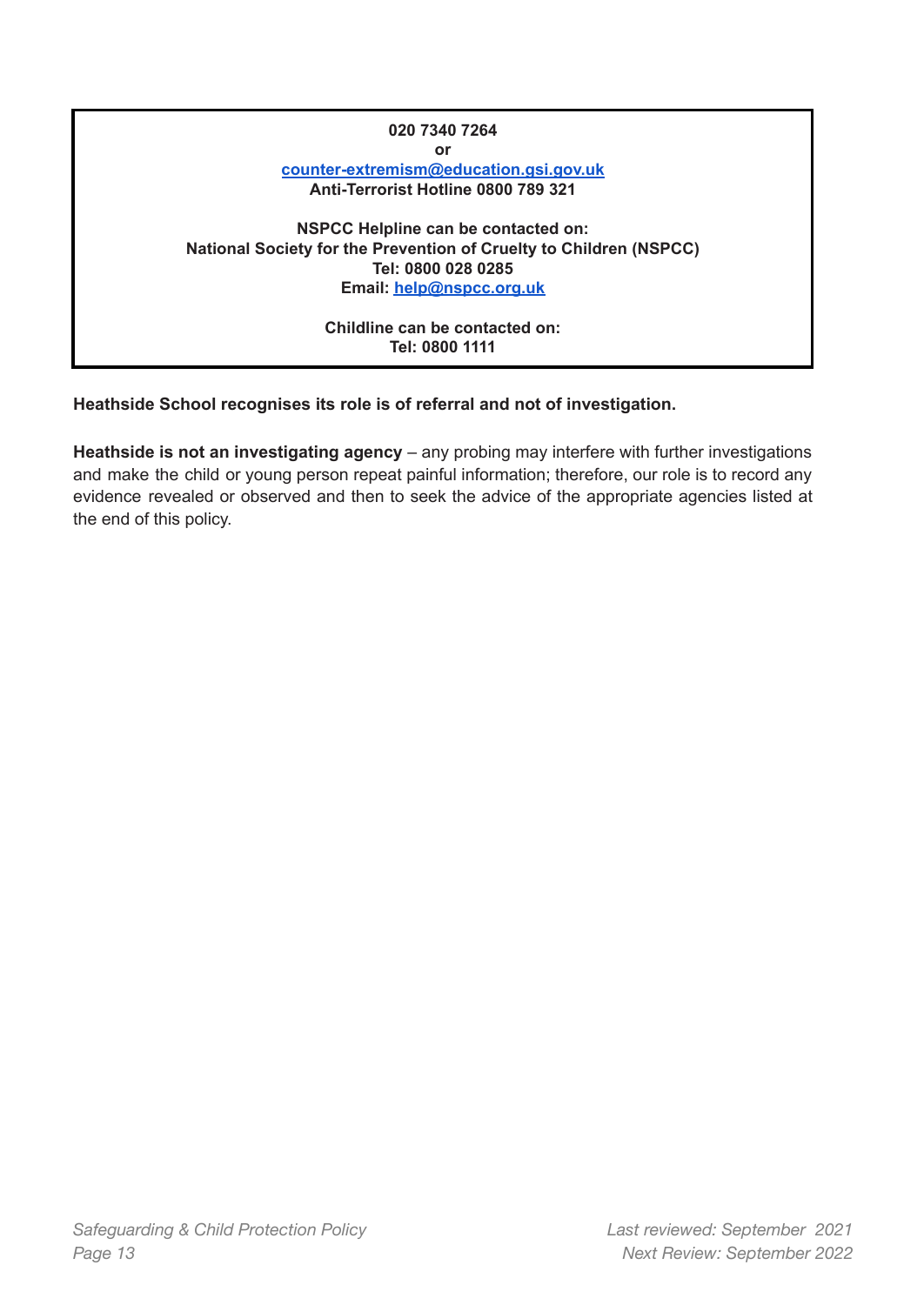# <span id="page-13-0"></span>PROCEDURES

#### <span id="page-13-1"></span>STEPS TO TAKE IF CHILD ABUSE IS SUSPECTED

- 1. Consider what you know, what you have seen and think about the child that causes concern.
- 2. Listen to the child if s/he tells you of abuse. Reassure the child that they did the right thing to tell you. Never promise to keep something a secret. Let the child know you will be telling the Designated Safeguarding Leader for child protection (Nick Shaw) as you have the responsibility to keep the child safe. Do not probe or interrogate the child - write down what the child told you using the child's own words.
- 3. Report your concerns **urgently** using [CPOMS](https://heathsideprep.cpoms.net) or by speaking to the Designated Safeguarding Lead.
- 4. The Designated Safeguarding Lead will discuss and review the concerns and advise on what actions to take next, including whether a child protection referral is necessary.
- 5. Unless consultation with parents / guardian is likely to place the child at risk of significant harm through delay or the parent's actions you, together with the designated Safeguarding Lead, will:
	- Arrange to see the child's parent / guardian. Be open and honest, tell the parents the reasons for your concerns and seek explanations for your concerns.
	- Explain your duty to report your concerns and try to get parental agreement for referral to the local authority Children's Specialist Services.
	- If the parent refuses to give permission for the referral, further advice should be sought and a referral made without consent if this is necessary to secure the child's safety.

The Designated Safeguarding Lead will keep a confidential written record of all concerns, any discussions with the child and parents, with social workers and other professionals and any decisions made.

#### <span id="page-13-2"></span>What happens next?

There are procedures for investigating cases where a child is at risk. The Children's Social Care Department has the main responsibility and may set up a Case Conference involving the appropriate agencies. They will:

- consider what you have told them together with any other information they may have already
- assess the strength of the allegation
- investigate if they suspect a child or young person is suffering from harm.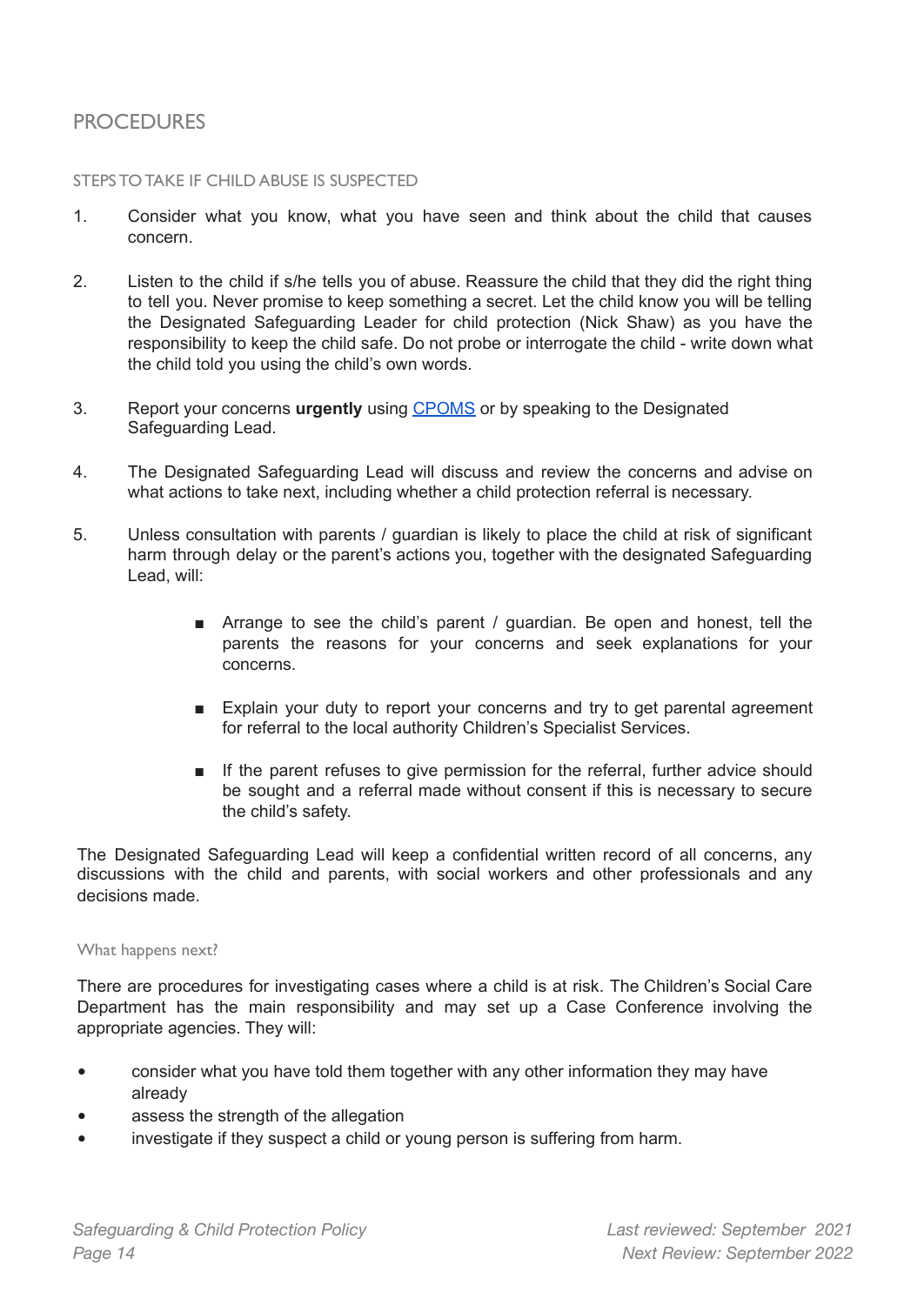# <span id="page-14-0"></span>INFORMATION SHARING AND CONFIDENTIALITY

Information sharing is vital to safeguarding and promoting the welfare of children. Parental consent is sought by Heathside to share information. However, you can and should share information without consent if a child is at risk of significant harm or harming someone else, the child needs urgent medical treatment, information is required as part of a statutory or legal proceeding or information is requested by the police.

Safeguarding and Child Protection matters are strictly confidential. As a Heathside Staff member, you have a duty to respect confidentiality and privacy and ensure you keep all information and details about parents and children confidential within the setting. However, Heathside staff must never promise to keep a secret with a child.

Explain that you may not be able to keep secrets for them and that you may need to share the information with someone else in order to keep them safe.

If a member of staff wishes to speak to someone following a safeguarding or child protection incident they may do so with the Designated Member of Staff or Deputy Designated Member of Staff.

Professional Counselling can be arranged if necessary. The DSL has access to supervision.

Child protection information will be stored and handled in line with the Data Protection Act 2018 and General Data Protection Regulation (GDPR) guidelines. Information is:

- processed for limited purposes
- adequate, relevant and not excessive
- accurate
- **•** kept no longer than necessary
- processed in accordance with the data subject's rights
- secure.

Furthermore, information which is sensitive and personal, and should be treated as 'special category personal data'. The Data Protection Act 2018 contains 'safeguarding of children and individuals at risk' as a processing condition that allows designated staff to share information. This includes allowing designated staff to share information without consent, if it is not possible to gain consent, it cannot be reasonably expected that a practitioner gains consent, or if to gain consent would place a child at risk

# <span id="page-14-1"></span>STAFF TRAINING

#### <span id="page-14-2"></span>Induction Training

This is mandatory and should include;

- the Safeguarding and Child Protection policy;
- the Behaviour Management policy;
- the staff a code of conduct;
- the safeguarding response to children who go missing from education;

and

• the role of the designated safeguarding lead (including the identity of the designated safeguarding lead and any deputies). (see KCSIE (2020))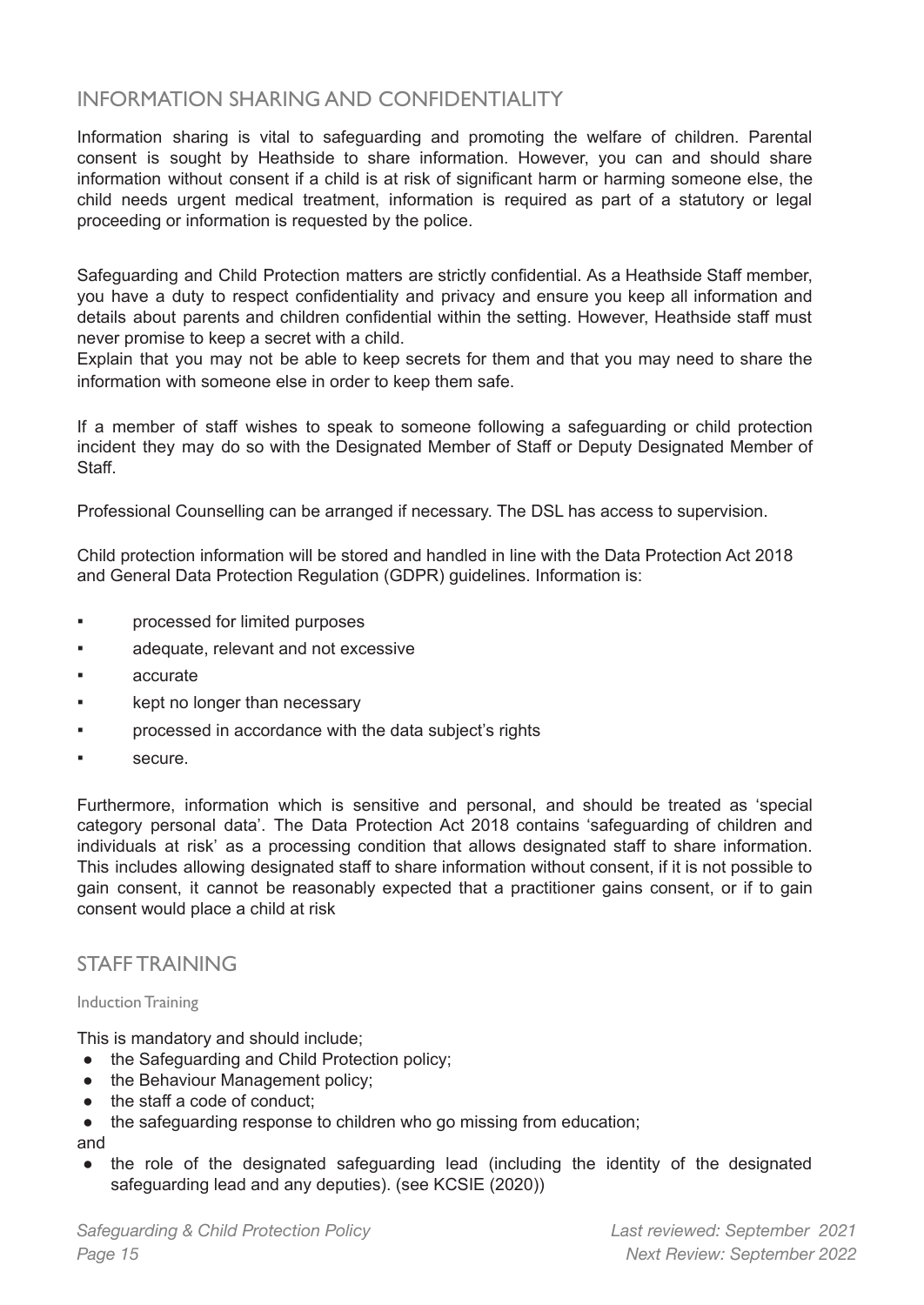#### <span id="page-15-0"></span>Additional Courses

School Staff have access to and are encouraged to complete a broad range of additional safety and Safeguarding courses via the Educare learning platform.

#### <span id="page-15-1"></span>DSLs

Attend training every two years; and in addition to formal training, their knowledge and skills should be refreshed at regular intervals, at least annually. All other staff – will receive regular safeguarding and child protection updates as required, but at least annually, to provide them with relevant skills and knowledge to safeguard children effectively.

Safer Recruitment training is available via Educare to all relevant staff and governors who are involved in the recruitment process.

# <span id="page-15-2"></span>WORKING IN PARTNERSHIP WITH PARENTS

At Heathside, it is our policy to work in partnership with parents or guardians to secure the best outcomes for our children. We will therefore communicate as clearly as possible about the aims of this School:

- We will try to use clear statements in our brochures and correspondence.
- We will share information with the parents and pupils in the development of Behaviour Management policies and other policies as appropriate.
- We will liaise with agencies in the statutory, voluntary and community sectors that are active in supporting families.
- We will be aware that we have parents/guardians who do not have English as their first language.

## <span id="page-15-3"></span>**NB: We will keep parents informed as and when appropriate, however if there is a risk of significant harm we have to make an immediate referral to MASH.**

#### RECORDS

One of the most important functions we can perform at Heathside is to ensure there is a full written and dated history about a child with a possible cause for concern so that this history can be given to Children's Social Care and any other agencies to support a referral if necessary.

Accurate written notes will be kept on the schools CPOMS database of all incidents and child protection or child in need concerns relating to individual pupils. This information may be shared with other agencies as appropriate. Parental consent will be sought before making a Child in Need (S17) referral to Children's Social Care. If consent is withheld, consideration will be given to the potential impact of this for the child and to the need for a child protection referral (S47). The School will take into account the views and wishes of the child who is the subject of the concern but staff will be alert to the dangers of colluding with dangerous "secrets".

Child protection records are not open to pupils or parents. CP records are securely kept on CPOMS by the Designated Member of Staff, separately from educational records, and can only be accessed by the Designated Safeguarding Lead and their Deputies. Referrals made to Children's Social Care under the new local Safeguarding Partnership procedures will be recorded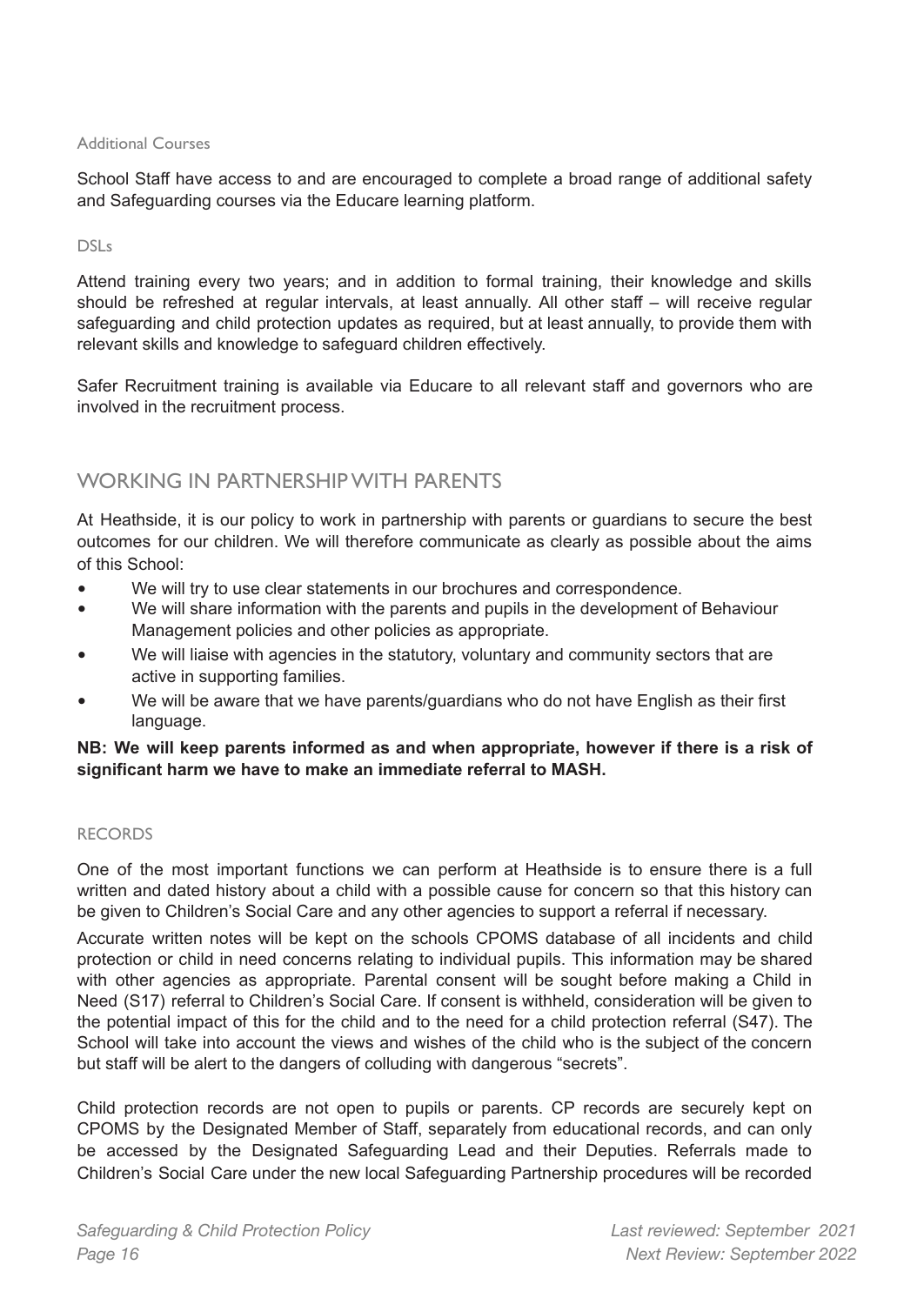on the Inter-Agency Referral form, with copies sent securely to Children's Social Care and the LA's Lead Officer.

# <span id="page-16-0"></span>INFORMATION FROM SOMEONE ELSE

Any Heathside staff member given information by a third person about alleged or suspected abuse has a responsibility to act on the information given and speak with their Designated Safeguarding Lead.

# <span id="page-16-1"></span>MENTAL HEALTH AND SAFEGUARDING

All staff at Heathside are aware that mental health problems can, in some cases, be an indicator that a child has suffered or is at risk of suffering abuse, neglect or exploitation. School staff are not expected or trained to diagnose mental health conditions or issues, but may notice behaviours that may be of concern. Where staff have a mental health concern about a child that may also be a safeguarding concern, they should raise the issue by raising an incident on CPOMS - flagging the incident with the appropriate mental health category.

# <span id="page-16-2"></span>CONTEXTUAL SAFEGUARDING

Heathside school recognises that young people may be vulnerable to experiences of significant harm beyond their families and that the different relationships that young people form in their neighbourhoods, schools and online can feature violence and abuse. Parents and carers have little influence over these contexts, and young people's experiences of extra-familial abuse can undermine parent-child relationships.

Therefore, the school must be mindful of young people's extra-familial contexts, and recognise that the risks and issues with these spaces are a critical part of safeguarding practices. Contextual Safeguarding, therefore, expands the objectives of safeguarding and referral considerations in recognition that young people are vulnerable to abuse beyond their front doors.

# <span id="page-16-3"></span>ONLINE LEARNING AND eSAFETY

All members of the Heathside community are made aware through Assemblies, Newsletters, Parent meetings and PSHE lessons that the broadest Safeguarding context also includes a child's online habits. Throughout 2020 and early 2021 this aspect of safeguarding has been brought to the forefront. Heathside takes action to enable our pupils stay safe online when at home or at school.

When children use the school's network to access the internet, they are protected from inappropriate content by our filtering and monitoring systems.

Onsite the schools network is equipped with A Sophos firewall which filters inappropriate content from our school network. Outside of school, pupils' Chromebooks are managed by the schools device management system and installed with the Securely browser extension which filters inappropriate content both on and offsite and generates a report of web filtering instances which is sent to the schools DSL daily.

However, many pupils are able to access the internet using their own data plan. To minimise inappropriate use, as a school we ask pupils to hand in their mobile phones to reception at the start of the school day.

For further information please refer to the following school Policies: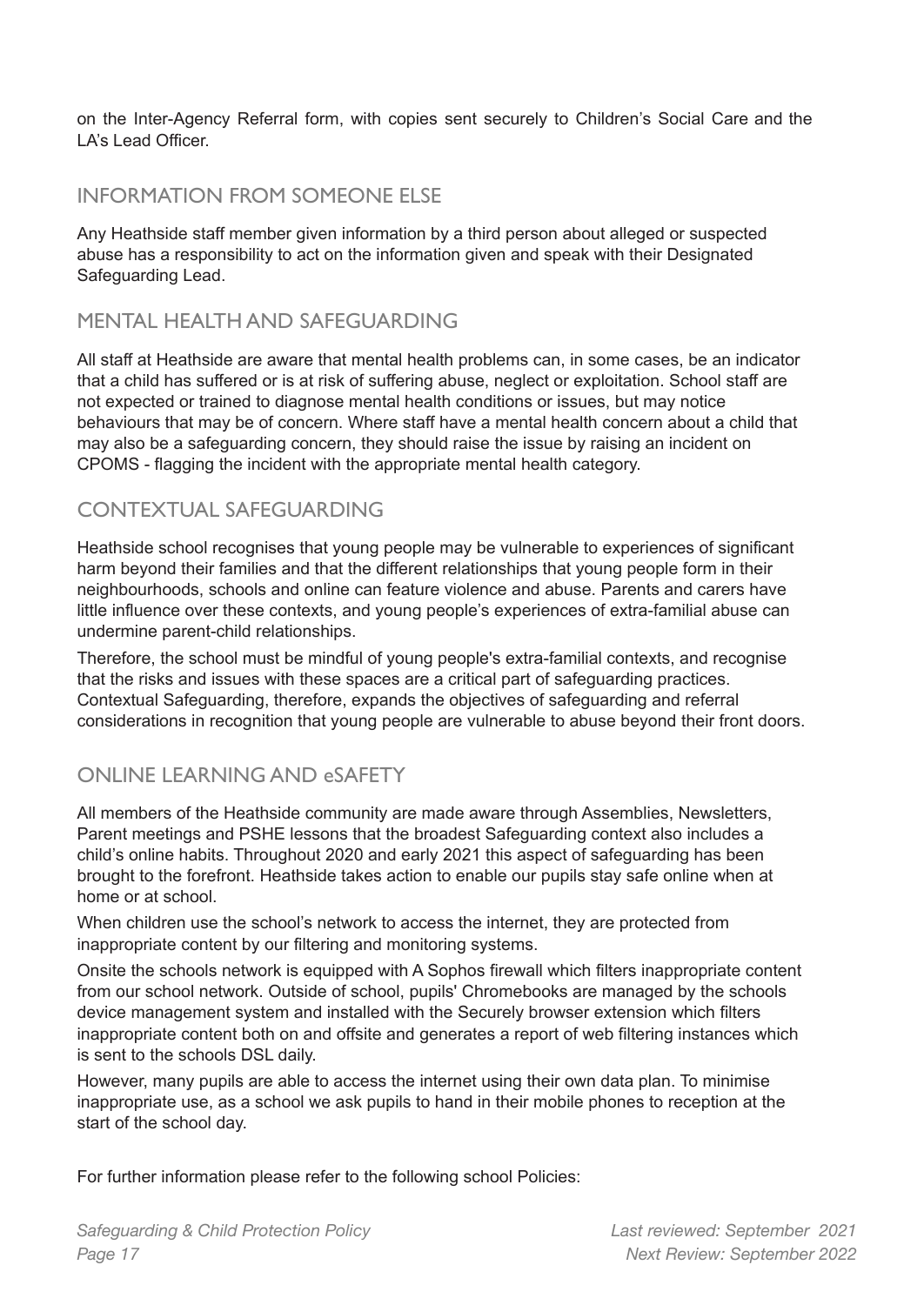- Remote Learning Statement
- Safeguarding Addendum Covid-19
- E-Safety Policy

# <span id="page-17-0"></span>VULNERABLE CHILDREN

Heathside recognises that a wide range of factors may make children more vulnerable to risk of harm common factors may include, but are not limited to:

# <span id="page-17-1"></span>CHILDRENWITH SOCIALWORKERS

We recognise that when a child has a social worker, it is an indicator that the child is more at risk than most pupils. This may mean that they are more vulnerable to further harm, as well as facing educational barriers to attendance, learning, behaviour and poor mental health.

We take these needs into account when making plans to support pupils who have a social worker.

#### <span id="page-17-2"></span>SEND

Children and young people with special educational needs and disabilities can face additional safeguarding challenges because:

- there may be assumptions that indicators of possible abuse such as behaviour, mood and injury relate to the child's disability without further exploration:
- children with SEN and disabilities can be disproportionately impacted by things like bullying without outwardly showing any signs; and
- difficulties may arise in overcoming communication barriers.

At Heathside the SENDCo is a Deputy DSL and anIntegral part of our Safeguarding team we identify pupils who might need more support to be kept safe or to keep themselves safe through;

- regular meetings with class teachers
- liaison with Therapeutic services
- **classroom** observations
- reviews with the SENDCo prior to admission

# <span id="page-17-3"></span>SAFETY INTHE SCHOOL

No internal doors to classrooms will be locked whilst pupils are present in these areas with the exception of during and Emergency Lockdown. Doors that are secured physically or by constant staff supervision will control entry to school premises. Authorised visitors to the school will be logged into and out of the premises and be issued with school visitor badges. Unidentified visitors will be challenged by staff or reported to the Headteacher or School office.

There are CCTV cameras at all the school sites with video recording. School sites are also alarmed when the school is empty.

The presence of suspicious strangers seen loitering near the school or approaching pupils will be reported to the Police and LA, with a view to alerting other local schools through appropriate systems.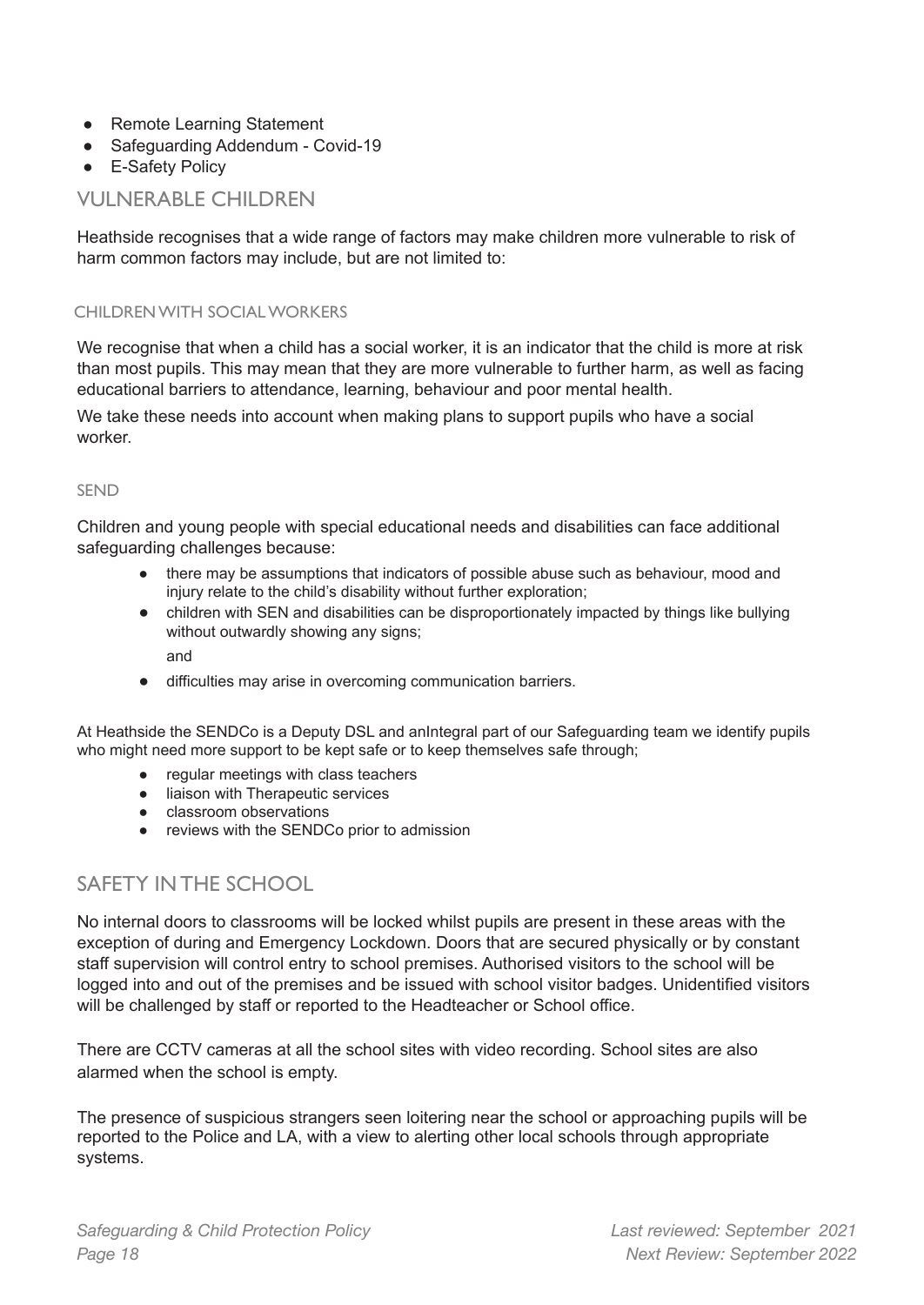If parents do not wish their children to be photographed or filmed and express this view in writing, their rights will be respected.

# <span id="page-18-0"></span>OPPORTUNITIES TO TEACH SAFEGUARDING

As a part of creating an effective culture of safeguarding, and providing a broad and balanced curriculum children are taught about safeguarding, including online safety. Through the school's PSHE programme.

This may include covering relevant issues for schools through Relationships Education for all primary age pupils and Relationships and Sex Education for all of our secondary aged pupils, and Health Education which are compulsory elements from September 2020. The statutory guidance can be found here:

Statutory guidance: relationships education [relationships](https://www.gov.uk/government/publications/relationships-education-relationships-and-sex-education-rse-and-health-education) and sex education (RSE) and health [education.](https://www.gov.uk/government/publications/relationships-education-relationships-and-sex-education-rse-and-health-education)

The following resources are available to help:

- DfE advice for schools: teaching online safety in schools
- UK Council for Internet Safety (UKCIS) guidance: Education for a connected world
- National Crime Agency's CEOP education programme: Thinkuknow
- Public Health England: Rise Above

# <span id="page-18-1"></span>ALLEGATIONS MADE AGAINST STAFF ORVOLUNTEERS

Heathside School follows the procedures outlined in KCSIE (part 4) in order to manage allegations of abuse against staff. In accordance with KCSIE 2021 these allegations may now fall into two categories;

1. Allegations that may meet the harms threshold.

for example:

- behaved in a way that has harmed a child, or may have harmed a child and/or;
- possibly committed a criminal offence against or related to a child and/or;
- behaved towards a child or children in a way that indicates he or she may pose a risk of harm to children; and/or
- behaved or may have behaved in a way that indicates they may not be suitable to work with children.
- 2. Allegation/concerns that do not meet the harms threshold referred to as 'low level concerns'.

The term 'low-level' concern does not mean that it is insignificant, it means that the behaviour towards a child does not meet the threshold for referral to LADO. A low-level concern is any concern – no matter how small, and even if no more than causing a sense of unease or a 'nagging doubt' - that an adult working in or on behalf of the school or college may have acted in a way that:

is inconsistent with the staff code of conduct, including inappropriate conduct outside of work; and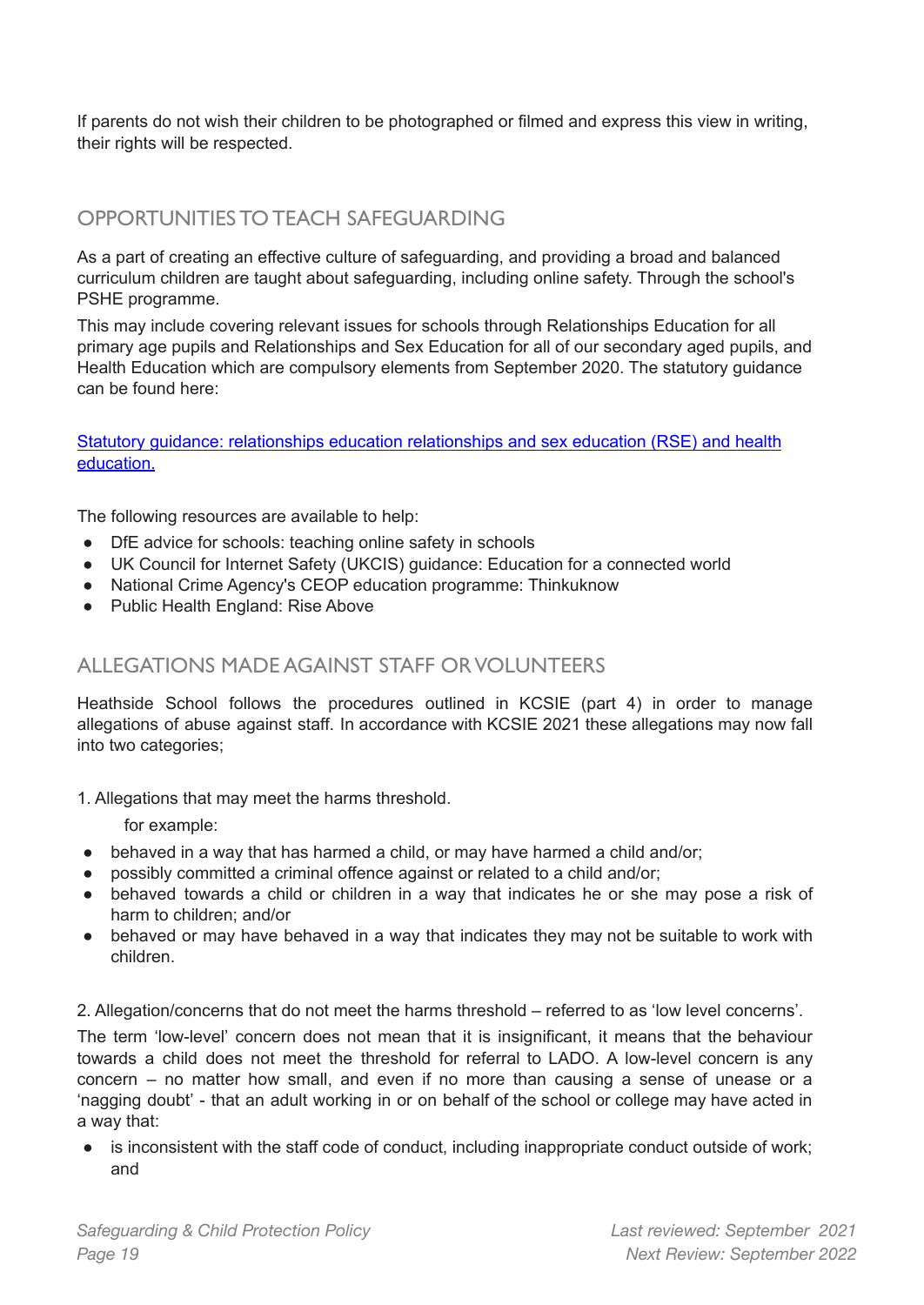● does not meet the allegations threshold or is otherwise not considered serious enough to consider a referral to the LADO.

Examples of such behaviour could include, but are not limited to:

- being over friendly with children;
- having favourites:
- taking photographs of children on their mobile phone;
- engaging with a child on a one-to-one basis in a secluded area or behind a closed door; or,
- using inappropriate sexualised, intimidating or offensive language.

The procedure will apply where a staff person (anyone working with or in contact with the children at the school, whether paid or unpaid, volunteers, support staff, students etc.) has:

- Behaved in a way that has harmed or may have harmed a child
- Possibly committed an offence against or related to a child
- Behaved towards a child or children in a way that indicates that s/he is unsuitable to work with children.

They will also apply where:

• Concerns arise about the person's behaviour with regard to their own children

• Concerns arise about the behaviour in private or community life of a partner, member of the family or other household member.

Such behaviour can exist on a wide spectrum, from the inadvertent or thoughtless, or behaviour that may look to be inappropriate, but might not be in specific circumstances, through to that which is ultimately intended to enable abuse. It is crucial that any such concerns, including those which do not meet the harm threshold (see Part Four - Section one), are shared responsibly and with the right person, and recorded and dealt with appropriately. Ensuring they are dealt with effectively in order to protect those working in or on behalf of schools and colleges from potential false allegations or misunderstandings.

# <span id="page-19-0"></span>TEMPORARY OR SUPPLY STAFF

In some circumstances the school may have to consider an allegation against an individual not directly employed by Hampstead Schools Ltd, where its disciplinary procedures do not fully apply, for example, supply teachers provided by an employment agency or business.

Whilst Hampstead Schools Ltd is not the employer of supply teachers, allegations must still be dealt with properly. In no circumstances should the school decide to cease to use a supply teacher due to safeguarding concerns, without finding out the facts and liaising with the local authority designated officer (LADO) to determine a suitable outcome. The Head teacher and proprietors should discuss with the agency whether it is appropriate to suspend the supply teacher, or redeploy them to another part of the school, whilst they carry out their investigation.

Agencies should be fully involved and co-operate in any enquiries from the LADO, police and/or children's social services. Heathside will usually take the lead because agencies do not have direct access to children or other school staff, so they will not be able to collect the facts when an allegation is made, nor do they have all the relevant information required by the LADO as part of the referral process. Supply teachers, whilst not employed by the school, remain under the supervision, direction and control of the proprietors when working in the school.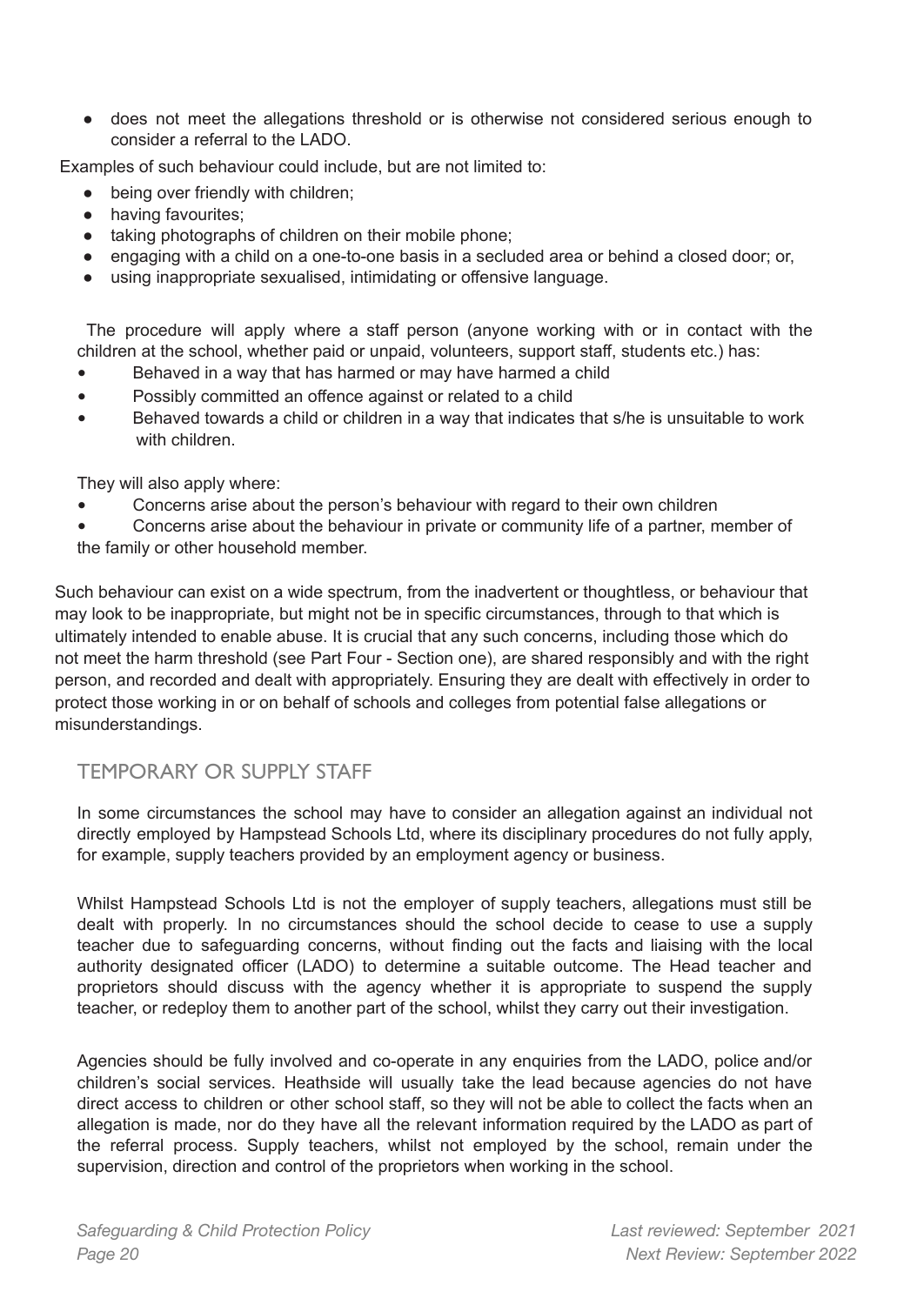The supply teacher should be advised to contact their trade union representative if they have one, or a colleague for support. The allegations management meeting which is often arranged by the LADO should address issues such as information sharing, to ensure that any previous concerns or allegations known to the agency are taken into account by the school during the investigation.

The school should inform the agency of its process for managing allegations. This should include inviting the agency's human resource manager or equivalent to meetings and keeping them up to date with information about its policies.

# <span id="page-20-0"></span>Abuse of Trust

The Sexual Offences Act (2003) has established the criminal offence of the abuse of trust affecting teachers and others who are in a relationship of trust with pupils up to 19 years of age within school or outside of school.

A relationship of trust is one where a teacher, member of education staff or volunteer is in a position of power or influence over a child by virtue of work or nature of the activity being undertaken.

Neither heterosexual nor homosexual relationships are acceptable within this position of trust. 'Grooming' a child or a person under 18 with a view for future sexual relationship is an offence.

All members of staff are deemed to be in a position of trust, irrespective of whether they work with pupils at the school on a daily basis, or if they are employed purely in a support or administrative role. Any member of staff who becomes aware of any inappropriate relationships between members of staff and pupils, even via social media e.g. Facebook, Twitter, text messaging, Tumbler, Instagram, Snapchat or WhatsApp etc. should immediately discus with a Designated Safeguarding Lead.

# **Procedures will be based on the three safeguarding partners' (made up of the local authority, a clinical commissioning group and the chief of police) local procedures, as follows:**

1. All allegations or suspicions against staff should be taken seriously and considered as requiring a child protection response/enquiry.

2. All services have a duty to report and refer to children's social care, the police and Ofsted any allegation or suspicion of child abuse made against any staff member. Children's Social Care will inform Ofsted of any child protection referrals in respect of your staff in their personal life.

3. Once your referral is made to children's social care, the allegation will be investigated by the Local Authority Designated Officer (LADO) or MASH who will consider the available information, decide whether an investigation is indicated and work out the details, who will be involved and arrangements for interviewing:

# The child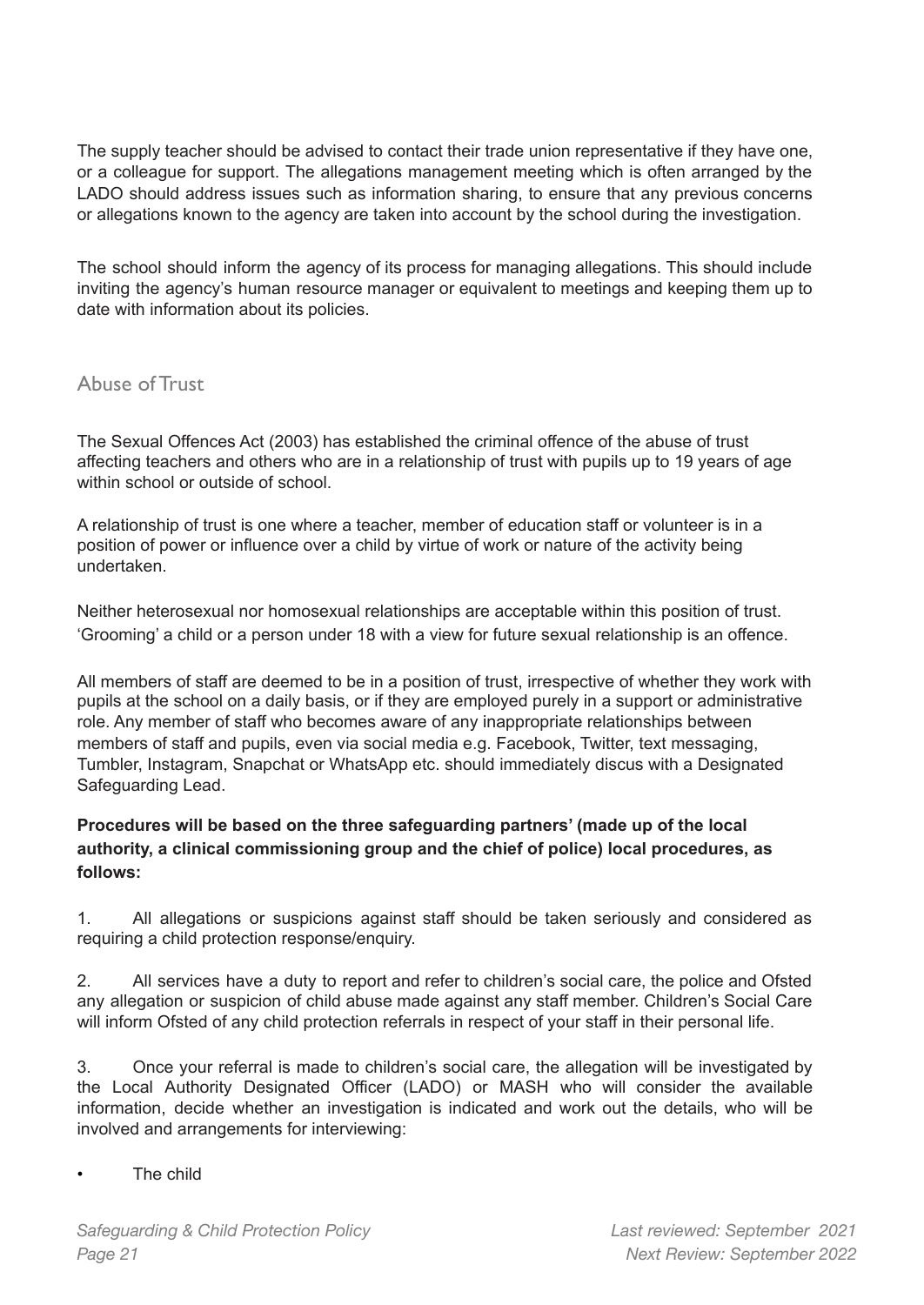- Parent/guardian
- Person to whom the allegation was made
- Any witnesses.

Name and Contact details of the LADO / MASH is listed under 'Key Contacts' as above in this policy for both Camden and Barnet.

An allegation may require consideration from any of the following four interrelated perspectives:

- Child protection
- Criminal investigation
- Staff disciplinary procedures
- Complaint procedures.

4. Information about an allegation must be restricted to those who have a need to know in order to:

- Protect children
- Facilitate enquiries
- Manage disciplinary/complaints aspects
- Protect any rights of the alleged perpetrator.

5. Employers have a dual responsibility – to safeguard the children in their care and to ensure staff are treated fairly.

6. If a staff member is faced with an allegation against them, they may benefit from the independent advice of a solicitor.

7. If an allegation is made, this staff member should not have any contact with children or their records until the matter has been resolved.

8. Suspension is a neutral act, and it should not be automatic. If possible relocate the member of staff to an alternative part of the school while the investigation is carried out. It should be considered in a case where:

- There is cause to suspect a child is at risk of significant harm, or
- The allegation warrants investigation by the police, or
- The allegation is so serious that it might be grounds for dismissal.

9. The final decision regarding the person's continued employment formally rests with the employer but should be informed by the outcome of the child protection investigation and/or criminal investigation.

10. The school will not accept a staff member's resignation as an alternative to dismissal.

11. Even if the police decide there is not enough evidence to bring criminal charges, the employer must decide whether to proceed with a disciplinary hearing on the basis of prima facie evidence under the Disciplinary Code.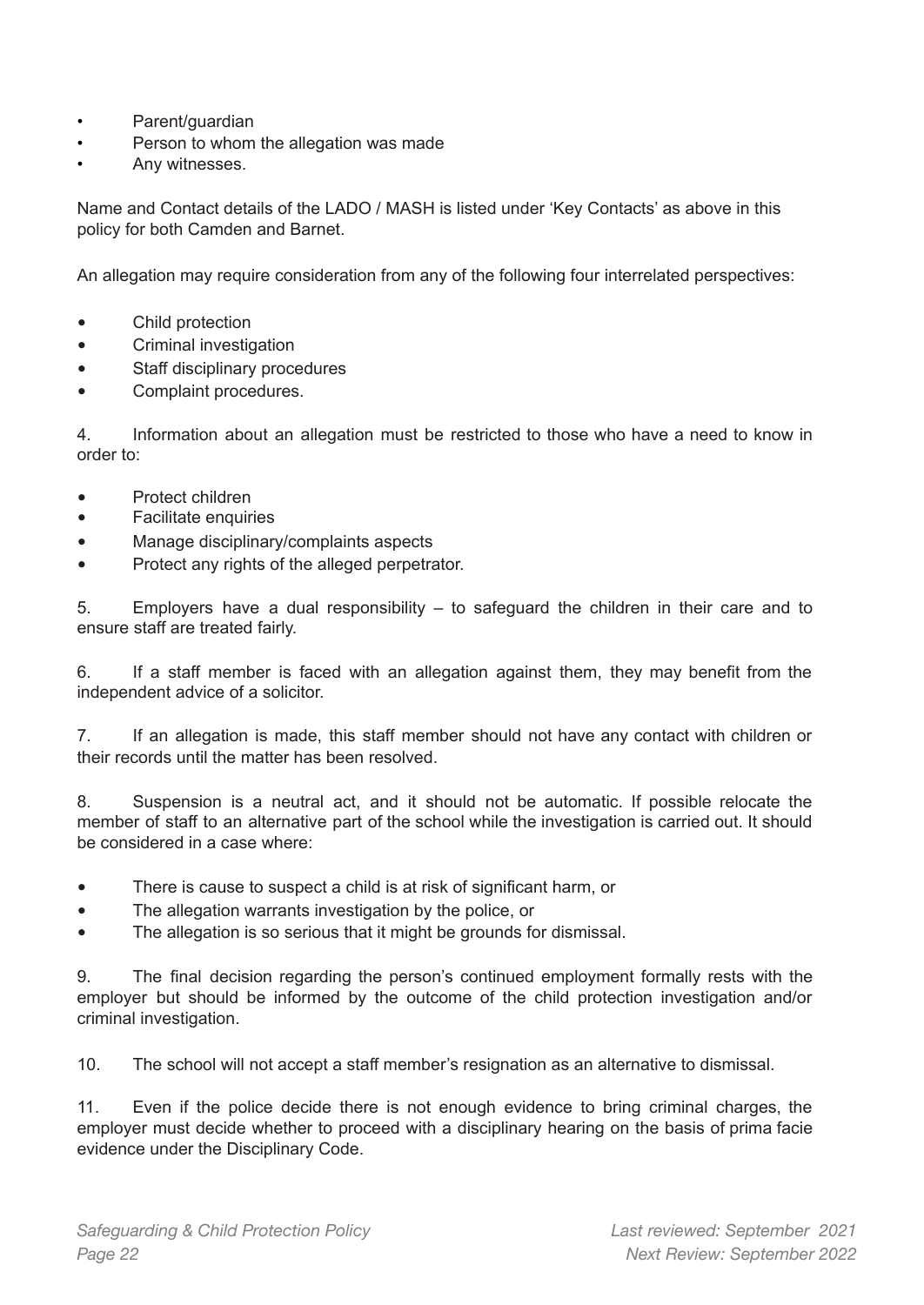12. Even when there is insufficient evidence to support a criminal investigation, Ofsted may pursue the matter under disciplinary, regulatory or complaints procedures and/or bring civil or criminal proceedings against registered or unregistered day care providers.

# <span id="page-22-0"></span>UNSUBSTANTIATED AND FALSE ALLEGATIONS

False allegations are rare and may be a strong indicator of abuse elsewhere which requires further exploration. If an allegation is demonstrably false, the employer, in consultation with the Local Authority Designated Officer and Ofsted, should refer the matter to the local authority Children's Social Care to determine whether the child is in need of services, or might have been abused by someone else.

Where it is concluded that there is insufficient evidence to substantiate the allegation, the chair of the strategy discussion or initial evaluation should prepare a separate report of the enquiry and forward this to the designated senior manager of the employer to enable her/him to consider what further action, if any, should be taken.

The DFE and ISI may also take further actions, as above.

If it is established that an allegation has been deliberately invented, the police may be asked to consider what action may be appropriate.

# <span id="page-22-1"></span>WHISTLEBLOWING

Where there are concerns about the way that safeguarding is carried out in the school, staff should refer to the Whistleblowing Policy.

A whistleblowing disclosure must be about something that affects the general public such as:

- a criminal offence has been committed, is being committed or is likely to be committed
- an legal obligation has been breached
- there has been a miscarriage of justice
- the health or safety of any individual has been endangered
- the environment has been damaged
- information about any of the above has been concealed.

The NSPCC runs a whistleblowing helpline on behalf of the government, the number is **0808 800 5000**.

# <span id="page-22-2"></span>APPENDIX A - INDICATORS OF ABUSE

# **Abuse can be explained in four main ways:**

**1) Physical abuse** may take many forms, e.g. hitting, shaking, throwing, poisoning, burning or scalding, drowning, suffocating, or otherwise causing physical harm to a child. Physical harm may also be caused when a parent or carer fabricated the symptoms of or deliberately induces illness in a child.

# <span id="page-22-3"></span>**The following are often regarded as indicators of concern:**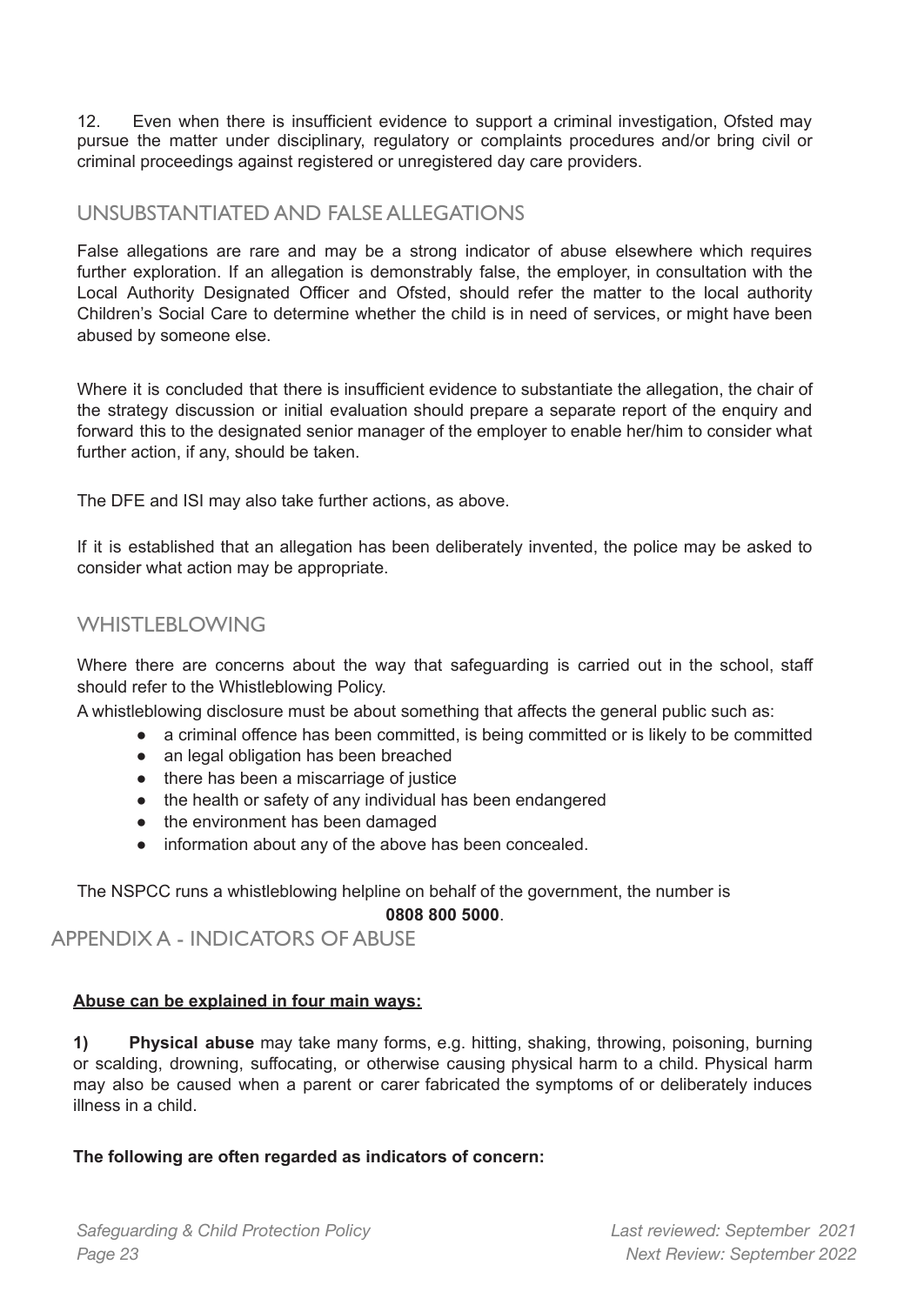- An explanation, which is inconsistent with an injury
- Several different explanations provided for an injury
- Unexplained delay in seeking treatment
- The parents are uninterested or undisturbed by an accident or injury
- Parents are absent without good reason when their child is presented for treatment
- Repeated presentation of minor injuries (which may represent a 'cry for help' and if ignored could lead to a more serious injury)
- Family use of different doctors and accident & emergency departments
- Reluctance to give information or mention previous injuries.

# **The following must be considered as indicators of harm unless there is evidence or an adequate explanation provided. Only a paediatric view around such explanations will be sufficient to dispel concerns listed below:**

- Any bruising to a pre-crawling or pre-walking baby
- Bruising in or around the mouth, particularly in some small babies, which may indicate force- feeding
- Two simultaneous bruised eyes, without bruising to the forehead (rarely accidental, though a single bruised eye can be accidental or abusive)
- Repeated or multiple bruising to the head or on sites unlikely to be injured accidentally
- Variation in bruising colour possibly indicating injuries caused at different times
- The outline of an object used, e.g. belt marks, hand prints or a hairbrush
- Bruising or tears around, or behind, the earlobe/s indicating injury by pulling or twisting; bruising around the face; bruising on the arms, buttocks and thighs, which may be an indicator or sexual abuse
- Grasp marks on small children
- Bite marks those over 3cm in diameter are more likely to have been caused by an adult or older children
- Burns and scalds with a clear outline may be suspicious, e.g. circular burns from cigarettes, linear burns from hot metal rods, scalds that have a line indicating immersion or poured liquid with no splash marks
- Fractures non-mobile children rarely sustain fractures. The history provided is vague, non-existent or inconsistent with the fracture type. There is a delay in seeking medical attention.
- Scars a large number of scars, or scars of different sizes or ages, or on different parts of the body, may suggest abuse.

**2) Emotional abuse** is the persistent emotional maltreatment of a child such as to cause severe and persistent adverse effects on the child's emotional development and may involve:

• Conveying to children that they are worthless or unloved, inadequate, or valued only insofar as they meet the needs of another person

• Imposing developmentally inappropriate expectations on children. These may include interactions that are beyond the child's developmental capability, as well as overprotection and limitation of exploration and learning, or preventing the child participating in normal social interaction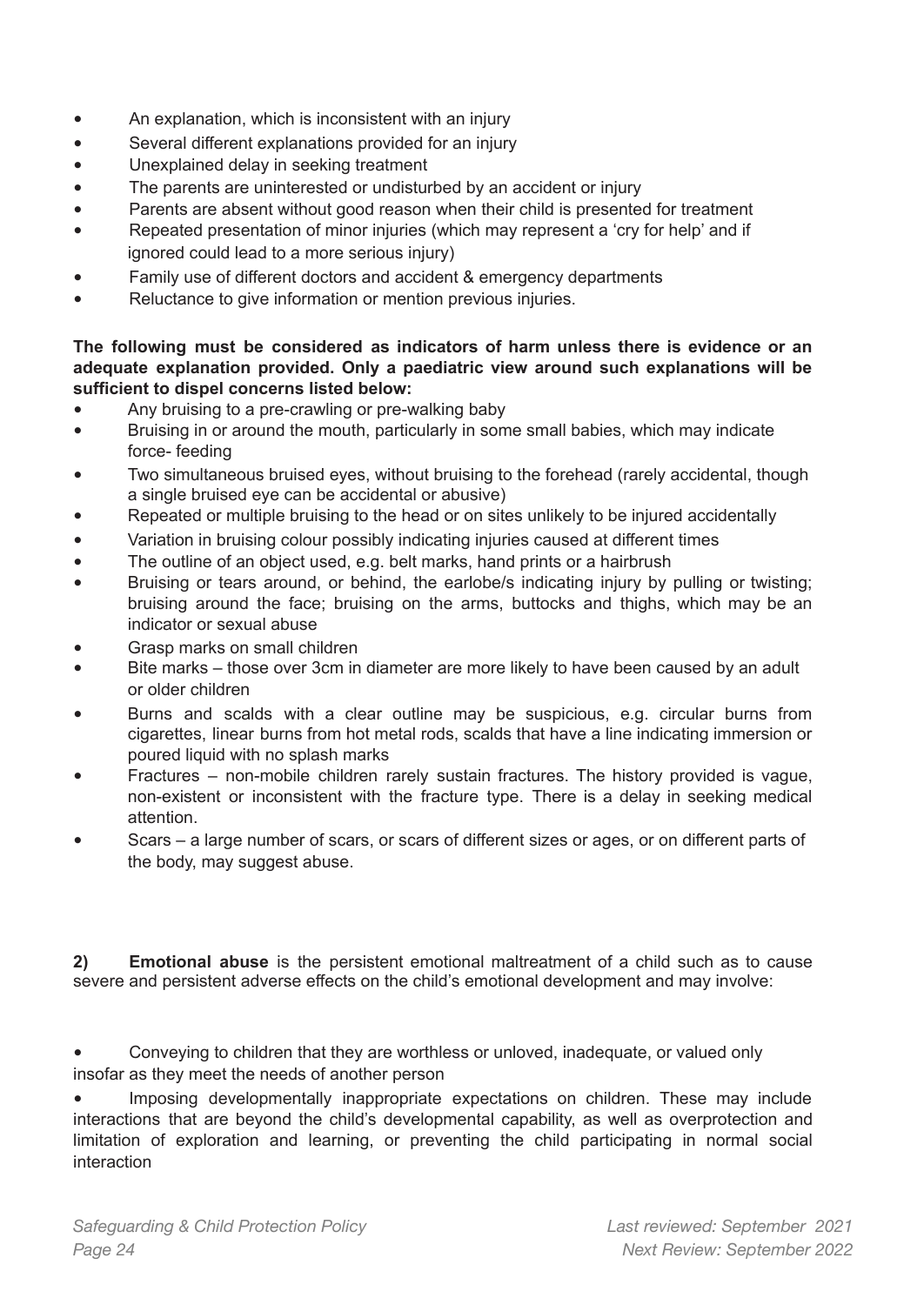- Causing children to feel frightened or in danger, e.g. witnessing domestic violence or experiencing bullying from siblings or peers
- Exploiting or corrupting children

Emotional abuse may be difficult to recognise, as the signs are usually behavioural rather than physical. The indicators of emotional abuse are often also associated with other forms of abuse. Professionals should be aware that emotional abuse might also signify the presence of other kinds of abuse.

The following may be indicators of emotional abuse:

• Developmental delay

• Abnormal attachment between a child and parent/carer, e.g. anxious, indiscriminate or no attachment

- Aggressive behaviour towards others
- Appeasing behaviour towards others
- Scapegoated within the family
- Frozen watchfulness, particularly in pre-school children
- Low self-esteem and lack of confidence
- Withdrawn or seen as a 'loner' difficulty relating to others.

**3) Sexual abuse** involves forcing or enticing a child to take part in sexual activities, including prostitution, whether or not the child is aware of what is happening. The activities may involve physical contact, including penetrative (e.g. rape, buggery, oral sex) or non-penetrative acts. They may include non-contact activities, such as involving children in looking at, or in the production of, pornographic material or watching sexual activities, or encouraging children to behave in sexually inappropriate ways.

Recognising sexual abuse can be difficult unless the child discloses and is believed. There may be no physical signs and indications are likely to be emotional and behavioural. Boys and girls of any age may be sexually abused and are often scared to say anything due to fear and/or guilt. It is particularly difficult for a child to talk about their sexual abuse. Disclosure can often initially be indirect as the child tests the professional's response.

# **Behavioural indicators include:**

- Inappropriate sexualised contact
- Sexually explicit behaviour, play or conversation, inappropriate for the child's age

• Anxious unwillingness to remove clothes for sports/swimming (but this may be related to cultural norms or physical difficulties)

- Parents may ask staff not to undress or change their child
- Continual, excessive or inappropriate masturbation
- Self-harm (including eating disorder), self-mutilation or suicide attempts
- Involvement in sexual exploitation.

# <span id="page-24-0"></span>**Physical indicators include:**

- Pain or itching of genital area
- Blood stains on underwear
- Physical symptoms such as injuries to the genital or anal area; bruising to buttocks, abdomen and thighs; sexually transmitted disease; presence of semen on vagina, anus, external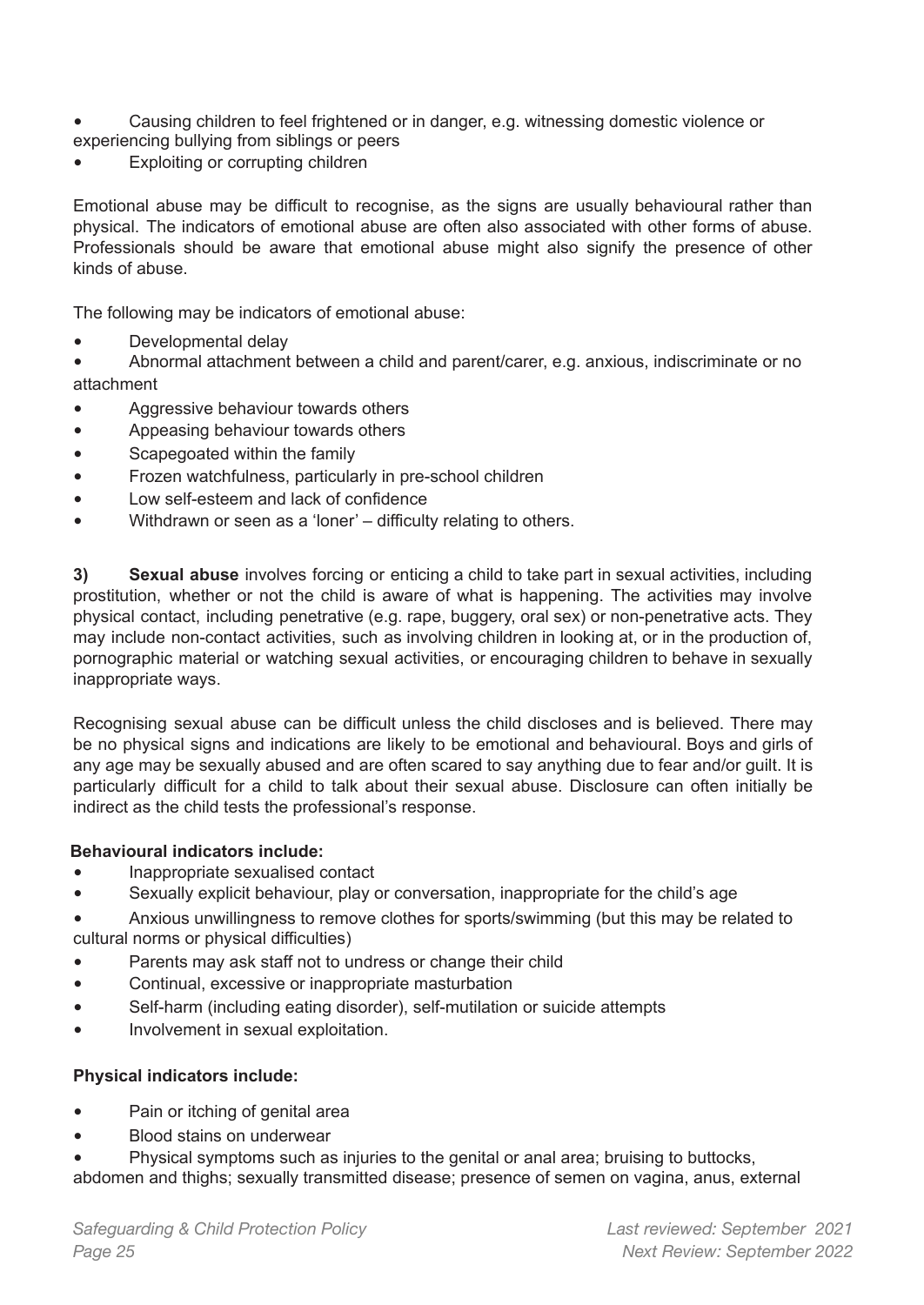genitalia or clothing.

**4) Neglect** is the persistent failure to meet a child's basic physical and/or psychological needs, likely to result in the serious impairment of the child's health and development. Neglect may occur during pregnancy as a result of maternal substance abuse.

Neglect may involve a parent failing to:

- Provide adequate food and clothing
- Provide shelter including exclusion from home or abandonment
- Protect a child from physical and emotional harm or danger
- Ensure adequate supervision including the use of adequate care-taking
- Ensure access to appropriate medical care or treatment
- Meet or being unresponsive to a child's basic emotional need to feel loved and secure.

#### <span id="page-25-0"></span>**Recognising neglect**

Evidence of neglect is often built up over a period of time and can cover different aspects of parenting. Indicators include:

- Failure by parents or carers to meet essential physical needs, e.g. adequate or appropriate food, clothes, warmth, hygiene and medical care
- Failure by parents or carers to meet essential emotional needs, e.g. to feel loved and valued, to live in a safe, predictable home environment
- A child seen as listless, apathetic and unresponsive with no apparent medical cause
- Failure of child to grow within normal expected pattern, with accompanying weight loss
- Child thrives away from home environment
- Child frequently absent from school/setting
- Child left with inappropriate carers, e.g. too young, complete strangers
- Child left with adults who are intoxicated or violent
- Child abandoned or left alone for excessive periods.

Potential risk to an unborn child:

• Domestic violence or parental substance abuse or mental ill health

• These concerns should be addressed as early as possible before the birth, so that a full assessment can be undertaken and support offered to enable the parents, wherever possible, to provide safe care.

Other potential safeguarding issues.

KCSIE 2021, acknowledges the following as specific forms of abuse and safeguarding issues, these are detailed below:

| Abuse/Safeguarding Issue               |  |
|----------------------------------------|--|
| Children and the court system          |  |
| Children missing from education        |  |
| Children with family members in prison |  |
| Child Criminal Exploitation (CCE)      |  |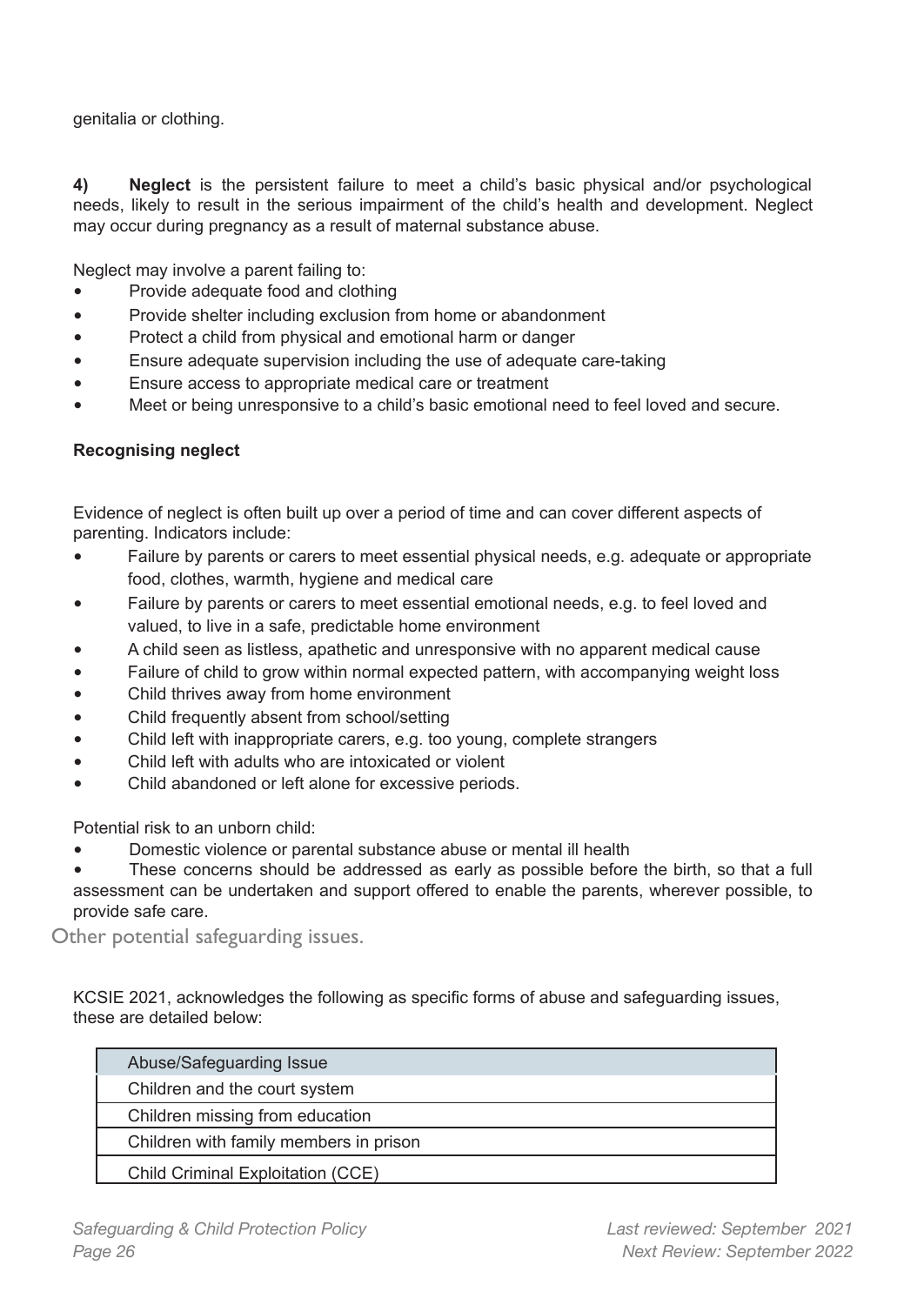| Child sexual exploitation (CSE)                                                       |
|---------------------------------------------------------------------------------------|
| Consensual and non-consensual sharing of nudes and semi-nudes images and/or<br>videos |
| <b>County lines</b>                                                                   |
| Domestic abuse                                                                        |
| <b>Female Genital Mutilation</b>                                                      |
| <b>Homelessness</b>                                                                   |
| So-called 'honour-based' violence including FGM and Forced Marriage                   |
| Preventing radicalisation                                                             |
| Peer on peer abuse                                                                    |
| Sexual violence and sexual harassment between children                                |
| Serious Violence                                                                      |
| Upskirting                                                                            |

# <span id="page-26-0"></span>Children who go missing during the school day

If it is suspected that a child has gone missing the Headteacher should be informed immediately or in her absence the Deputy Head or the most senior member of staff on site. A roll call will be undertaken to establish whether or not the child is missing. A thorough search of the grounds and buildings will then be carried out. If the pupil is not found, the Police will be informed immediately along with the child's parents or guardians.

The same procedure will apply if a child is missing at night.

If a boarder fails to return after half-term, or holiday without explanation, a Houseparent will telephone his / her parents to establish his / her whereabouts.

The School will keep a record of any incidents involving missing pupils. On the return of a missing pupil, consideration will be given by the Headteacher, in consultation with the pupils' Parents, Tutors, Form Teachers, Houseparents, School Nurse, or School Doctor as relevant, as to the most appropriate course of action. Such a course may include an element of discipline but proper consideration will be given to the support that the pupil / boarder is likely to need including the possibility of counselling or other specialist professional assistance.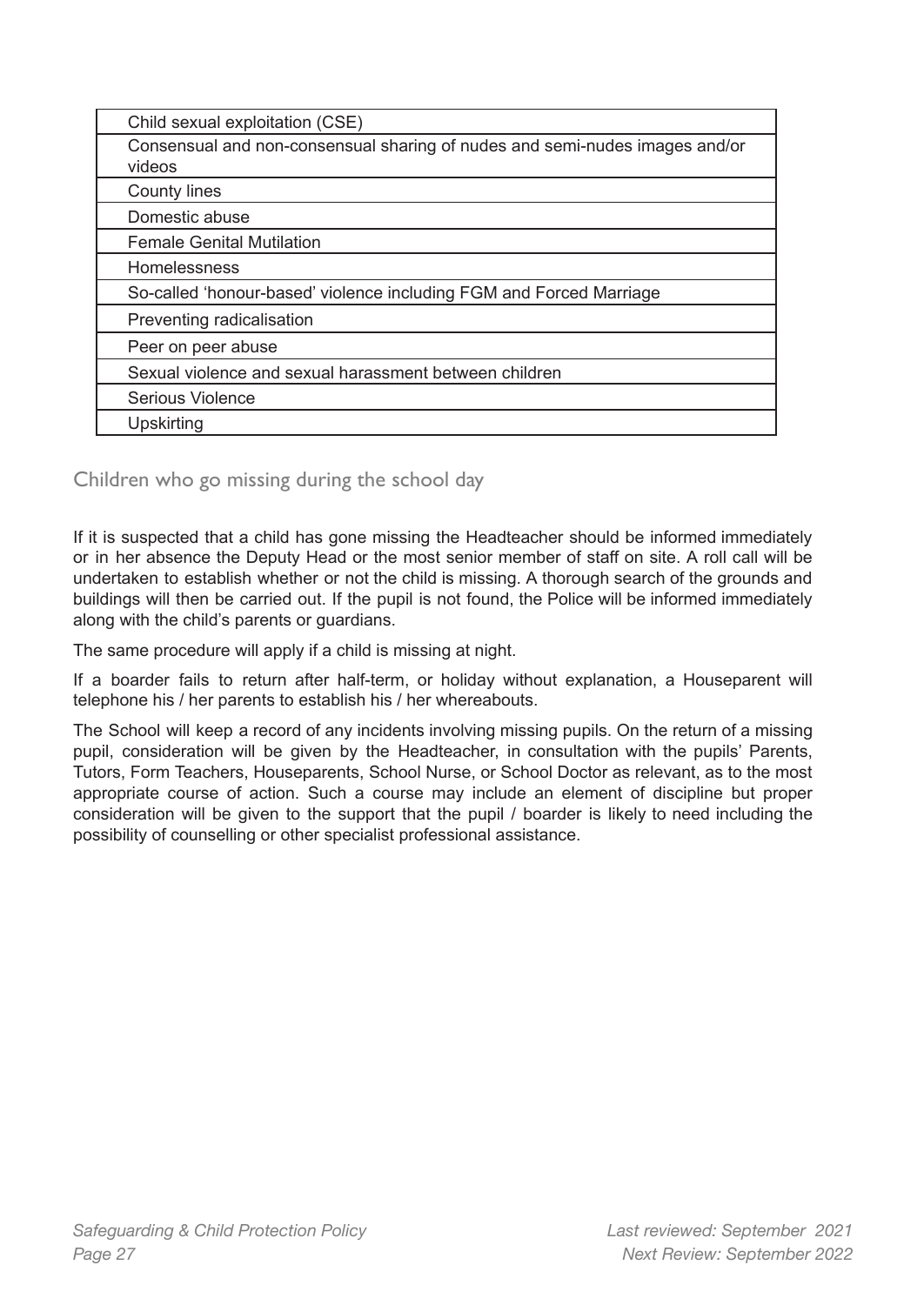# <span id="page-27-0"></span>Children Missing from Education

Children missing from education (CME) are defined as children of compulsory school age who are not:

- on a school roll
- placed in alternative provision by the local authority
- receiving a suitable education elsewhere, either at home or within the private sector.

Children who are CME are at risk of poor educational outcomes and are more likely to become NEET (not in education, employment or training) later in life. Going missing from home, care or school can also be an indicator of abuse or harm and young people who are out of education are more vulnerable to becoming involved in substance misuse, anti-social and criminal behaviour, child sexual exploitation and violent extremism. Where children are already going missing from school this may indicate that they are already involved.

A pre school age child may be missing from early education and childcare where early years provision is part of the package of care for a child known to Camden SSW and there is an expectation that the child attends.

In line with Camden Supporting People Directorate's - Children missing from education: guidance for schools, social workers and education staff Parents and Schools have the following duties:

#### <span id="page-27-1"></span>Duties of Parents

Parents have a duty to ensure that children of compulsory school age are receiving a suitable full time education. This may be at home or at a school and parents have a right to withdraw their child for home schooling at any time provided the child is not subject to a School Attendance Order. Where parents wish to remove the child for home education, they should give written notification to the school and the school must take the child's name off the school roll and notify the local authority. Camden may use a School Attendance Order to ensure parents have their child registered on a school roll where the child is not already registered. Camden will also prosecute parents where there is an issue of non-attendance for a child who is registered on a school roll. Action will be taken by the Education Welfare Service (EWS) in line with the policy set out in the School Attendance Order handbook.

#### <span id="page-27-2"></span>The Schools Duties

- Schools have a statutory duty to:
- ensure details of the pupil are on the admission register when the child first registers at the school;
- monitor pupil attendance through daily attendance records;
- carry out reasonable enquiries about the child's whereabouts if the child fails to attend;
- notify Camden's Education services (via the Monitoring and Inclusion Officer) where:
	- a pupil's name is added to the school roll outside of the normal transition points (notification to be sent to the Admissions team)
	- a pupil does not attend for 10 school days or more without permission (notification to be sent to the EWS)
	- the school is about to remove the pupil's name from the roll on any of the grounds listed in Appendix 1 (notification to be sent to the Monitoring and Inclusion Officer).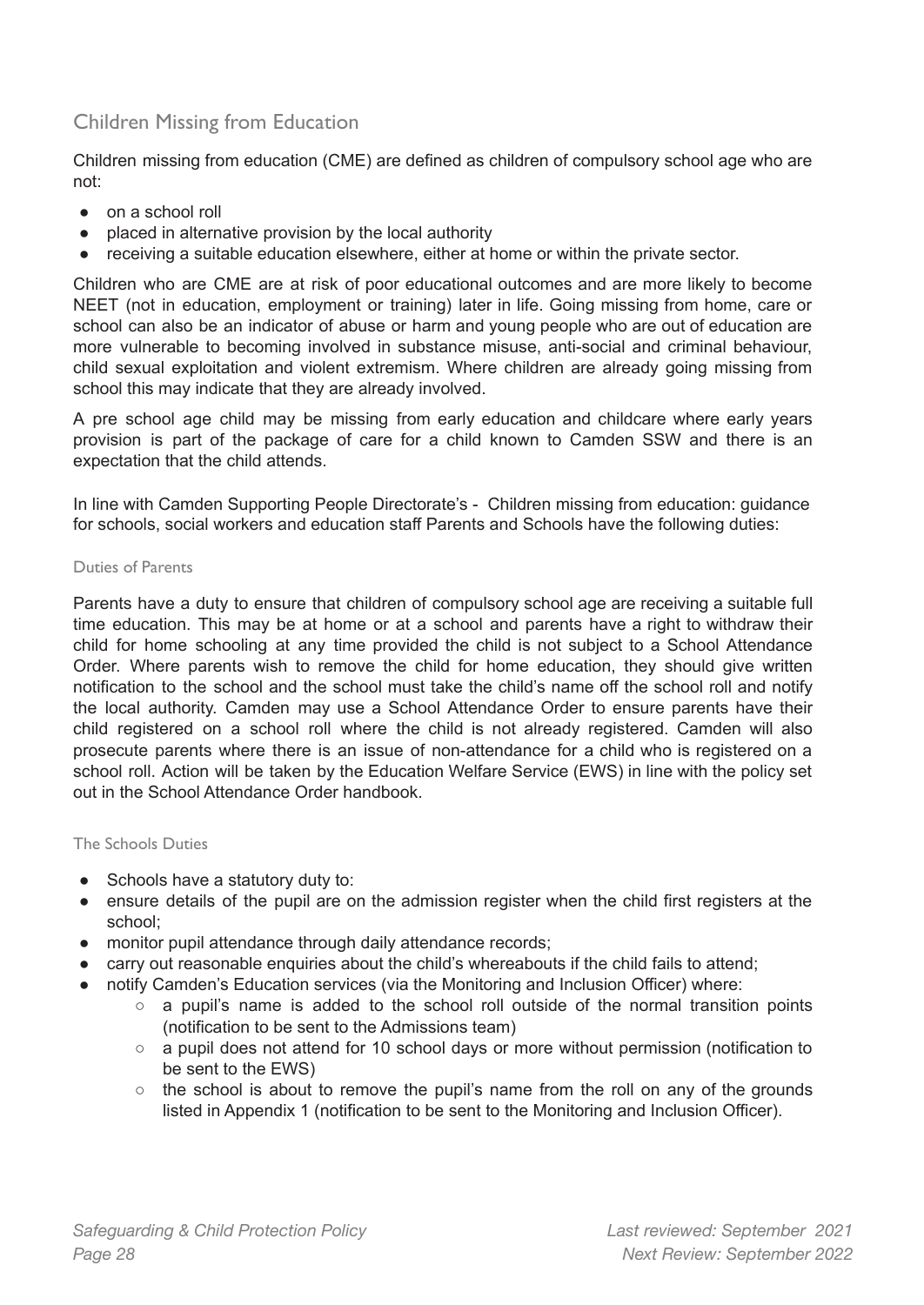# <span id="page-28-0"></span>Private Fostering

A private fostering arrangement is one that is made privately (without the involvement of a local authority) for the care of a child under the age of 16 years (under 18, if disabled) by someone other than a parent or close relative, in their own home, with the intention that it should last for 28 days or more. (\*Close family relative is defined as a 'grandparent, brother, sister, uncle or aunt' and includes half-siblings and step-parents; it does not include great-aunts or uncles, great grandparents or cousins.)

Most frequently, young people are in private foster care for the following reasons:

- children from other countries sent to live in the UK with extended family
- host families for language schools
- parental ill-health
- where parents who have moved away, but the child stays behind (eg. to stay at the same school to finish exams)
- teenagers estranged from their families

The Ofsted report into Private Fostering also refers to these reasons:

- children brought from outside the UK with a view to adoption
- children at independent boarding schools who do not return home for holidays and are placed with host families
- trafficked children

<span id="page-28-1"></span>The Duty to refer to the Local Authority

Each party involved in the private fostering arrangement has a legal duty to inform the relevant local authority at least six weeks before the arrangement is due to start. Not to do so is a criminal offence.

Once the notification has been made to the authority, Children's Services have a duty to visit and speak to the child, the parent and the foster carer; and everyone in the foster carers household. Children's services will then undertake a range of suitability checks including DBS checks on everyone in the household over the age of 16.

Heathside School has a responsibility to report to the local authority if we become aware or suspect that a child is subject to a private fostering arrangement. (see ['Replacement](http://media.education.gov.uk/assets/files/pdf/c/children%20act%201989%20%20%20guidance%20on%20private%20fostering.pdf) Children Act 1989 [Guidance](http://media.education.gov.uk/assets/files/pdf/c/children%20act%201989%20%20%20guidance%20on%20private%20fostering.pdf) on Private Fostering 2005 paragraph 2.6)

Note that although schools have a duty to inform the local authority, there is no duty for anyone, including the private foster carer or social workers to inform the school. However, it we should be clear as to who has parental responsibility.

# <span id="page-28-2"></span>Children with family members in prison

Approximately 200,000 children have a parent sent to prison each year. These children are at risk of poor outcomes including poverty, stigma, isolation and poor mental health. NICCO (National Information Centre on Children of Offenders) (www.nicco.org.uk) provides information designed to support professionals working with offenders and their children, to help mitigate negative consequences for those children.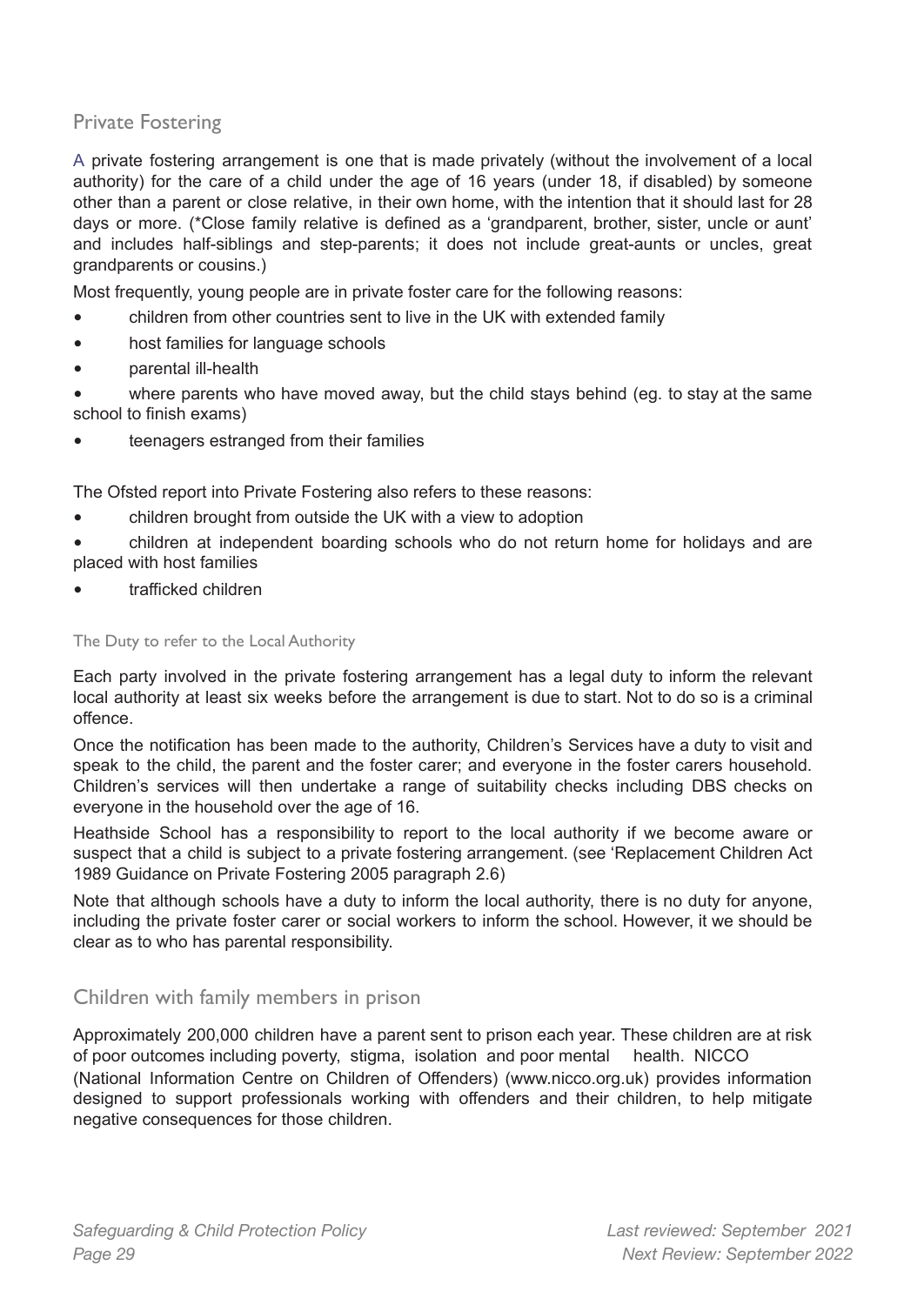# <span id="page-29-0"></span>Child Sexual Exploitation (CSE) and Serious Violence

Child sexual exploitation is a form of child sexual abuse. It occurs where an individual or group takes advantage of an imbalance of power to coerce, manipulate or deceive a child or young person under the age of 18 into sexual activity (a) in exchange for something the victim needs or wants, and/or (b) for the financial advantage or increased status of the perpetrator or facilitator. The victim may have been sexually exploited even if the sexual activity appears consensual. Child sexual exploitation does not always involve physical contact, it can also occur through the use of technology. Like all forms of child sex abuse, child sexual exploitation:

- can affect any child or young person (male or female) under the age of 18 years, including 16 and 17 year olds who can legally consent to have sex;
- can still be abuse even if the sexual activity appears consensual;
- can include both contact (penetrative and non-penetrative acts) and non-contact sexual activity;
- can take place in person or via technology, or a combination of both;
- can involve force and/or enticement-based methods of compliance and may, or may not, be accompanied by violence or threats of violence;
- may occur without the child or young person's immediate knowledge (e.g. through others copying videos or images they have created and posted on social media);
- can be perpetrated by individuals or groups, males or females, and children or adults. The abuse can be a one-off occurrence or a series of incidents over time, and range from opportunistic to complex organised abuse; and
- is typified by some form of power imbalance in favour of those perpetrating the abuse. Whilst age may be the most obvious, this power imbalance can also be due to a range of other factors including gender, sexual identity, cognitive ability, physical strength, status, and access to economic or other resources.

Some of the following signs may be indicators of child sexual exploitation and/or serious violence:

- children who appear with unexplained gifts or new possessions;
- children who show signs of self-harm
- children who show signs of assault or unexplained injuries
- children who change their friendship groups or relationships to older individuals or groups
- children who associate with other young people involved in exploitation or involved with, individuals associated with criminal networks or gangs;
- children who have older boyfriends or girlfriends;
- children who suffer from sexually transmitted infections or become pregnant;
- children who suffer from changes in emotional well-being;
- children who misuse drugs and alcohol;
- children who go missing for periods of time or regularly come home late; and
- children who regularly miss school or education or do not take part in education.
- children with increased absenteeism
- children showing a significant decline in performance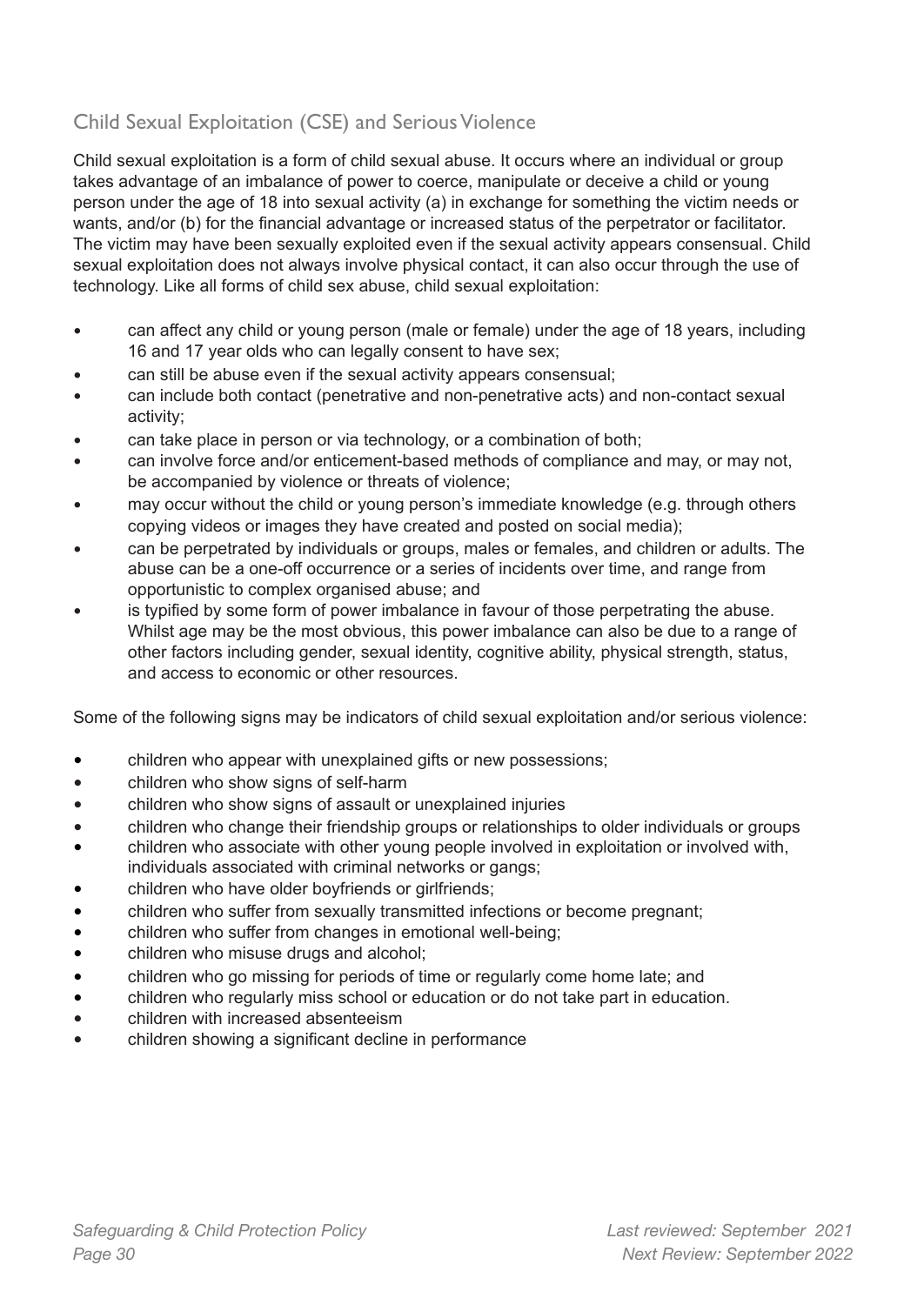# <span id="page-30-0"></span>Child criminal exploitation: county lines

Child Criminal Exploitation (CCE) is where an individual or group takes advantage of an imbalance of power to coerce, control, manipulate or deceive a child into any criminal activity

- (a) in exchange for something the victim needs or wants, and/or
- (b) for the financial or other advantage of the perpetrator or facilitator and/or
- (c) through violence or the threat of violence.

The victim may have been criminally exploited even if the activity appears consensual. CCE does not always involve physical contact; it can also occur through the use of technology. Some of the following can be indicators of CCE:

- children who appear with unexplained gifts or new possessions;
- children who associate with other young people involved in exploitation;
- children who suffer from changes in emotional well-being;
- children who misuse drugs and alcohol;
- children who go missing for periods of time or regularly come home late; and
- children who regularly miss school or education or do not take part in education.

#### <span id="page-30-1"></span>County Lines

County lines is a term used to describe gangs and organised criminal networks involved in exporting illegal drugs (primarily crack cocaine and heroin) into one or more importing areas [within the UK], using dedicated mobile phone lines or other form of "deal line".' Exploitation is an integral part of the county lines offending model with children and vulnerable adults exploited to move [and store] drugs and money. Offenders will often use coercion, intimidation, violence (including sexual violence) and weapons to ensure compliance of victims. Children can easily become trapped by this type of exploitation as county lines gangs create drug debts and can threaten serious violence and kidnap towards victims (and their families) if they attempt to leave the county lines network.

Criminal exploitation of children is a geographically widespread form of harm that is a typical feature of county lines criminal activity: drug networks or gangs groom and exploit children and young people to carry drugs and money from urban areas to suburban and rural areas, market and seaside towns. Key to identifying potential involvement in county lines are missing episodes, when the victim may have been trafficked for the purpose of transporting drugs and a referral to the National Referral Mechanism should be considered.

Like other forms of abuse and exploitation, CCE:

- can affect any child or young person (male or female) under the age of 18 years;
- can affect any vulnerable adult over the age of 18 year
- can still be exploitation even if the activity appears consensual;
- can involve force and/or enticement-based methods of compliance and is often accompanied by violence or threats of violence;
- can be perpetrated by individuals or groups, males or females, and young people or adults; and
- is typified by some form of power imbalance in favour of those perpetrating the exploitation. Whilst age may be the most obvious, this power imbalance can also be due to a range of other factors including gender, cognitive ability, physical strength, status, and access to economic or other resources.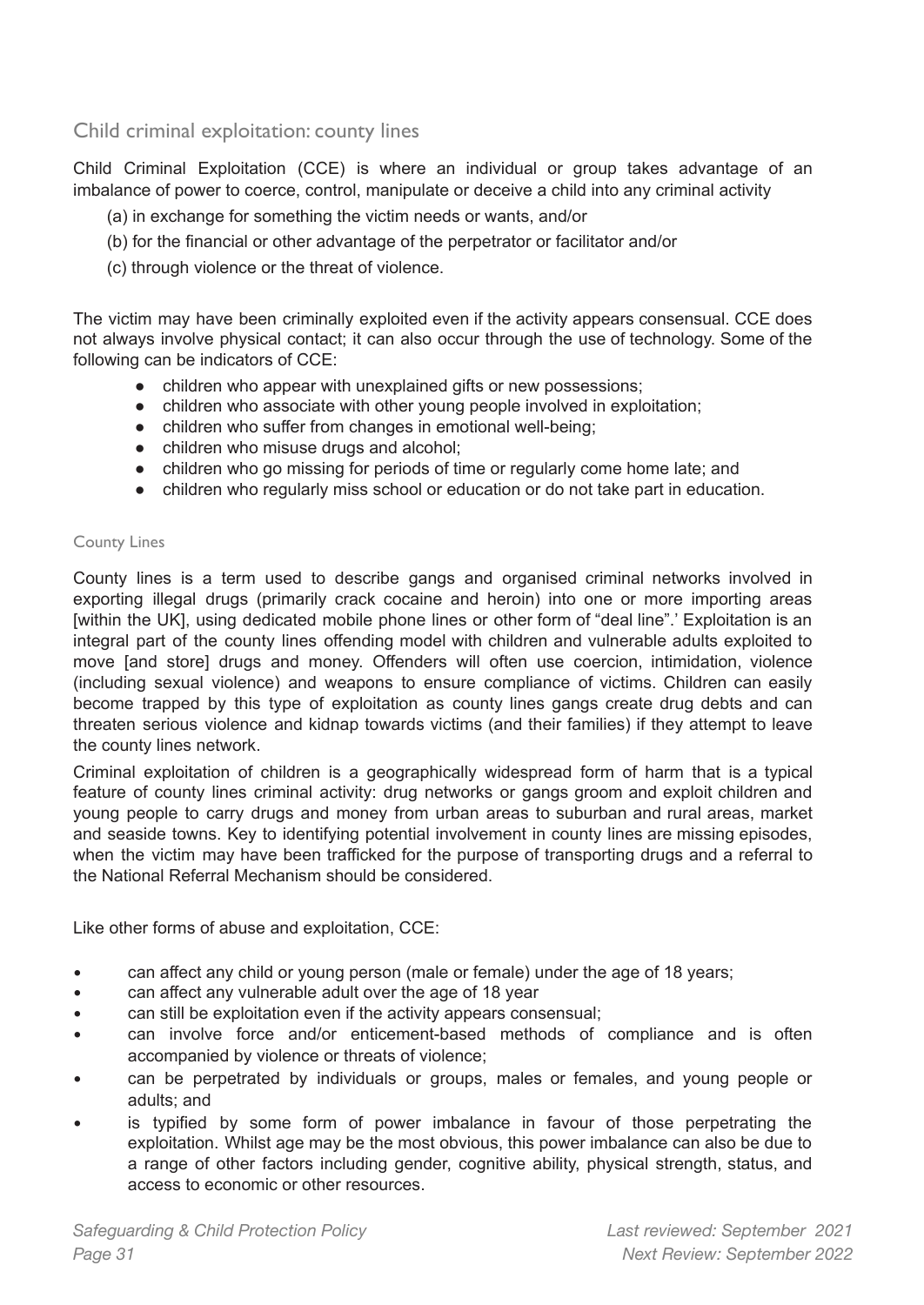<span id="page-31-0"></span>Consensual and non-consensual sharing of nudes and semi-nudes images and/or videos

# **Sharing nudes and semi-nudes: advice for education settings working with children and young people – UK Council for Child & Internet Safety (December 2020) guidance for staff**

In August 2015 the UK Council for Child Internet Safety (UKCCIS) published non- statutory guidance on managing incidents of sexting by under-18s.

The UKCCIS advice is non-statutory, and schools and colleges should read this alongside:

- Keeping children safe in [education](https://www.gov.uk/government/publications/keeping-children-safe-in-education--2): statutory guidance (DfE)
- Sexual violence and sexual [harassment](https://www.gov.uk/government/publications/sexual-violence-and-sexual-harassment-between-children-in-schools-and-colleges) between children in schools and colleges: non-statutory advice (DfE)
- Searching, screening and [confiscation:](https://www.gov.uk/government/publications/searching-screening-and-confiscation) non-statutory advice (DfE).

The advice replaces 'Sexting in schools and colleges: responding to incidents and safeguarding young people' published in 2016 by UKCIS in collaboration with the NPCC and Charlotte Aynsley and it should be followed unless there's a good reason not to do so.

The UKCCIS guidance talks about "youth produced sexual imagery". This is imagery created by under-18s themselves and involves still photographs, video, and streaming. In this revised guidance, uses the term 'sharing nudes and semi-nudes' to mean the sending or posting of nude or semi-nude images, videos or live streams by young people under the age of 18 online. This could be via social media, gaming platforms, chat apps or forums. It could also involve sharing between devices via services like Apple's AirDrop which works offline.

The term 'nudes' is used as it is most commonly recognised by young people and more appropriately covers all types of image sharing incidents. Alternative terms used by children and young people may include 'dick pics' or 'pics'.

The motivations for taking and sharing nude and semi-nude images, videos and live streams are not always sexually or criminally motivated. Such images may be created and shared consensually by young people who are in relationships, as well as between those who are not in a relationship. It is also possible for a young person in a consensual relationship to be coerced into sharing an image with their partner. Incidents may also occur where:

- children and young people find nudes and semi-nudes online and share them claiming to be from a peer
- children and young people digitally manipulate an image of a young person into an existing nude online
- images created or shared are used to abuse peers e.g. by selling images online or obtaining images to share more widely without consent to publicly shame

Further guidance on the motivations for taking and sharing images and videos can be found in [section](https://www.gov.uk/government/publications/sharing-nudes-and-semi-nudes-advice-for-education-settings-working-with-children-and-young-people/sharing-nudes-and-semi-nudes-advice-for-education-settings-working-with-children-and-young-people#sec1-6) 1.6 of the guidance.

The sharing of nudes and semi-nudes can happen publicly online, in 1:1 messaging or via group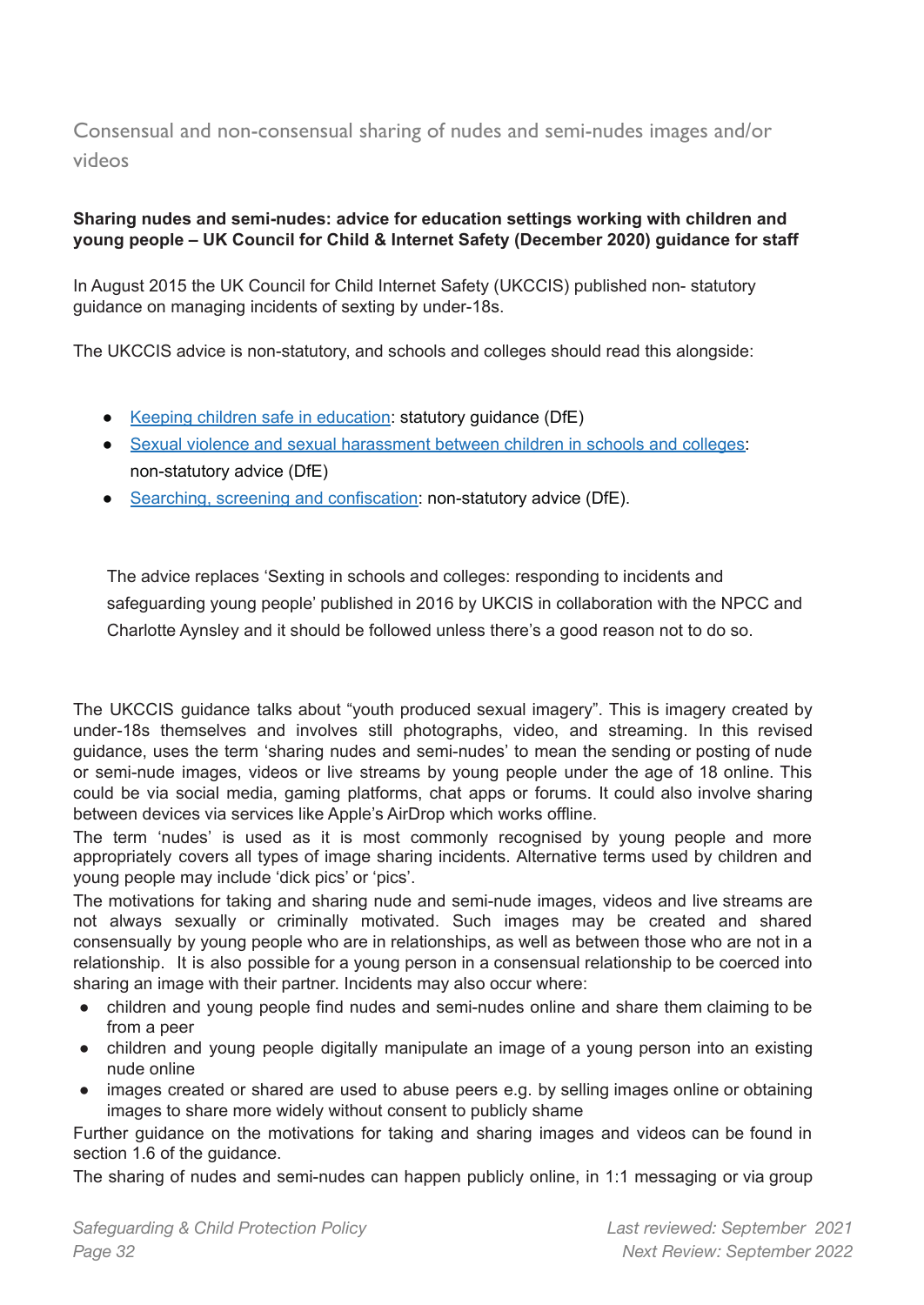chats and closed social media accounts.

Nude or semi-nude images, videos or live streams may include more than one child or young person.

Creating and sharing nudes and semi-nudes of under-18s (including those created and shared with consent) is illegal which makes responding to incidents involving children and young people complex. There are also a range of risks which need careful management from those working in education settings.

#### Alternative definitions

Many professionals may refer to 'nudes and semi-nudes' as:

- youth produced sexual imagery or 'youth involved' sexual imagery
- indecent imagery. This is the legal term used to define nude or semi-nude images and videos of children and young people under the age of 18.
- 'sexting'. Many adults may use this term, however some young people interpret sexting as 'writing and sharing explicit messages with people they know' rather than sharing images
- image-based sexual abuse. This term may be used when referring to the non-consensual sharing of nudes and semi-nudes

Terms such as 'revenge porn' and 'upskirting' are also used to refer to specific incidents of nudes and semi-nudes being shared. However, these terms are more often used in the context of adult-to-adult non-consensual image sharing offences outlined in s.33-35 of the Criminal Justice and Courts Act 2015, Voyeurism (Offences) Act 2019 and s.67A of the Sexual Offences Act 2003.

<span id="page-32-0"></span>Incidents covered by the guidance:

- Person under 18 creates a sexual image of themselves and shares it with another person under 18.
- A person under 18s shares an image of another under 18 with another person under 18 or an adult.
- A person under 18 is in possession of sexual imagery created by another person under 18.

<span id="page-32-1"></span>Incidents not covered by the guidance:

- Under 18s sharing adult pornography
- Under 18s sharing sexual texts without sexual imagery
- Adults sharing sexual imagery of under 18s (this is child sexual abuse and must always be reported to the police).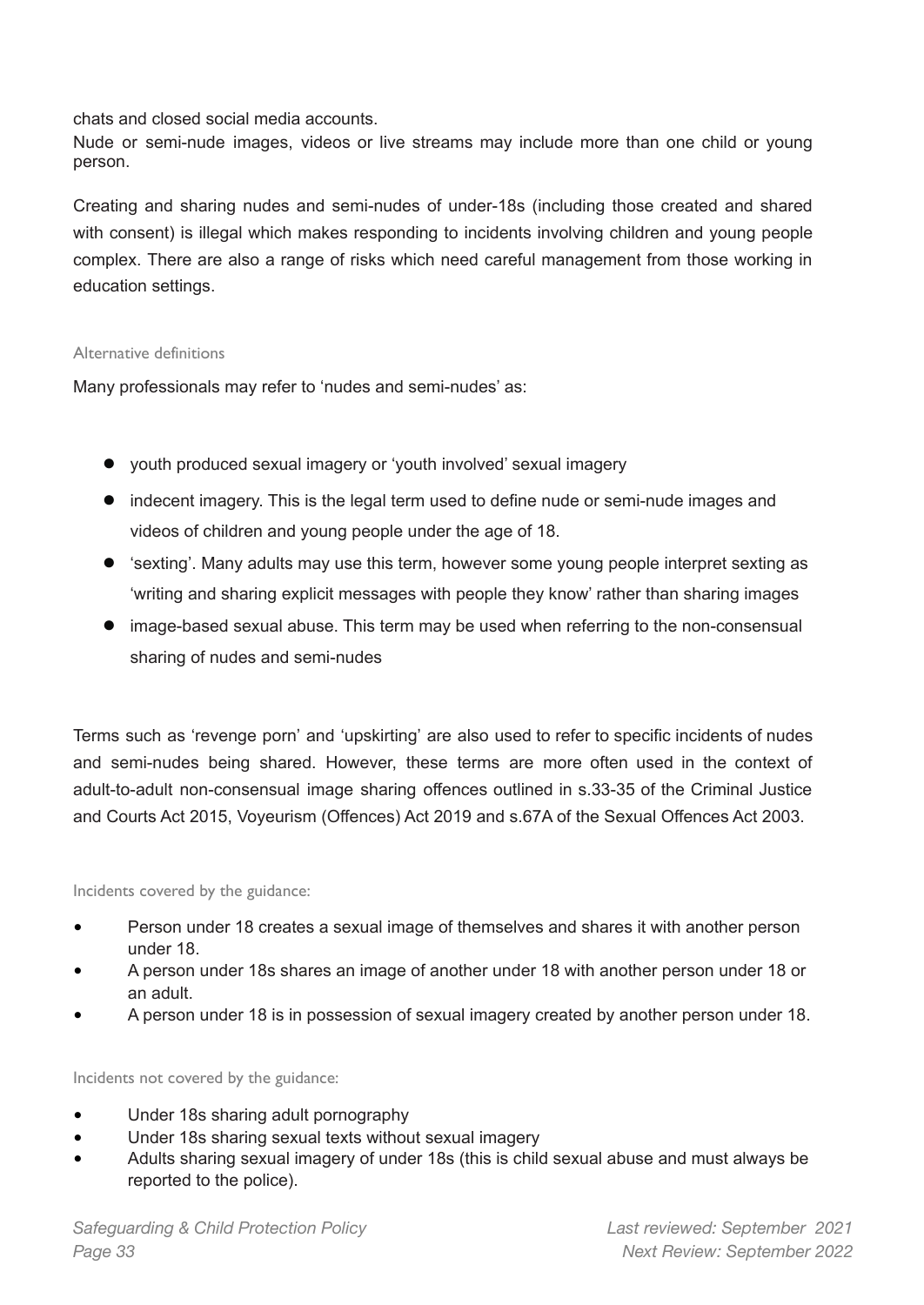# <span id="page-33-0"></span>Upskirting

Upskirting typically involves taking a picture under a person's clothing without them knowing, with the intention of viewing their genitals or buttocks to obtain sexual gratification, or cause the victim humiliation, distress or alarm.

## <span id="page-33-1"></span>Response to incidents of youth produced sexual imagery

When an incident involving nudes and semi-nudes comes to the attention of any member of staff:

- the incident should be referred to the DSL via CPOMS as soon as possible
- the DSL (or deputy) should hold an initial review meeting with appropriate staff. This may include the staff member(s) who heard the disclosure and the safeguarding or leadership team who deal with safeguarding concerns
- there should be subsequent interviews with the children or young people involved (if appropriate)
- parents and carers should be informed at an early stage and involved in the process in order to best support the child or young person unless there is good reason to believe that involving them would put the child or young person at risk of harm
- a referral should be made to children's social care and/or the police immediately if there is a concern that a child or young person has been harmed or is at risk of immediate harm at any point in the process

# <span id="page-33-2"></span>The Law

*Making, possessing, and distributing any imagery of someone under 18 which is indecent is illegal. This includes images of yourself if you are under 18.*

Indecent is not defined in law, but images are likely to be considered indecent if they depict:

- A naked young person
- A topless girl
- An image which displays genitals, and Sex acts including masturbation

Indecent images may also include overtly sexual images of young people in their underwear. These laws weren't created to criminalise young people but to protect them.

Although sharing sexual images of themselves is illegal and risky, it is often the result of curiosity and exploration. Young people need education, support, and safeguarding, not criminalisation.

The National Police Chiefs' Council (NPCC) is clear that "youth-produced sexual imagery should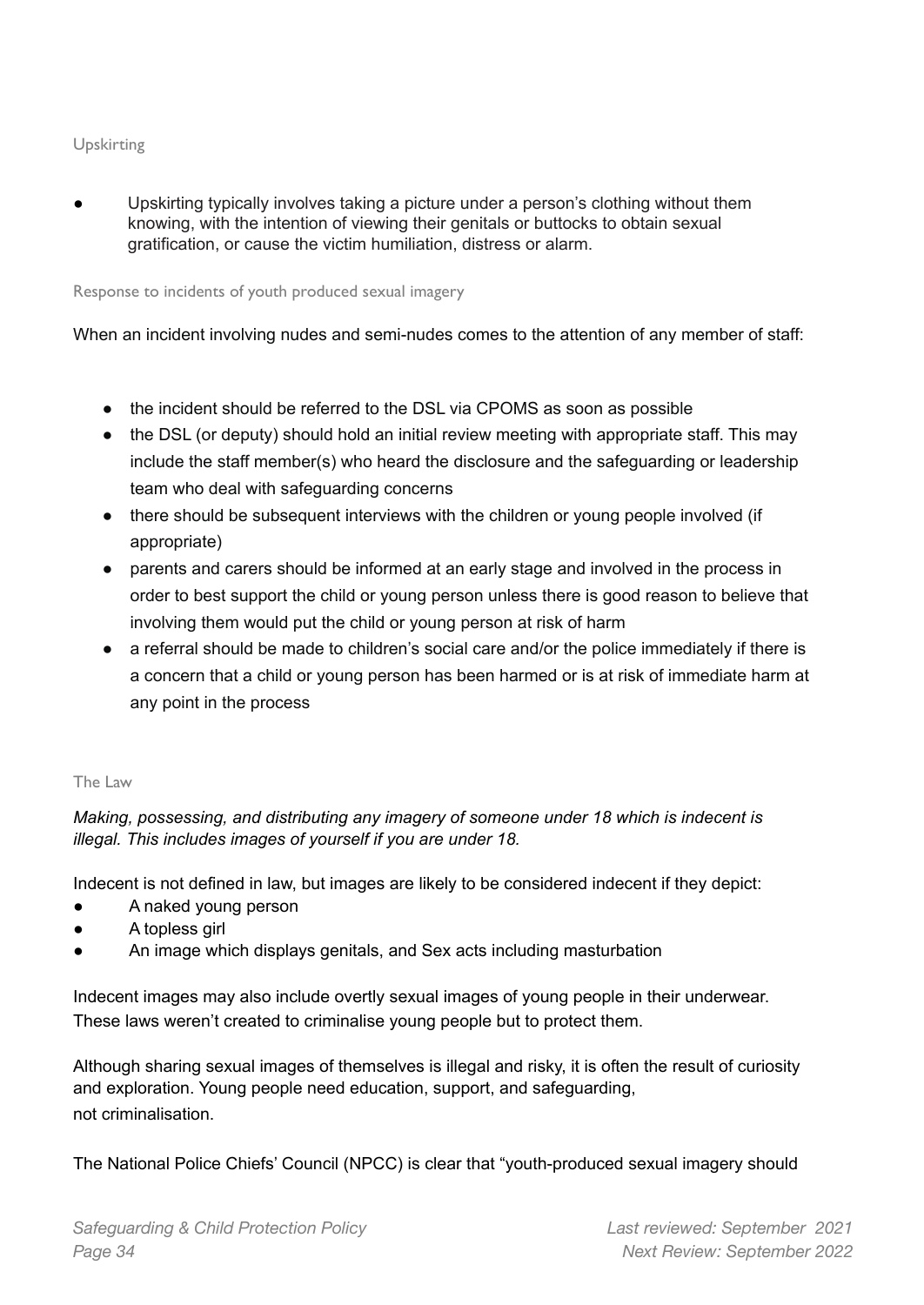be primarily seen as a safeguarding issue".

Schools may respond to incidents without involving the police (However, in some circumstances, the police must always be involved).

#### <span id="page-34-0"></span>Crime Recording

When police are notified about youth-produced sexual imagery, they must record this as a crime. The incident is listed as a crime, and the young person is the suspect. This is, however, not the same as a criminal record.

Every crime report to the police must have an outcome code. The NPCC, Home Office and the DBS have agreed a new outcome code for youth-produced sexual imagery.

**Outcome 21:** this outcome code allows the police discretion not to take further action if it is not in the public interest, even though there is enough evidence to prosecute. Using this outcome code is likely to mean the offence would not appear on a future Enhanced DBS check, although not impossible, as that disclosure is a risk based decision. Schools can be assured that the police have the discretion they need not to adversely impact young people in the future.

<span id="page-34-1"></span>Always refer to the police or social care if incident involves:

- An adult
- Coercion, blackmail, grooming Concerns about capacity, consent
- Images show atypical sexual behaviour for the child's developmental age
- Violent acts are depicted
- Image shows sex acts and includes a child under 13
- A young at risk of image harm as a result of the disclosure (for example self- harm or suicide)

Once the DSL has enough information, the decision should be made to deal with the matter in school, refer it to the police or to social care. All information and decision making should be recorded in line with school policy. If the incident has been dealt with in school, a further review should be held to assess risks.

<span id="page-34-2"></span>Assessing Risks once the images have been shared:

- Has it been shared with the knowledge of the young person?
- Are adults involved in the sharing?
- Was there pressure to make the image?
- What is the impact to those involved?
- Does the child or children have additional vulnerabilities?
- Has the child taken part in producing sexual imagery before?

#### <span id="page-34-3"></span>Viewing images:

Avoid viewing youth-produced sexual imagery. Instead, respond to what you have been told the image contains. If it is necessary to view, discuss with the head teacher first.

Never copy, print or share the image (it's illegal)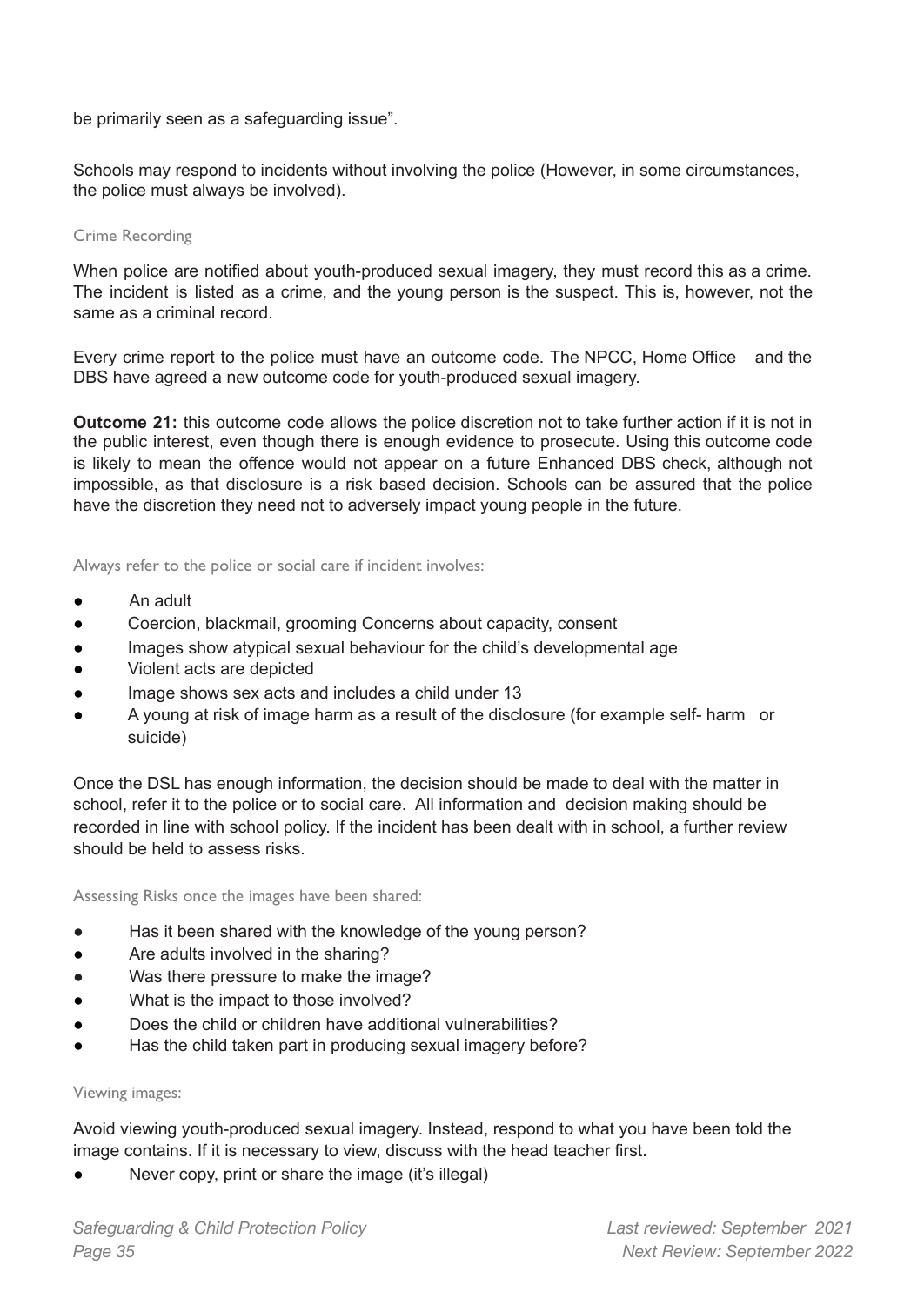View with another member of staff present

Record the fact that the images were videoed along with reasons and who was present. Sign and date.

<span id="page-35-0"></span>Deleting images (from devices and social media)

If the school has decided that involving other agencies is not necessary, consideration should be given to deleting the images. It is recommended that pupils are asked to delete the images themselves to confirm they have done so. This should be recorded, signed and dated. Any refusal to delete the images should be treated seriously, reminding the pupil that possession is unlawful.

<span id="page-35-1"></span>Summary:

Not "sexting" but "youth produced sexual imagery" Although illegal, police involvement is not always necessary Images can be deleted and incident managed in school Risk-based approach The safeguarding policy reflects the guidance and relevant safeguarding and pastoral staff are aware of it.

# Domestic Abuse

Heathside recognises domestic abuse as any incident or pattern of incidents of controlling, coercive or threatening behaviour, violence or abuse between those aged 16 or over who are or have been intimate partners or family members regardless of gender or sexuality.

All children can witness and be adversely affected by domestic abuse in the context of their home life where domestic abuse occurs between family members.

A Designated Safeguarding Lead must be informed of any suspicions and then follow up their enquiry with Camden Safeguarding Children Partnership..

If a victim of abuse is identified as a member of the school community, Heathside staff may be required by law, to attend a Multi-Agency Risk Assessment Conference (**MARAC**) where information is shared on the highest risk cases of domestic violence and abuse between different statutory and voluntary sector agencies.

The cross-government definition of domestic violence and abuse is:

Any incident or pattern of incidents of controlling, coercive, threatening behaviour, violence or abuse between those aged 16 or over who are, or have been, intimate partners or family members regardless of gender or sexuality. The abuse can encompass, but is not limited to:

- psychological;
- physical;
- sexual:
- financial: and
- emotional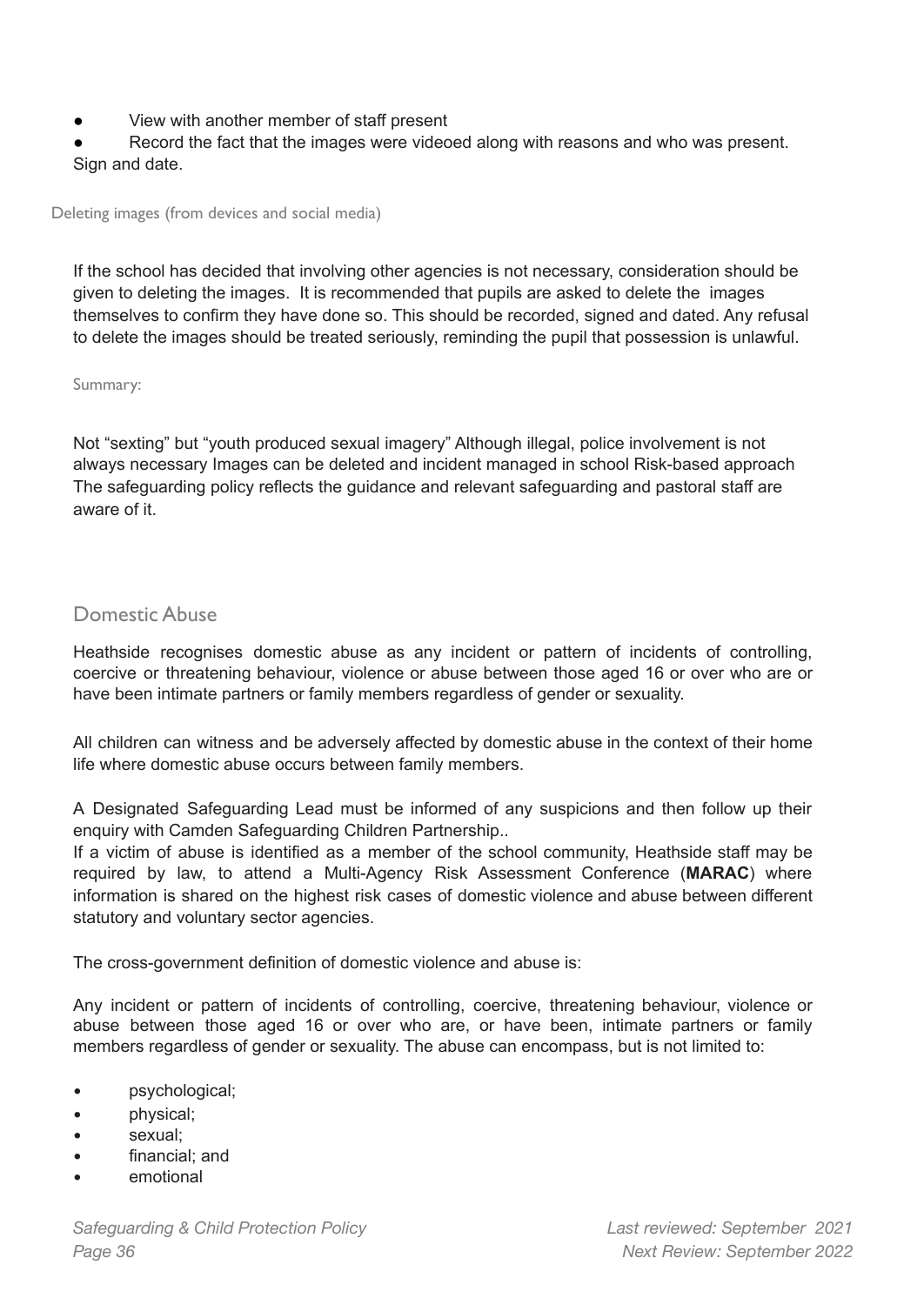Exposure to domestic abuse and/or violence can have a serious, long lasting emotional and psychological impact on children. In some cases, a child may blame themselves for the abuse or may have had to leave the family home as a result. Domestic abuse affecting young people can also occur within their personal relationships, as well as in the context of their home life.

Advice on identifying children who are affected by domestic abuse and how they can be helped is available at:

https:/[/www.nspcc.org.uk/preventing-abuse/child-abuse-and-neglect/domestic](http://www.nspcc.org.uk/preventing-abuse/child-abuse-and-neglect/domestic-)abuse/signs-symptoms-effects/

#### <http://www.refuge.org.uk/get-help-now/support-for-women/what-about-my-children/>

# <span id="page-36-0"></span>Homelessness

Being homeless or being at risk of becoming homeless presents a real risk to a child's welfare. The designated safeguarding lead (and any deputies) should be aware of contact details and referral routes into the Local Housing Authority so they can raise/progress concerns at the earliest opportunity. Indicators that a family may be at risk of homelessness include household debt, rent arrears, domestic abuse and anti-social behaviour, as well as the family being asked to leave a property. Whilst referrals and or discussion with the Local Housing Authority should be progressed as appropriate, this does not, and should not, replace a referral into children's social care where a child has been harmed or is at risk of harm.

The Homelessness Reduction Act 2017 places a new legal duty on English councils so that everyone who is homeless or at risk of homelessness will have access to meaningful help including an assessment of their needs and circumstances, the development of a personalised housing plan, and work to help them retain their accommodation or find a new place to live. The following factsheets usefully summarise the new duties: Homeless Reduction Act Factsheets https:/[/www.gov.uk/government/publications/homelessness-reduction-bill-policy-factsheets.](http://www.gov.uk/government/publications/homelessness-reduction-bill-policy-factsheets) The new duties shift focus to early intervention and encourage those at risk to seek support as soon as possible, before they are facing a homelessness crisis.

In most cases, school and college staff will be considering homelessness in the context of children who live with their families, and intervention will be on that basis. However, it should also be recognised in some cases 16 and 17 year olds could be living independently from their parents or guardians, for example through their exclusion from the family home, and will require a different level of intervention and support. Children's services will be the lead agency for these young people and the designated safeguarding lead (or a deputy) should ensure appropriate referrals are made based on the child's circumstances.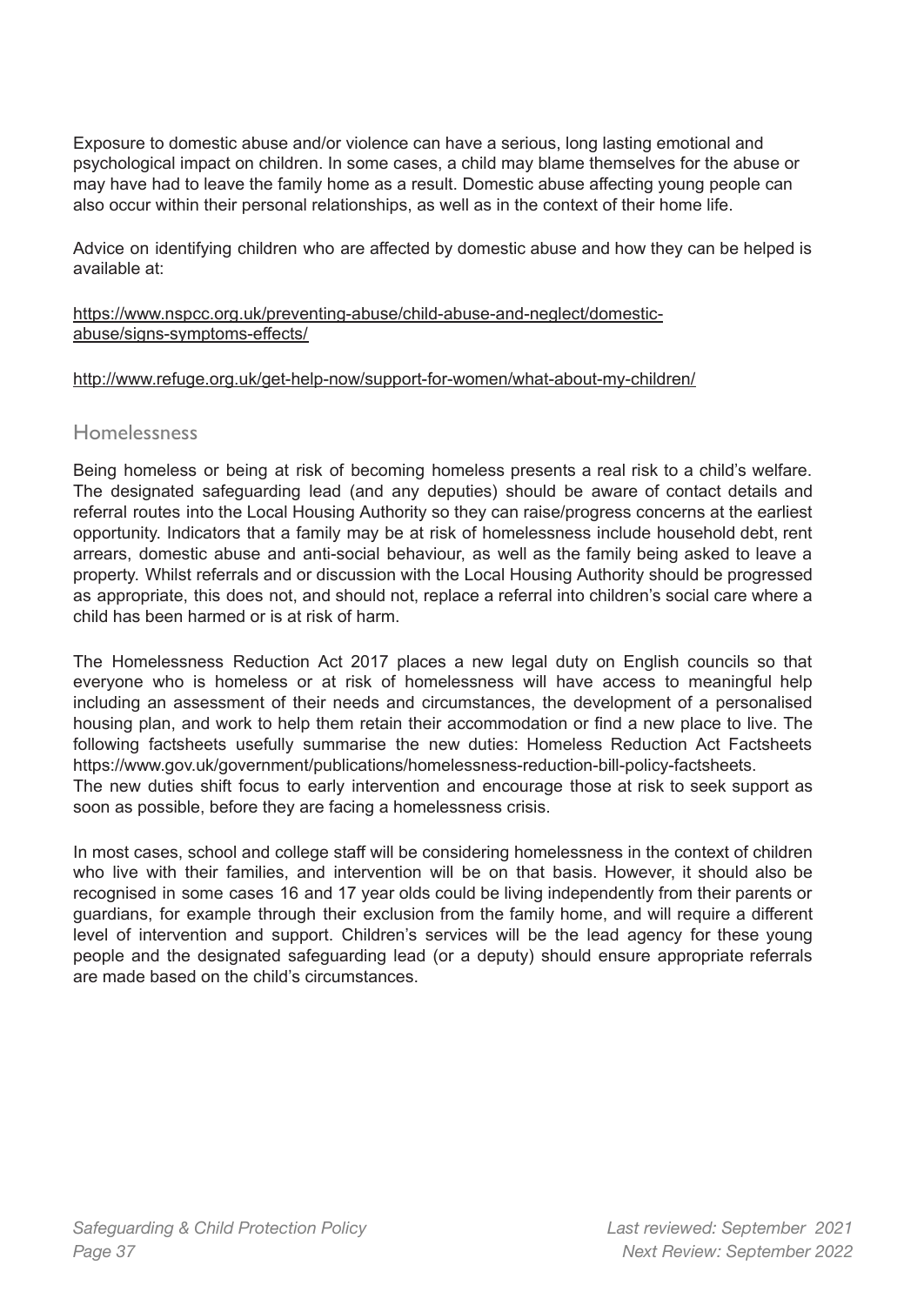# <span id="page-37-0"></span>'Honour-based' abuse including Female Genital Mutilation and Forced Marriage

'Honour-based' abuse (HBA) encompasses incidents or crimes which have been committed to protect or defend the honour of the family and/or the community, including female genital mutilation (FGM), forced marriage, and practices such as breast ironing. Abuse committed in the context of preserving "honour" often involves a wider network of family or community pressure and can include multiple perpetrators. It is important to be aware of this dynamic and additional risk factors when deciding what form of safeguarding action to take. All forms of HBA are abuse (regardless of the motivation) and should be handled and escalated as such. Staff in the school need to be alert to the possibility of a child being at risk of HBA, or already having suffered HBA.

#### <span id="page-37-1"></span>Actions

If staff have a concern regarding a child that might be at risk of HBA or who has suffered from HBA, they should speak to the designated safeguarding lead (or deputy). As appropriate, they will activate local safeguarding procedures, using existing national and local protocols for multi-agency liaison with police and children's social care. Where FGM has taken place, since 31

October 2015 there has been a mandatory reporting duty placed on teachers <sup>1</sup> that requires a different approach (see following section)

#### <span id="page-37-2"></span>Female genital mutilation (FGM)

FGM comprises all procedures involving partial or total removal of the external female genitalia or other injury to the female genital organs. It is illegal in the UK and a form of child abuse with longlasting harmful consequences.

#### <span id="page-37-3"></span>FGM mandatory reporting duty for teachers

Section 5B of the Female Genital Mutilation Act 2003 (as inserted by section 74 of the Serious Crime Act 2015) places a statutory duty upon **teachers** along with regulated health and social care professionals in England and Wales, to report to the police where they discover (either through disclosure by the victim or visual evidence) that FGM appears to have been carried out on a girl under 18. Those failing to report such cases will face disciplinary sanctions. It will be rare for teachers to see visual evidence, and they should **not** be examining pupils.

All staff must be aware of the requirement for teachers to report to the police where they discover (either through disclosure by the victim or visual evidence) that FGM appears to have been carried out on a girl under 18. Teachers **must** personally report to the police cases where they discover that an act of FGM appears to have been carried out. The report should be made orally by calling 101, the single non-emergency number. Those failing to report such cases will face disciplinary sanctions. Unless the teacher has a good reason not to, they should still consider and discuss any such case with the DSL and involve children's social care as appropriate.

The duty does not apply in relation to at risk or suspected cases (i.e. where the teacher does not discover that an act of FGM appears to have been carried out, either through disclosure by the victim or visual evidence) or in cases where the woman is 18 or over. In these cases, teachers should follow local safeguarding procedures.

If the teacher is unsure whether this reporting duty applies, they must refer the matter to the DSL in accordance with this policy. See the Home Office guidance Mandatory Reporting of Female Genital Mutilation - procedural information for further details about the duty.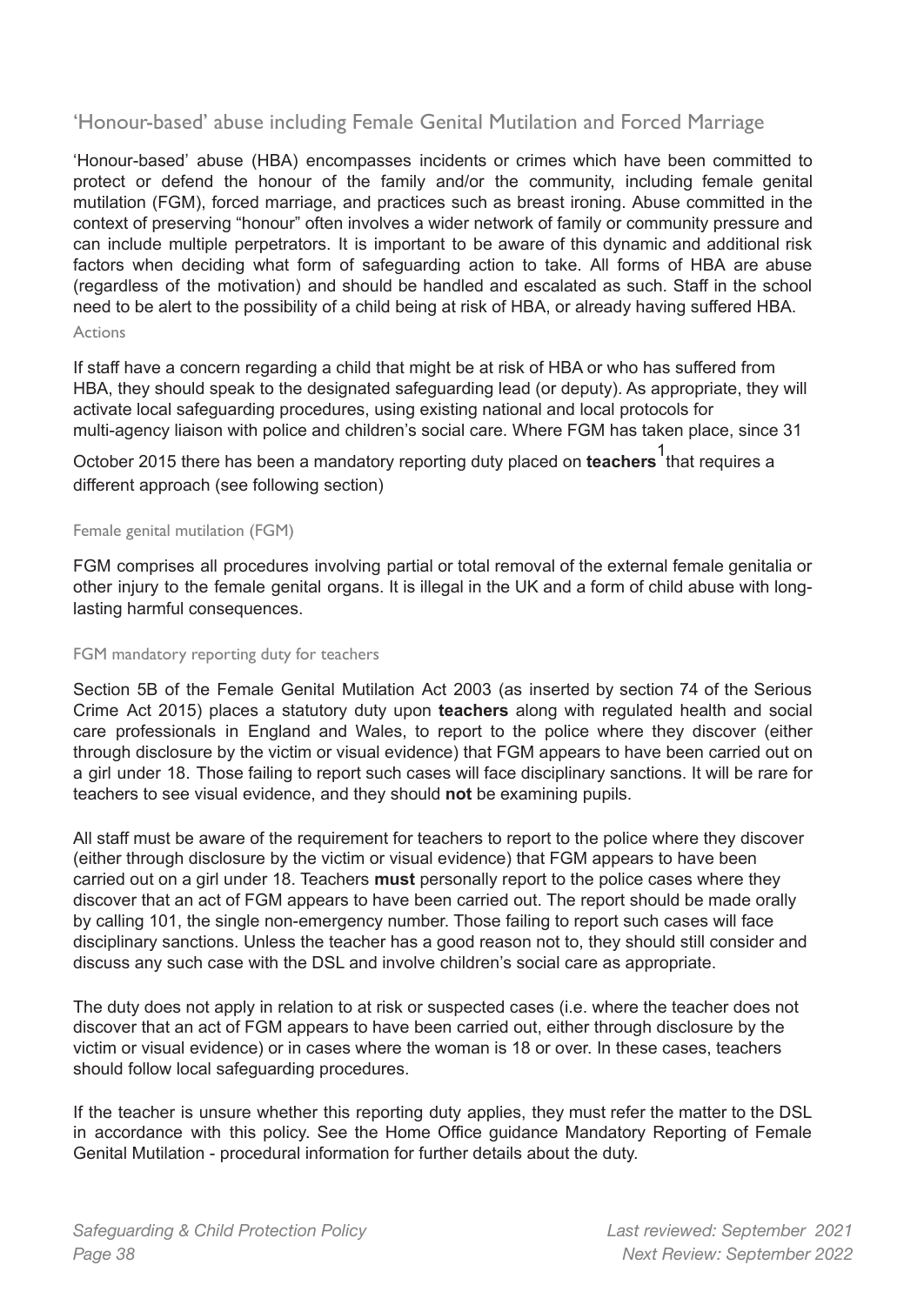Guidance published by the Department for Health also provides useful information and support for health professionals, which will be taken into account by the School's wellbeing team.

The duty does not apply in relation to at risk or suspected cases (i.e. where the teacher does not discover that an act of FGM appears to have been carried out, either through disclosure by the victim or visual evidence) or in cases where the woman is 18 or over. In these cases, teachers should follow local safeguarding procedures.

If the teacher is unsure whether this reporting duty applies, they must refer the matter to the DSL in accordance with this policy. See the Home Office guidance Mandatory Reporting of Female Genital Mutilation - procedural information for further details about the duty.

Guidance published by the Department for Health also provides useful information and support for health professionals, which will be taken into account by the School's wellbeing team.

# <span id="page-38-0"></span>Forced Marriage

Forcing a person into marriage is a crime in England and Wales. A forced marriage is one entered into without the full and free consent of one or both parties and where violence, threats or any other form or coercion is used to cause a person to enter into a marriage. Threats can be physical or emotional and psychological. A lack of full and free consent can be where a person does not consent or where they cannot consent (if they have learning disabilities, for example). Nevertheless, some communities use religion and culture as a way to coerce a person into marriage.

Staff should speak to the DSL if they have any concerns. Staff should refer to the Multi-agency guidelines: Handling case of forced marriage focus on the role of schools in detecting and reporting forced marriage and the Forced Marriage Unit can be contacted on 020 7008 0151 or [fmu@fco.gov.uk](mailto:fmu@fco.gov.uk) for advice and information.

# <span id="page-38-1"></span>Radicalisation and the PREVENT DUTY

Heathside staff are aware that they are expected to assess the risk of any pupils susceptible to terrorism. We must seek to protect our children against messages of all violent extremism.

Online Prevent Duty training (Channel General Awareness Module) is undertaken yearly by all Heathside staff through the 'College of Policing'.

## <http://www.college.police.uk/Pages/Home.aspx>

As a school, we must be conscious of the current threat from terrorism in the United Kingdom, which may include the exploitation of vulnerable people to involve them in terrorism or in any activity in support of terrorism.

The normalisation of extreme views may also make children and young people vulnerable to future manipulation and exploitation. If any staff have concerns related to terrorism or radicalisation, they must inform one or more of the Safeguarding Leads immediately.

Children are vulnerable to extremist ideology and radicalisation. Similar to protecting children from other forms of harm and abuse, protecting children from this risk should be a part of a schools' or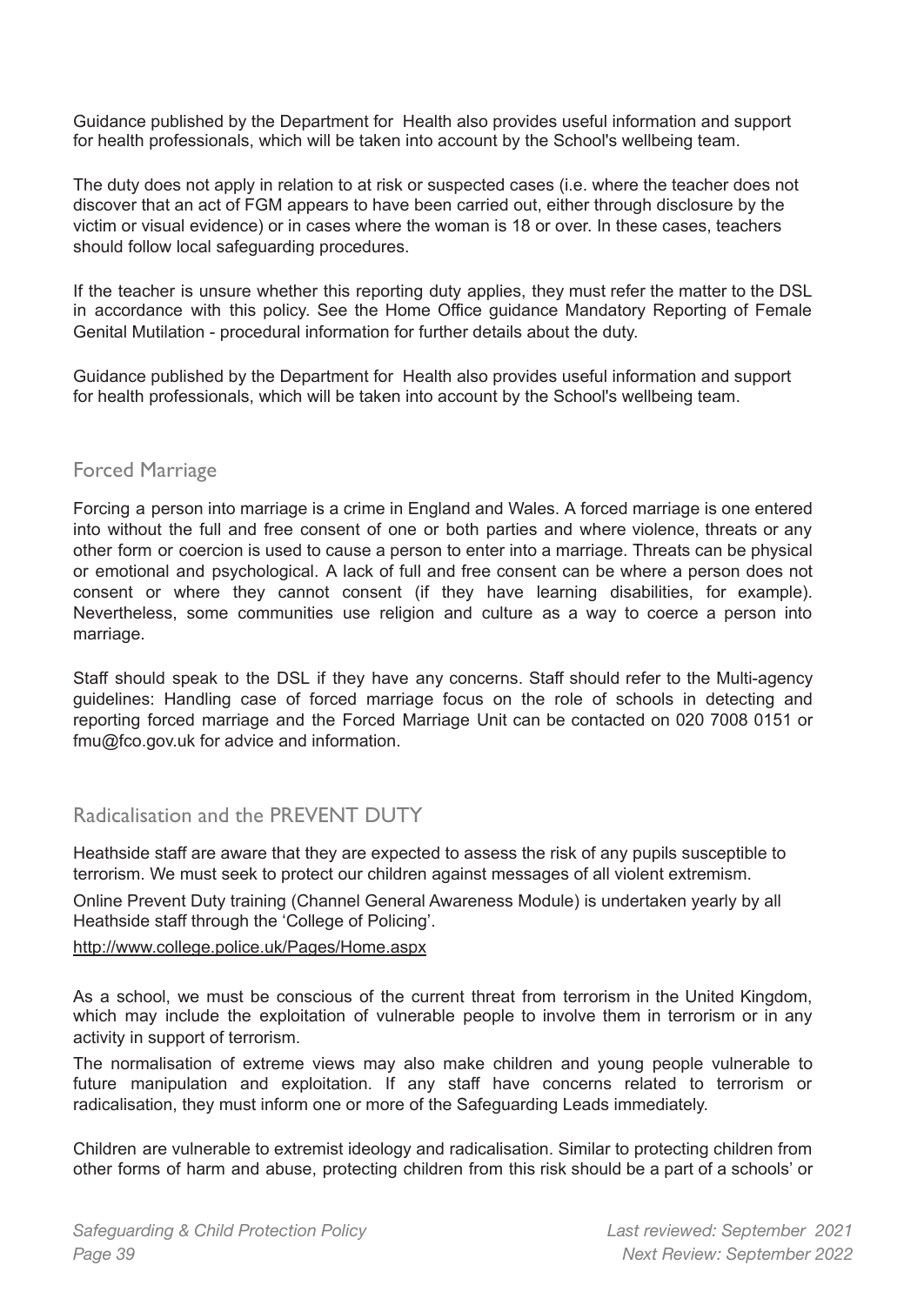colleges' safeguarding approach.

The School has a legal duty to have due regard to the need to prevent people from being drawn into terrorism.

• The School aims to build pupils' resilience to radicalisation by promoting fundamental British values and enabling them to challenge extremist views. Being drawn into terrorism includes not just violent extremism but also non-violent extremism, which can create an atmosphere conducive to terrorism and can popularise views which terrorists exploit.

• The School is committed to providing a safe space in which children, young people and staff can understand and discuss sensitive topics, including terrorism and the extremist ideas that are part of the terrorist ideology, understand the risks associated with terrorism and develop the knowledge and skills to be able to challenge extremist arguments.

The School has adopted the Government's definitions for the purposes of compliance with the Prevent duty:

• Extremism: "vocal or active opposition to fundamental British values, including democracy, the rule of law, individual liberty and mutual respect and tolerance of different faiths and beliefs. We also include in our definition of extremism calls for the death of members of our armed forces, whether in this country or overseas"

Radicalisation: "the process by which a person comes to support terrorism and forms of extremism leading to terrorism"

There is no single way of identifying an individual who is likely to be susceptible to a terrorist ideology. As with managing other safeguarding risks, staff should be alert to changes in children's behaviour which could indicate that they may be in need of help or protection. Children at risk of radicalisation may display different signs or seek to hide their views. School staff should use their professional judgement in identifying children who might be at risk of radicalisation and act proportionately which may include the designated safeguarding lead (or deputy) making a referral to the Channel programme.

In particular, outward expressions of faith, in the absence of any other indicator of vulnerability, will not be regarded as a reason to make a referral to Channel.

Channel Duty Guidance: Protecting vulnerable people from being drawn into terrorism (2015) notes the following:

There is no single way of identifying who is likely to be vulnerable to being drawn into terrorism. Factors that may have a bearing on someone becoming vulnerable may include: peer pressure, influence from other people or via the internet, bullying, crime against them or their involvement in crime, anti-social behaviour, family tensions, race/hate crime, lack of self-esteem or identity and personal or political grievances.

Example indicators that an individual is engaged with an extremist group, cause or ideology include:

- spending increasing time in the company of other suspected extremists;
- changing their style of dress or personal appearance to accord with the group;
- day-to-day behaviour becoming increasingly centred around an extremist ideology, group or cause;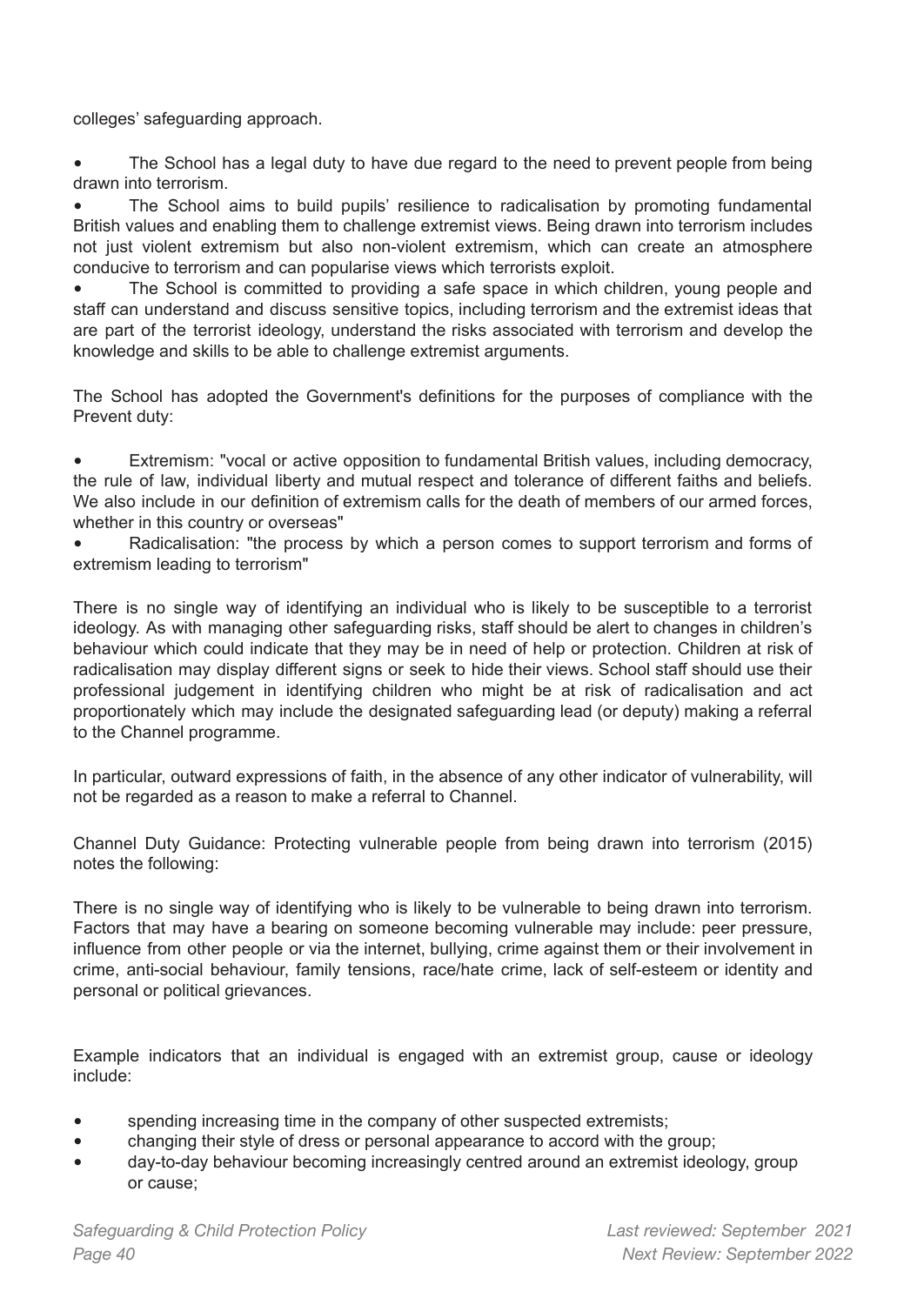- loss of interest in other friends and activities not associated with the extremist ideology, group or cause;
- possession of material or symbols associated with an extremist cause (e.g. the swastika for far-right groups):
- attempts to recruit others to the group/cause/ideology; or
- communications with others that suggest identification with a group/cause/ideology.

Example indicators that an individual has an intention to cause harm, use violence or other illegal means include:

- clearly identifying another group as threatening what they stand for and blaming that group for all social or political ills;
- using insulting or derogatory names or labels for another group;
- speaking about the imminence of harm from the other group and the importance of action now;
- expressing attitudes that justify offending on behalf of the group, cause or ideology;
- condoning or supporting violence or harm towards others; or
- plotting or conspiring with others.

Protecting children from the risk of radicalisation is part of the School's wider safeguarding duties and is similar in nature to protecting children from other harms (e.g. drugs, gangs, neglect, sexual exploitation), whether these come from within their family or are the product of outside influences.

The DfE briefing notes the use of social media for on-line radicalisation (2015) includes information on how social media is used to radicalise young people and guidance on protecting pupils at risk.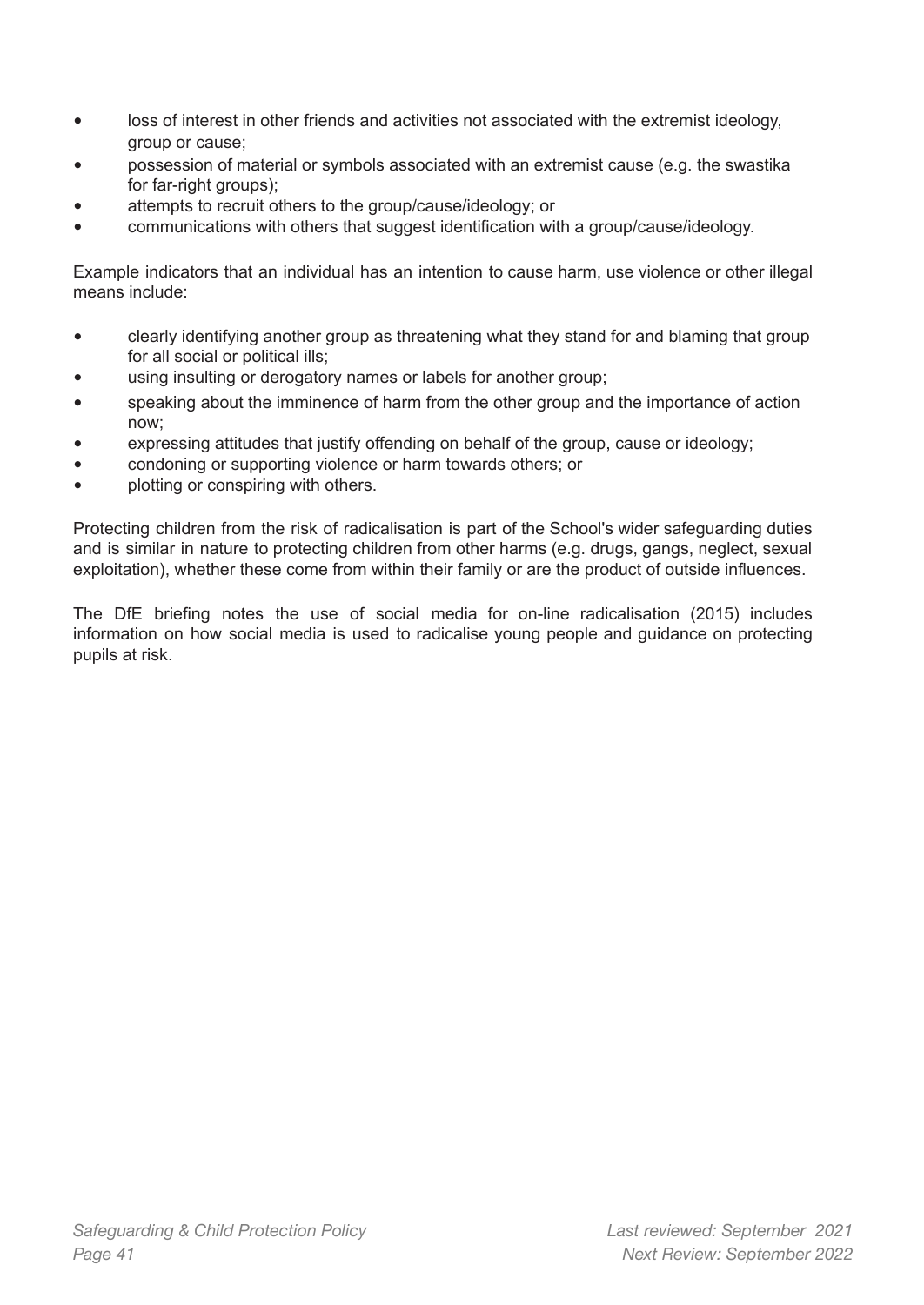<span id="page-41-0"></span>Peer on peer abuse

Children can abuse other children. This is generally referred to as peer on peer abuse and can take many forms. This can include (but is not limited to) bullying (including cyberbullying); sexual violence and sexual harassment; physical abuse such as hitting, kicking, shaking, biting, hair pulling, or otherwise causing physical harm; sexting and initiating/hazing type violence and rituals. Please also refer to the section on sexual violence and sexual harassment (page 31).

#### The Schools approach to tackling Peer on Peer abuse

# <span id="page-41-1"></span>Sexual violence and sexual harassment between children in schools

#### <span id="page-41-2"></span>Context

Sexual violence and sexual harassment can occur between two children of any age and sex, from primary through to secondary stage and into colleges. It can occur through a group of children sexually assaulting or sexually harassing a single child or group of children. Sexual violence and sexual harassment exist on a continuum and may overlap; they can occur online and face to face (both physically and verbally) and are never acceptable. All staff at Heathside are advised to maintain an attitude of **'it could happen here'**.

Part 5 of the statutory guidance KCSIE 2021 states that schools should respond to all reports and concerns of child on child sexual violence and sexual harassment, including those that have happened outside of the school or college premises, and or online.

Children who are victims of sexual violence and sexual harassment will likely find the experience stressful and distressing. This will, in all likelihood, adversely affect their educational attainment. Sexual violence and sexual harassment exist on a continuum and may overlap, they can occur online and offline (both physical and verbal) and are never acceptable. It is important that **all** victims are taken seriously and offered appropriate support. Staff should be aware that some groups are potentially more at risk. Evidence shows girls, children with SEND and LGBT children are at greater risk.

Staff should be aware of the importance of:

- making clear that sexual violence and sexual harassment is not acceptable, will never be tolerated and is not an inevitable part of growing up;
- not tolerating or dismissing sexual violence or sexual harassment as "banter", "part of growing up", "just having a laugh" or "boys being boys"; and
- challenging behaviours (potentially criminal in nature), such as Sexist remarks or Jokes, grabbing bottoms, breasts and genitalia, flicking bras and lifting up skirts. Dismissing or tolerating such behaviours risks normalising them.

When referring to sexual violence it now includes sexual offences under the Sexual Offences Act 2003 which includes: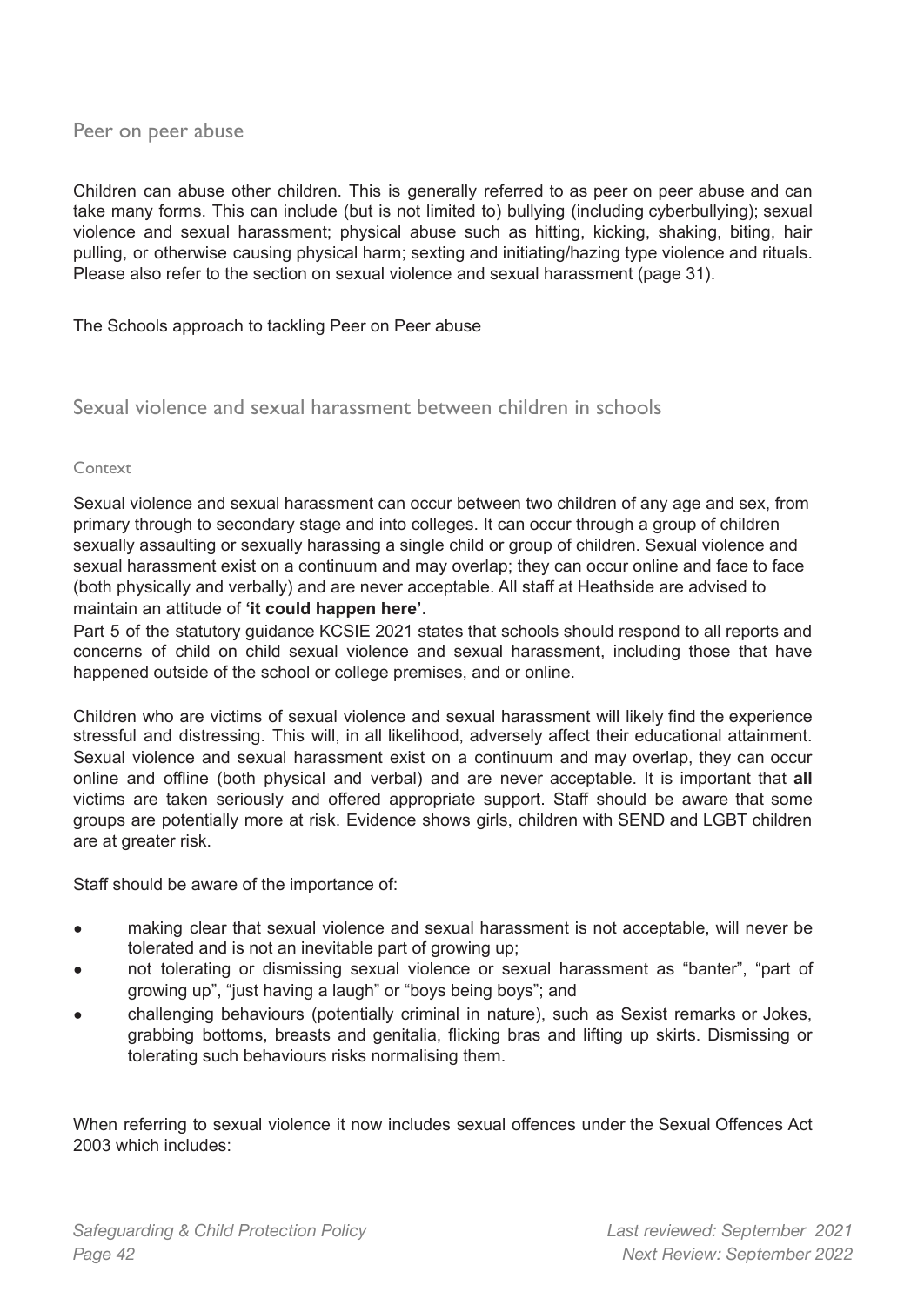**RAPE:** A person (A) commits an offence of rape if: he intentionally penetrates the vagina, anus or mouth of another person (B) with his penis. B does not consent to penetration and A does not reasonably believe that B consents.

**ASSAULT BY PENETRATION:** a person (A) commits an offence if s/he intentionally penetrates the vagina or anus of another person (B) with a part of his/her body or anything else, the penetration is sexual, B does not consent to the penetration and A does not reasonably believe that B consents.

**SEXUAL ASSAULT:** A person (A) commits an offence of sexual assault if s/he intentionally touches another person (B), the touching is sexual, B does not consent to the touching and A does not reasonably believe that B consents.

#### <span id="page-42-0"></span>What Is Consent?

Consent is about having the freedom and capacity to choose. Consent to sexual activity may be given to one sort of sexual activity but not another. Consent can be withdrawn at any time during sexual activity and each time activity occurs. Someone consents to vaginal, anal or oral penetration only if s/he agrees by choice to that penetration and has the freedom and capacity to make that choice.

A child under the age of 13 can never consent to sexual activity (the age of consent is 16), **sexual intercourse without consent is rape, creating or sharing sexual images or vides of under 18s is illegal, including children making or sharing these themselves.**

#### <span id="page-42-1"></span>SEXUAL HARASSMENT

Sexual harassment is "unwanted conduct of a sexual nature" that can occur online and offline. Sexual harassment is likely to violate a child's dignity and/or make the feel intimidated, degraded or humiliated and/or create a hostile, offensive or sexualized environment.

Whilst not intended to be an exhaustive list, sexual harassment can include:

- sexual comments, such as: telling sexual stories, making lewd comments, making sexual remarks about clothes and appearance and calling someone sexualised names;
- sexual "jokes" or taunting; physical behaviour, such as: deliberately brushing against someone, interfering with someone's clothes (schools and colleges should be considering when any of this crosses a line into sexual violence - it is important to talk to and consider the experience of the victim) and displaying pictures, photos or drawings of a sexual nature; and
- online sexual harassment. This may be standalone, or part of a wider pattern of sexual harassment and/or sexual violence. It may include:
- non-consensual sharing of sexual images and videos;
- sexualised online bullying;
- unwanted sexual comments and messages, including, on social media; and
- <span id="page-42-2"></span>sexual exploitation; coercion and threats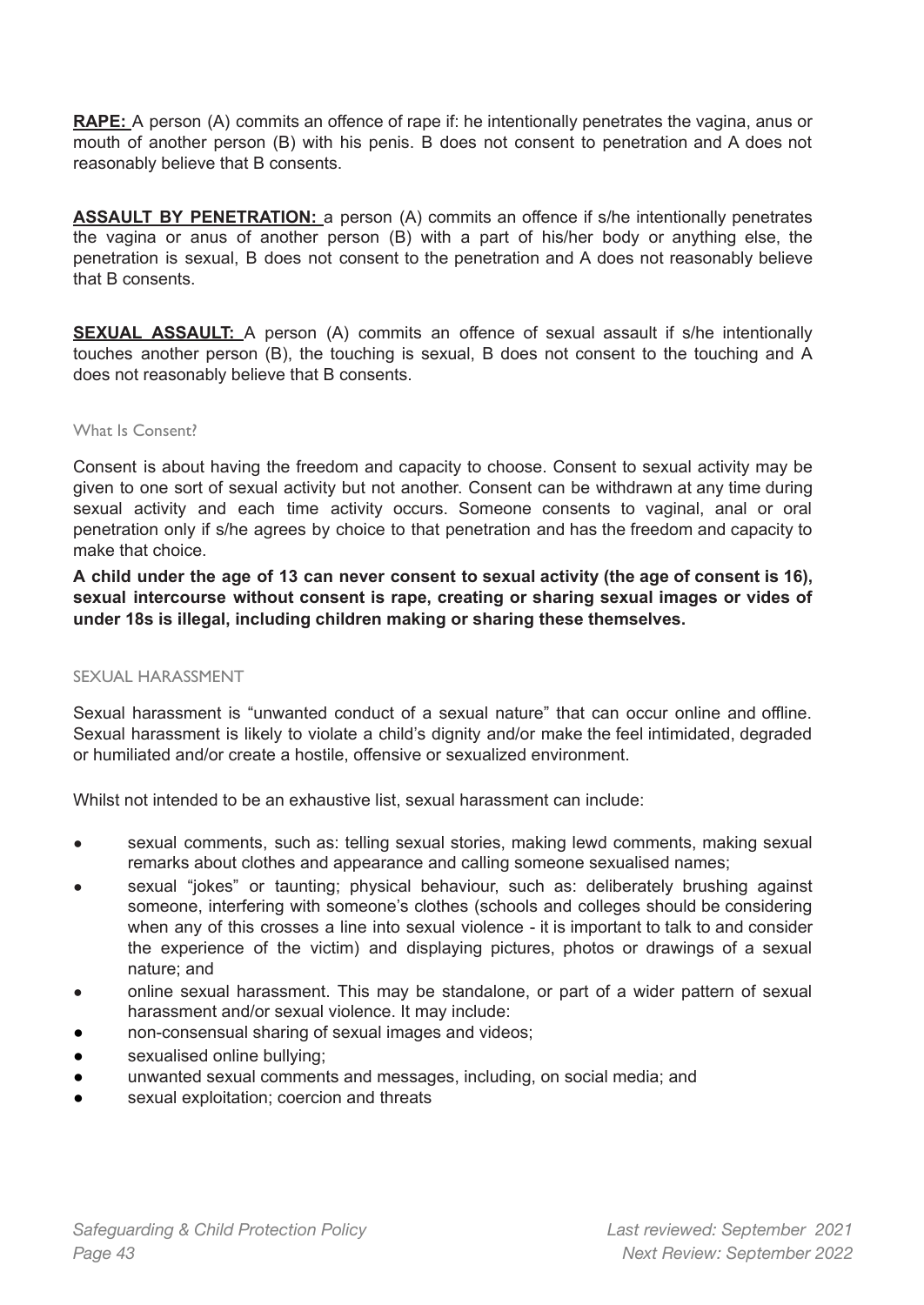#### Prevention

As a school we will minimise the risk of harm to and allegations against our pupils by:-

- Providing a developmentally appropriate RSE curriculum through the PSHE syllabus which develops students understanding of acceptable behaviour and keeping themselves safe
- Having systems in place for any student to raise concerns with staff, knowing that they will be listened to, believed and valued
- Delivering targeted work on assertiveness and keeping safe to those pupils identified as being at risk
- Developing robust risk assessments & providing targeted work for pupils identified as being a potential risk to other pupils.

#### <span id="page-43-0"></span>Responding to Reports of Sexual Violence or Sexual Harassment

The immediate response to a report Responding to the report.

It is important to note that children may not find it easy to tell staff about their abuse verbally. Children can show signs or act in ways that they hope adults will notice and react to. In some cases, the victim may not make a direct report. For example, a friend may make a report or a member of school or college staff may overhear a conversation that suggests a child has been harmed or a child's own behaviour might indicate that something is wrong.

In accordance with DfE guidance, if staff have any concerns about a child's welfare, they should act on them immediately rather than wait to be told.

The school's initial response to a report from a child is incredibly important. How the school or college responds to a report can encourage or undermine the confidence of future victims of sexual violence and sexual harassment to report or come forward.

It is essential that all victims are reassured that they are being taken seriously, regardless of how long it has taken them to come forward and that they will be supported and kept safe. Abuse that occurs online or outside of the school or college should not be downplayed and should be treated equally seriously. A victim should never be given the impression that they are creating a problem by reporting sexual violence or sexual harassment. Nor should a victim ever be made to feel ashamed for making a report or their experience minimised.

In line with KCSIE 2021, all staff should be trained to manage a report. Local policies (and training) will dictate exactly how reports should be managed. However, effective safeguarding practice includes:

- if possible, managing reports with two members of staff present, (preferably one of them being the designated safeguarding lead or a deputy). However, this might not always be possible;
- where the report includes an online element, being aware of searching screening and confiscation advice (for schools) and UKCIS Sharing nudes and semi-nudes: advice for education settings working with children and young people. The key consideration is for staff not to view or forward illegal images of a child. The highlighted advice provides more details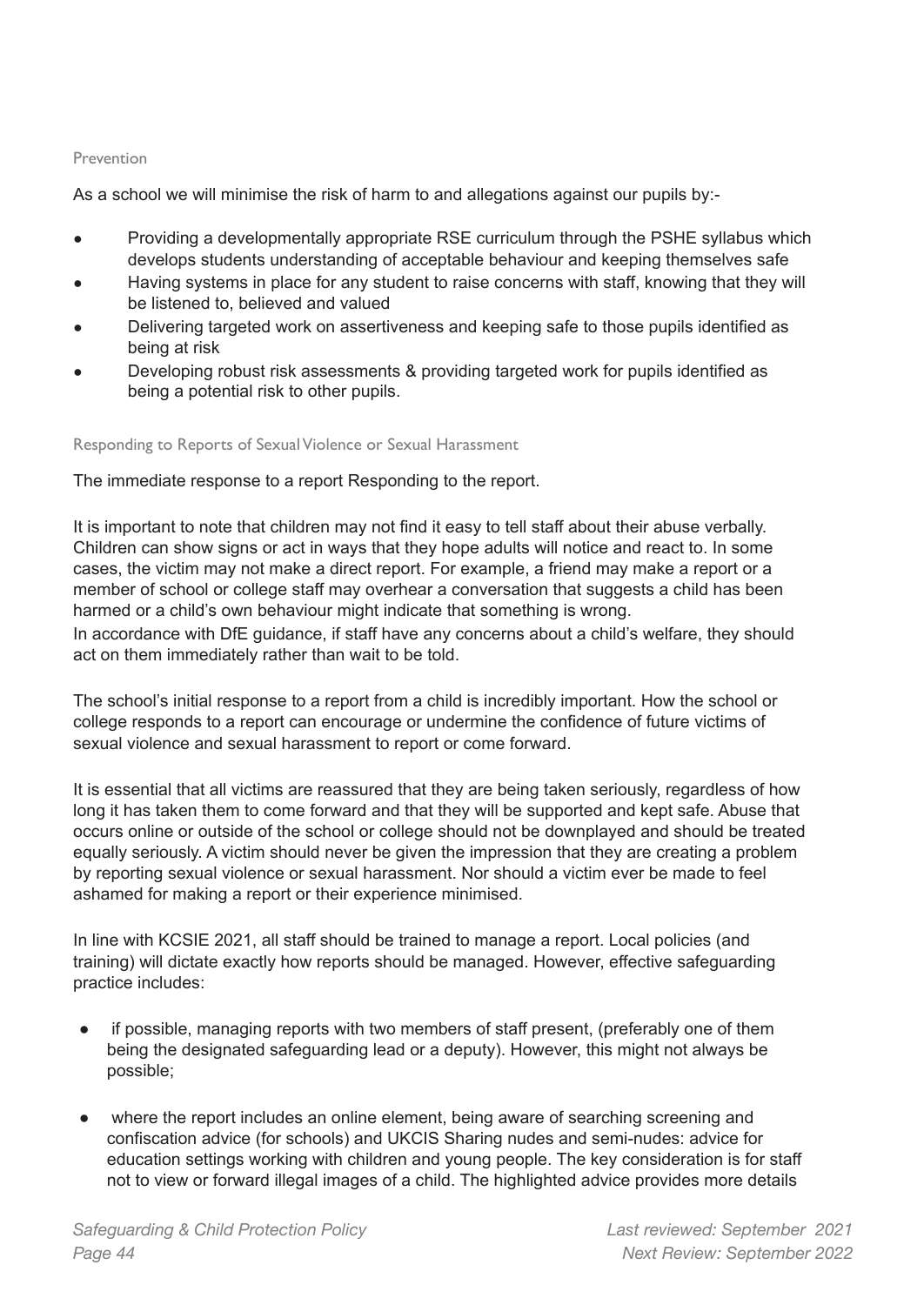on what to do when viewing an image is unavoidable. In some cases, it may be more appropriate to confiscate any devices to preserve any evidence and hand them to the police for inspection;

- not promising confidentiality at this initial stage as it is very likely a concern will have to be shared further (for example, with the designated safeguarding lead or children's social care) to discuss next steps. Staff should only share the report with those people who are necessary in order to progress it. It is important that the victim understands what the next steps will be and who the report will be passed to;
- recognising that a child is likely to disclose to someone they trust: this could be anyone on the school or college staff. It is important that the person to whom the child discloses recognises that the child has placed them in a position of trust. They should be supportive and respectful of the child;
- recognising that an initial disclosure to a trusted adult may only be the first incident reported, rather than representative of a singular incident and that trauma can impact memory and so children may not be able to recall all details or timeline of abuse;
- keeping in mind that certain children may face additional barriers to telling someone because of their vulnerability, disability, sex, ethnicity and/or sexual orientation;
- listening carefully to the child, reflecting back, using the child's language, being non-judgmental, being clear about boundaries and how the report will be progressed, not asking leading questions and only prompting the child where necessary with open questions – where, when, what, etc. It is important to note that whilst leading questions should be avoided, staff can ask children if they have been harmed and what the nature of that harm was;
- considering the best way to make a record of the report. Best practice is to wait until the end of the report and immediately write up a thorough summary. This allows the staff member to devote their full attention to the child and to listen to what they are saying. It may be appropriate to make notes during the report (especially if a second member of staff is present). However, if making notes, staff should be conscious of the need to remain engaged with the child and not appear distracted by the note taking. Either way, it is essential a written record is made;
- only recording the facts as the child presents them. The notes should not reflect the personal opinion of the note taker. Schools and colleges should be aware that notes of such reports could become part of a statutory assessment by children's social care and/or part of a criminal investigation; and
- informing the designated safeguarding lead (or deputy), as soon as practically possible, if the designated safeguarding lead (or deputy) is not involved in the initial report.

Where an incident between two or more pupils takes place away from the school, the school's duties remain the same.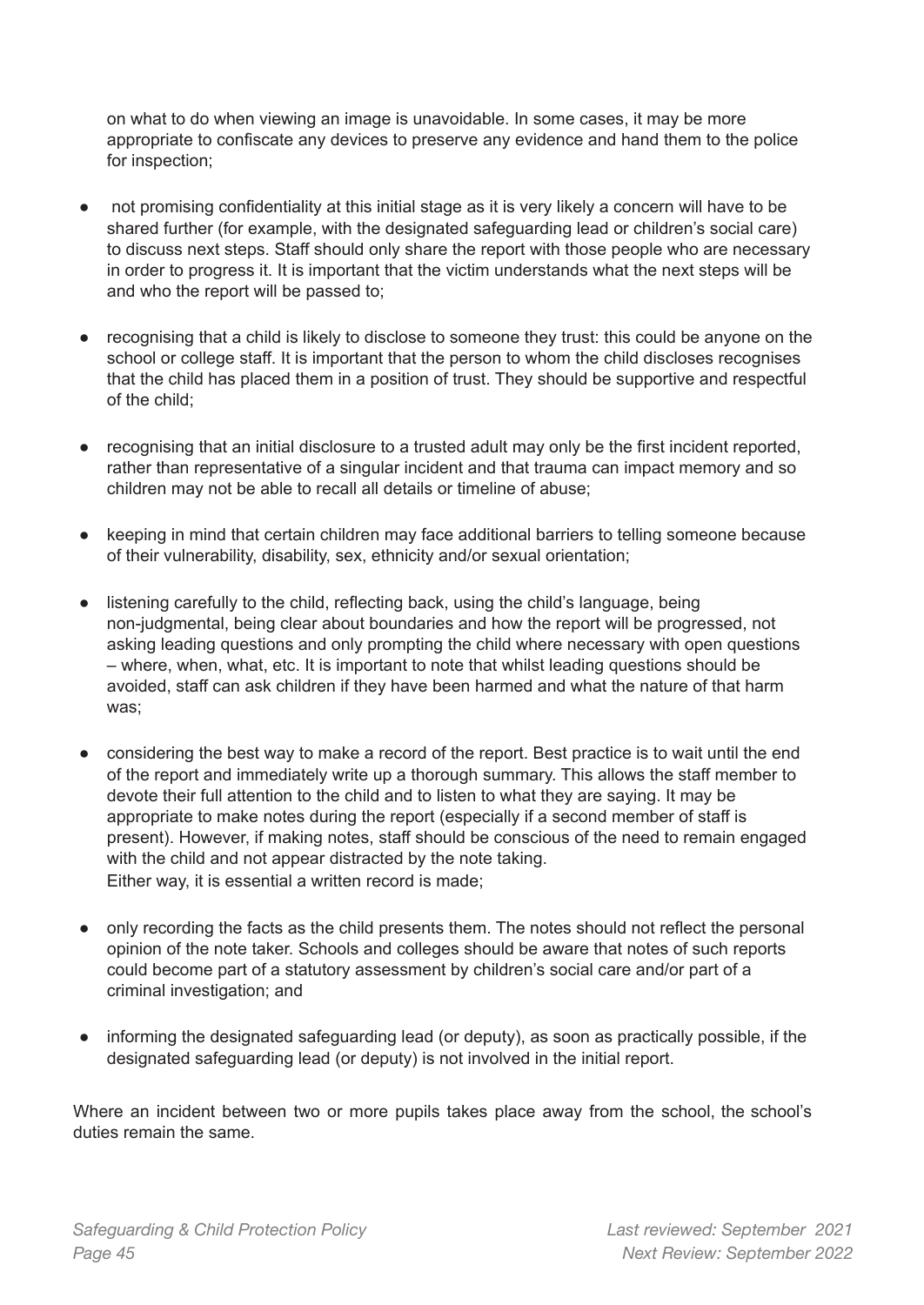#### <span id="page-45-0"></span>After a Disclosure

- Staff have been trained in managing disclosures as per KCSIE 2021.
- Staff will never promise confidentiality.
- The school is aware of anonymity in cases where an allegation is progressing through the criminal justice system.
- The school will do all they reasonably can to protect the anonymity of any children involved in any report of sexual violence or sexual harassment, including considering the impact on social media.
- The school will make a risk assessment and consider the victim, alleged perpetrator and other children at the school.
- The school will act in the best interest of the child at all times.
- Whilst the facts are being established, the school will remove the alleged perpetrator from any classes shared with the victim and consider how best to keep them a reasonable distance apart, in the interests of both children.
- The school considers it of paramount importance that both the victim and perpetrator remain protected, especially from bullying or harassment. Where no further action is taken, or a child found not guilty, the school will continue to support the victim and perpetrator.

There are four likely scenarios when managing any reports of sexual violence and/or sexual harassment. It is particularly important to look out for potential patterns of concerning, problematic or inappropriate behaviour. Where a pattern is identified, the school should decide on a course of action. Consideration should be given to whether there are wider cultural issues within the school that enabled the inappropriate behaviour to occur and where appropriate extra teaching time and/or staff training should be delivered to minimise the risk of it happening again.

In all scenarios, all concerns, discussions, decisions and reasons for decisions should be recorded within CPOMS and the response, should be under-pinned by the principle that there is zero tolerance approach to sexual violence and sexual harassment and it is never acceptable and will not be tolerated at Heathside.

The four scenarios are:

#### **1. Manage internally**

• In some cases of sexual harassment, for example, one-off incidents, the school may take the view that the children concerned are not in need of early help or that referrals need to be made to statutory services and that it would be appropriate to handle the incident internally, perhaps through utilising the behaviour policy and by providing pastoral support.

• Whatever the response, it should be underpinned by the principle that there is a zero tolerance approach to sexual violence and sexual harassment and it is never acceptable and will not be tolerated.

#### **2. Early help**

The school may decide that the children involved do not require referral to statutory services but may benefit from early help. Providing early help is more effective in promoting the welfare of children than reacting later. Early help can be particularly useful to address non-violent HSB and may prevent escalation of sexual violence. It is also worth noting that Early help and the option to manage a report internally do not need to be mutually exclusive: a school could manage internally and seek early help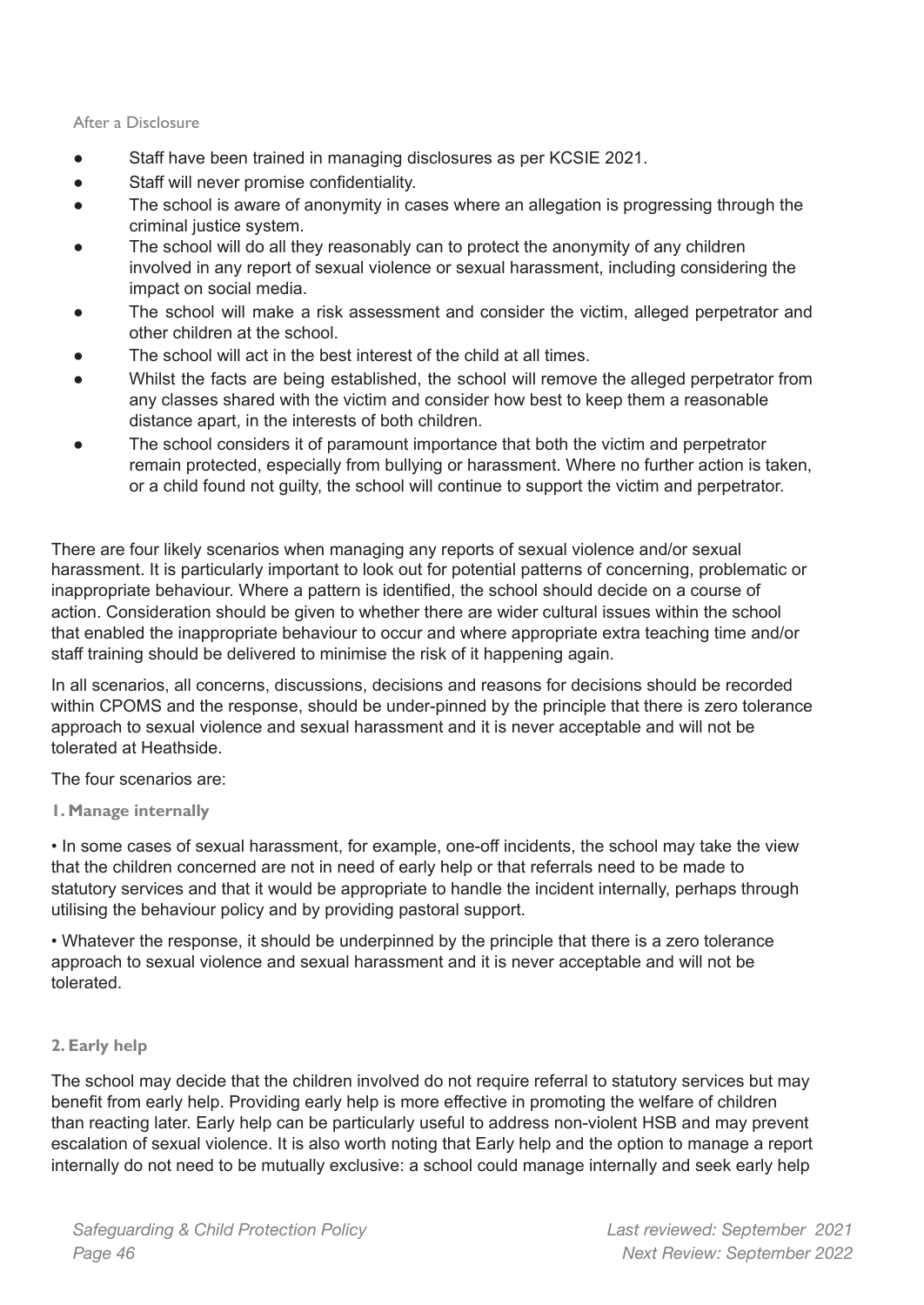## for both the victim and perpetrator(s).

#### 3. Referrals to children's social care

Where a child has been harmed, is at risk of harm, or is in immediate danger, the school should make a referral to Camden MASH .

At the point of referral to children's social care, parents or carers should be informed unless there are compelling reasons not to (if informing a parent or carer is going to put the child at additional risk). Any such decision should be made with the support of children's social care.

If a referral is made, children's social care will then make enquiries to determine whether any of the children involved are in need of protection or other services.

Where statutory assessments are appropriate, the safeguarding lead or a deputy should work alongside, and cooperate with, the lead social worker. Collaborative working will help ensure the best possible package of coordinated support is implemented for the victim and, where appropriate, the alleged perpetrator(s) and any other children that require support.

The school should not wait for the outcome (or even the start) of a children's social care investigation before protecting the victim and other children in the school in accordance with KCSIE 2021 and the associated guidance. It will be important for the designated safeguarding lead (or a deputy) to work closely with children's social care (and other agencies as required) to ensure any actions the school takes do not jeopardise any investigation.

The risk assessment as per paragraph 444-446 of KCSIE 2021 will help inform any decision. Consideration of safeguarding the victim, alleged perpetrator(s), any other children directly involved in the safeguarding report and all children at the school or college should be immediate.

In some cases, children's social care will review the evidence and decide a statutory intervention is not appropriate. In this case the safeguarding team should consider other support mechanisms such as early help, specialist support and pastoral support.

## *The school should be prepared to refer again if they believe the child remains in immediate danger or at risk of harm.*

#### 4. Reporting to the Police

Where a report of rape, assault by penetration or sexual assault is made, the starting point is that this should be passed on to the police. Whilst the age of criminal responsibility is ten, if the alleged perpetrator(s) is under ten, the starting principle of reporting to the police remains. The police will take a welfare, rather than a criminal justice, approach. The following advice may help schools and colleges decide when to engage the Police and what to expect of them when they do:

#### When to call the police.

Where a report has been made to the police, the DSL (or Deputy) should consult the police and agree what information can be disclosed to staff and others, in particular, the alleged perpetrator(s) and their parents or carers. They should also discuss the best way to protect the victim and their anonymity.

At this stage, the school will, with the support of children's social care and any appropriate specialist agencies, generally inform parents or carers unless there are compelling reasons not to, for example, if informing a parent or carer is likely to put a child at additional risk. In circumstances where parents or carers have not been informed, it will be especially important that the school is supporting the child in any decision they take.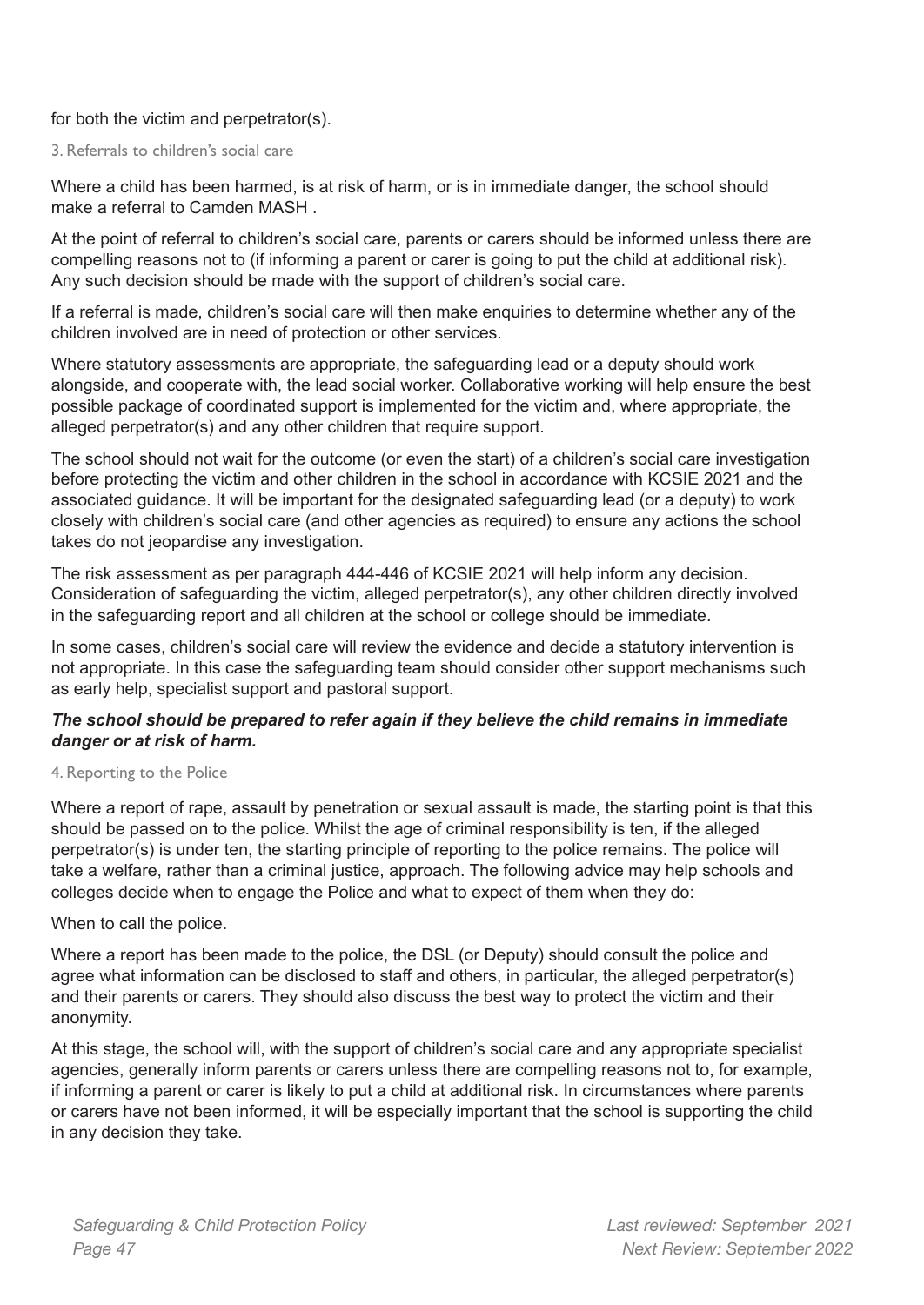In some cases, it may become clear very quickly that the police (for whatever reason) will not take further action. In such circumstances, it is important that the school continues to engage with specialist support for the victim and alleged perpetrator(s) as required.

Whilst protecting children and/or taking any disciplinary measures against the alleged perpetrator(s), it will be important for the designated safeguarding lead (or a deputy) to work closely with the police (and other agencies as required), to ensure any actions the school or college take do not jeopardise the police investigation.

If the school has any questions about the investigation, they should be directed to the police who will help and support the school as much as they can (within the constraints of any legal restrictions).

- It may be appropriate to exclude the pupil being complained about for a period of time according to the school's behaviour policy and procedures;
- Where neither social services nor the police accept the complaint, a thorough school investigation should take place into the matter using the school's usual disciplinary procedures;
- In situations where the school considers a safeguarding risk is present, a risk assessment should be prepared along with a preventative, supervision plan;
- The plan should be monitored and a date set for a follow-up evaluation with everyone concerned.

#### <span id="page-47-0"></span>On-going Response:

- Support for the victim will consider their age, the nature of the allegations and risk of further abuse.
- The needs and wishes of the victim are considered paramount and they should be able to continue their normal routine as far as possible.
- The school will be prepared to support the victim over a long period of time.
- Where the victim or perpetrator moves to another school the new school will be made aware of on-going support needs.
- The school will ensure that the victim is safeguarded but will still provide the perpetrator with an education and support as necessary.
- Support for the alleged perpetrator will also consider their age, the nature of the allegations. An alleged perpetrator may have unmet needs themselves.
- The school may discipline the alleged perpetrator, including while the investigation is on-
- going, although they will liaise with the police and social care to assist in determining sanctions.
- The school will be clear about when their actions are to support the victim or the
- perpetrator, and when their actions are to discipline the perpetrator for their past conduct.

#### <span id="page-47-1"></span>Working with Parents & Carers:

The school will engage with the parents of both victim and perpetrator and will consider carefully what information they provide. The school will always meet with the victim's parents with the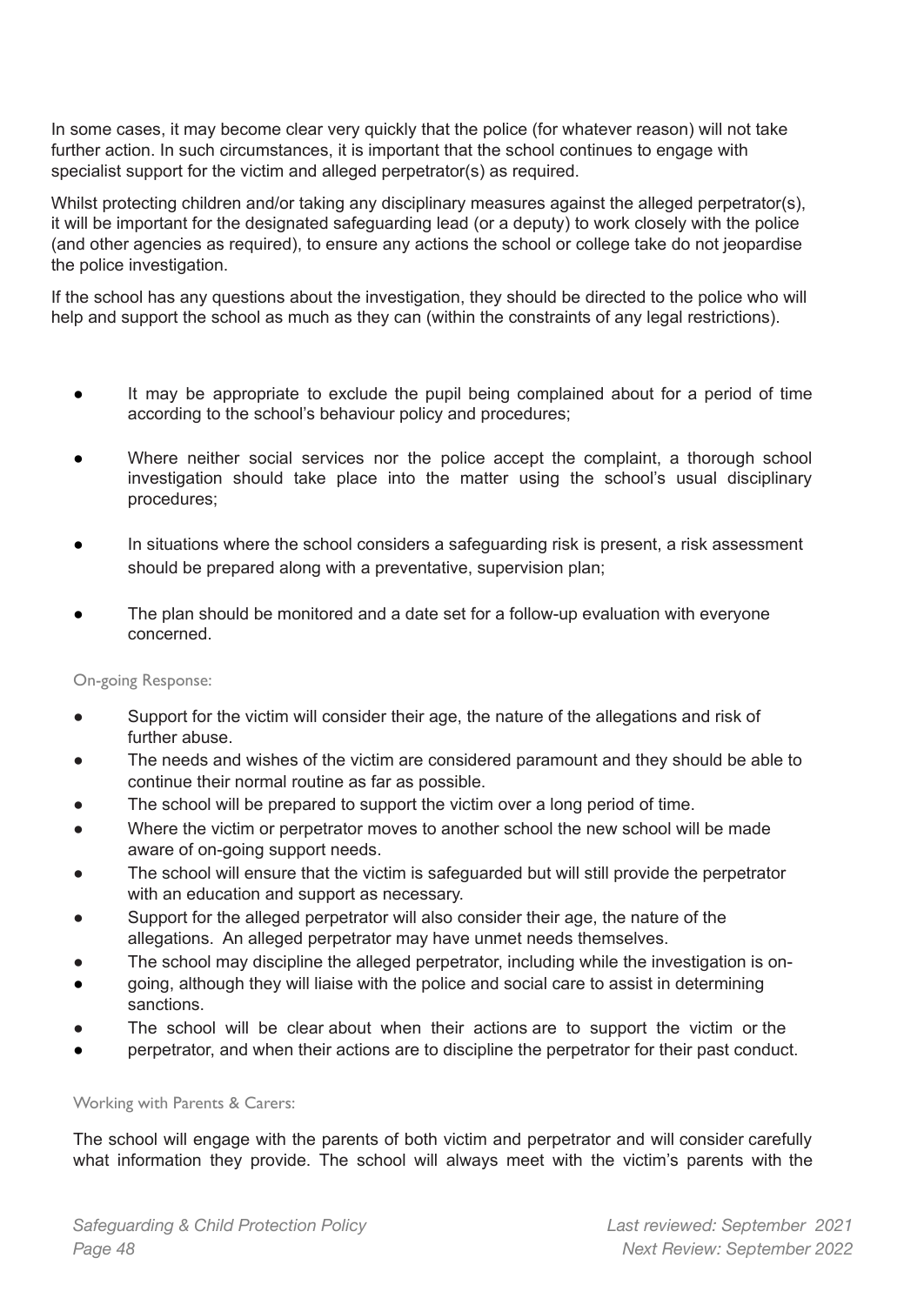victim present to discuss safeguarding arrangements. The school will also meet with the perpetrators parents to discuss what arrangements are being put in place, such as moving them out of classes.

Other children in the school may also need support, especially if they have witnessed sexual violence. Children may take "sides" following an incident and the school will do all they can to ensure neither victim nor perpetrator (or witnesses) are bullied or harassed.

**Helpline** 

NSPCC has set up a dedicated Helpline to support the victims of Sexual abuse:

Tel: 0808 800 5000,

email: help@nspcc.org.uk or fill in their online form at:

[https://www.nspcc.org.uk/what-is-child-abuse/types-of-abuse/child-sexual-ab](https://www.nspcc.org.uk/what-is-child-abuse/types-of-abuse/child-sexual-abuse/) [use/](https://www.nspcc.org.uk/what-is-child-abuse/types-of-abuse/child-sexual-abuse/)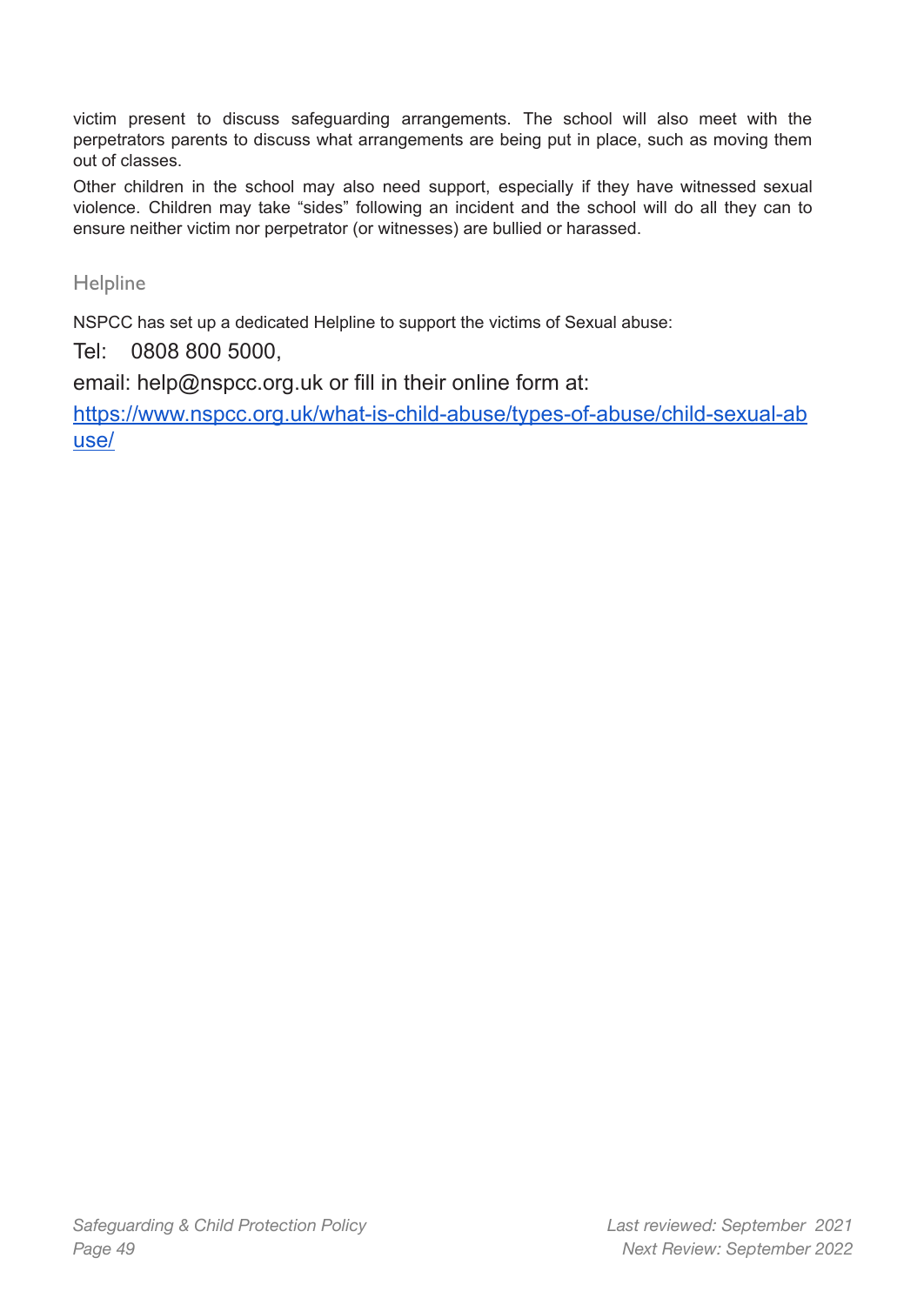# <span id="page-49-0"></span>Allegations against other pupils which are safeguarding issues

Occasionally, allegations may be made against students by other students in the school, which are of a safeguarding nature. Safeguarding issues raised in this way may include physical abuse, emotional abuse, sexual abuse and sexual exploitation. It is likely that, to be considered a safeguarding allegation against a pupil, some of the following features will be found.

If the allegation:-

- Is made against an older pupil and refers to their behaviour towards a younger pupil or a more vulnerable pupil
- Is of a serious nature, possibly including a criminal offence
- Raises risk factors for other pupils in the school
- Indicates that other pupils may have been affected by this student
- Indicates that young people outside the school may be affected by this student

Examples of safeguarding issues against a student could include:

- <span id="page-49-1"></span>1. Physical Abuse
- a) Violence, particularly pre-planned, e.g. honour-based violence
- b) Forcing others to use drugs or alcohol
- <span id="page-49-2"></span>2. Emotional Abuse
- a) Blackmail or extortion
- b) Threats and intimidation
- <span id="page-49-3"></span>3. Sexual Abuse
- a) Indecent exposure, indecent touching or serious sexual assaults
- b) Forcing others to watch pornography or take part in sexting
- c) Upskirting
- <span id="page-49-4"></span>4. Sexual Exploitation

a) Encouraging other children to engage in inappropriate sexual behaviour (For example having an older boyfriend/girlfriend, associating with unknown adults or other sexually exploited children, staying out overnight)

b) Photographing or videoing other children performing indecent acts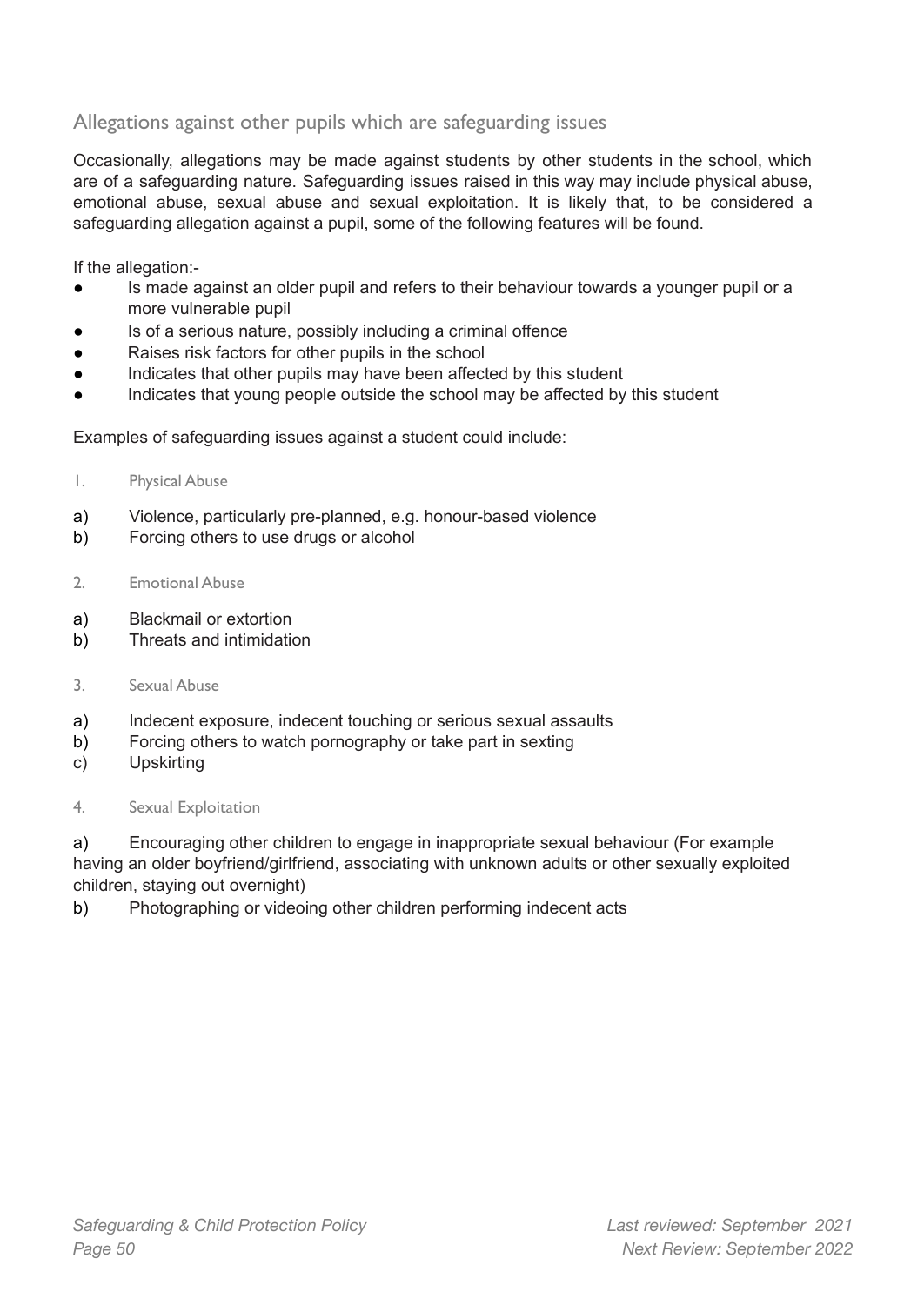# Actions where there are concerns about a child

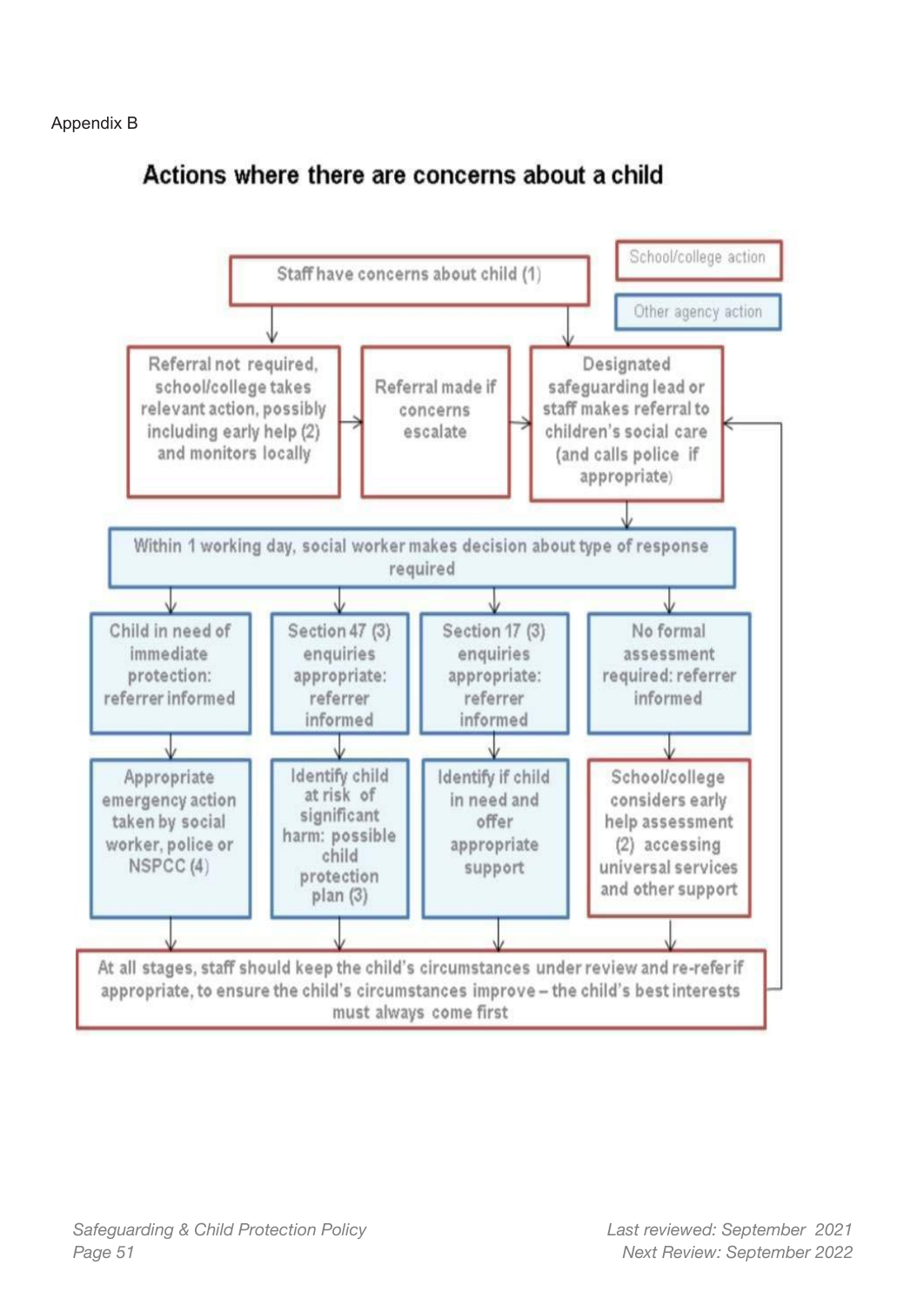Appendix C

# **HEATHSIDE SCHOOL** HAMPSTEAD

# Job Description for the Designated Safeguarding Lead

<span id="page-51-0"></span>Working Together to Safeguarding Children July 2018 states that schools should work with social care, the police, health services and other services to promote the welfare of children and protect them from harm. This includes a coordinated offer of early help when additional needs are identified

The broad areas of responsibility for the designated safeguarding lead are:

#### <span id="page-51-1"></span>Managing referrals

 $\triangleright$  Refer all cases of suspected abuse to the local authority children's social care and the LADO (all cases which concern a staff member),

➢ Disclosure and Barring Service (cases where a person is dismissed or left due to risk/harm to a child); and/or

 $\triangleright$  Police (cases where a crime may have been committed).

Liaise with the Headteacher to inform her of issues especially ongoing enquiries under section 47 of the Children Act 1989 and police investigations.

Act as a source of support, advice and expertise to staff on matters of safety and safeguarding and when deciding whether to make a referral by liaising with relevant agencies.

#### <span id="page-51-2"></span>**Training**

The designated safeguarding lead should receive appropriate training carried out every two years in order to:

Understand the assessment process for providing early help and intervention, for example through locally agreed common and shared assessment processes such as early help assessments.

Have a working knowledge of how local authorities conduct a child protection case conference and a child protection review conference and be able to attend and contribute to these effectively when required to do so.

Ensure each member of staff has access to and understands the school's or college's Safeguarding and Child Protection Policy and procedures, especially new and part time staff.

Be alert to the specific needs of children in need, those with special educational needs and young carers.

- Be able to keep detailed, accurate, secure written records of concerns and referrals.
- Obtain access to resources and attend any relevant or refresher training courses.

Encourage a culture of listening to children and taking account of their wishes and feelings, among all staff, in any measures the school or college may put in place to protect them.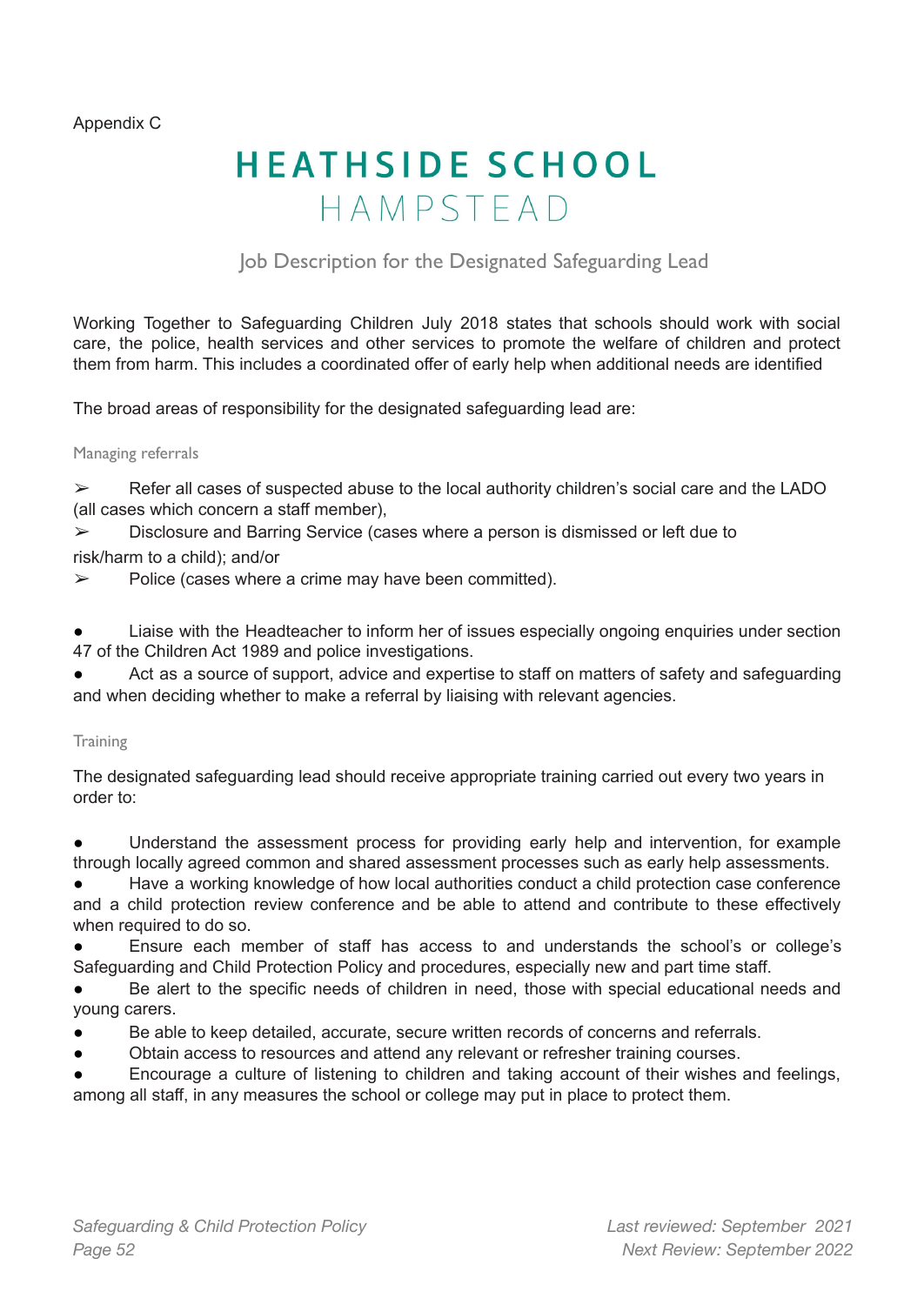#### <span id="page-52-0"></span>Raising Awareness

- The designated safeguarding lead should ensure the school's policies are known and used appropriately:
- Ensure the school's Safeguarding and Child Protection Policy is reviewed annually and the procedures and implementation are updated and reviewed regularly, and work with the schools Governing body regarding this
- be aware of pupils who have a social worker
- help promote educational outcomes by sharing the information about the welfare, safeguarding and child protection issues with teachers and school and college leadership staff.
- Ensure the Safeguarding and Child Protection Policy is available publicly and parents are aware of the fact that referrals about suspected abuse or neglect may be made and the role of the school in this.
- Link with the CSCP to make sure staff are aware of training opportunities and the latest local policies on safeguarding.
- Where children leave the school ensure their child protection file is transferred to the new school or college as soon as possible. This should be transferred separately from the main pupil file, ensuring secure transit and confirmation of receipt should be obtained.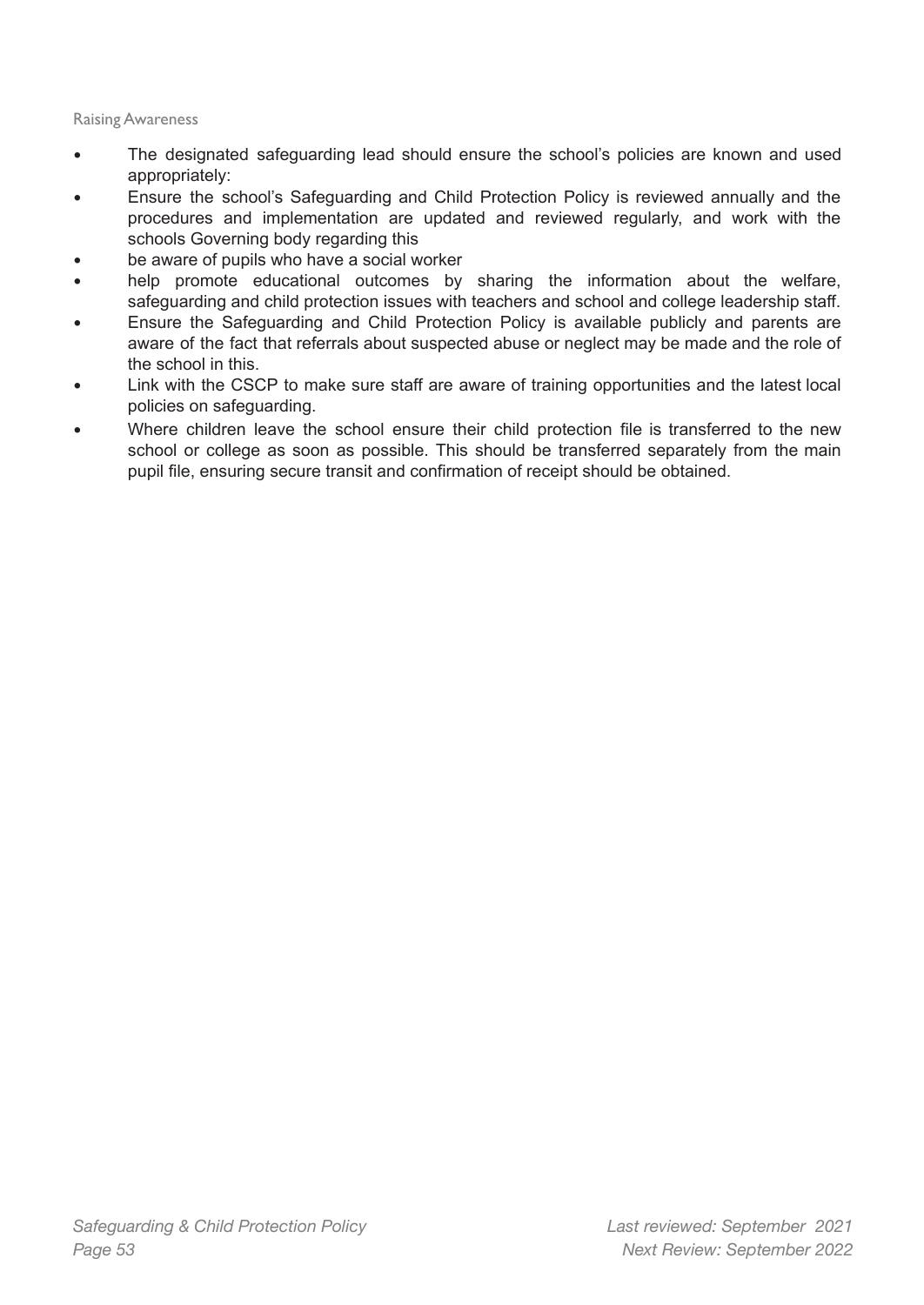Appendix D

# **HEATHSIDE SCHOOL** HAMPSTEAD

Safeguarding and Child Protection Annual Checklist for Staff

<span id="page-53-0"></span>Name ................................................ Position ..........................................

• I have received the School's Safeguarding Policy and know how to access the most up to date version of it on the school's website

• I have received Keeping Children Safe in Education 2020 (Part 1) and Annex A and I have read them and understand them.

• I have received the Staff Code of Conduct, have read it and agree to abide by it and understand that I may be the subject of disciplinary action should I fail to do so.

I have read and have an understanding of the principles outlined in the above documents and agree to abide by the contents of these documents

• I have an understanding of the current guidelines and legal contexts regarding Child **Protection** 

• I have an understanding of the definition of abuse, the different types of abuse and what hurts children

• I fully understand the correct procedures regarding the reporting of a disclosure of abuse or a welfare concern to the relevant members of staff at Heathside Preparatory School

• I understand that I must be prepared to identify children who may benefit from early help

• I fully understand the correct procedures regarding the reporting of an allegation against a member of staff including the Head Teacher

• I am aware of the name of the Designated Safeguarding Lead and of staff members who are deputy DSLs at Heathside School

I am aware of the Prevent Duty and understand my obligation under this duty

I am aware of the school's Whistleblowing policy and where to access it

• I confirm that I have not been involved in any activity/incident since my last DBS/CRB check or within the last 12 months which might result in a change to my DBS (previously CRB) status, should a new check be requested. (If you are unable to confirm this, please detail any changes in writing to the Headteacher immediately. This information is given in the strictest confidence.)

Signature .........................................................................................................

Date ...............................................................................................................